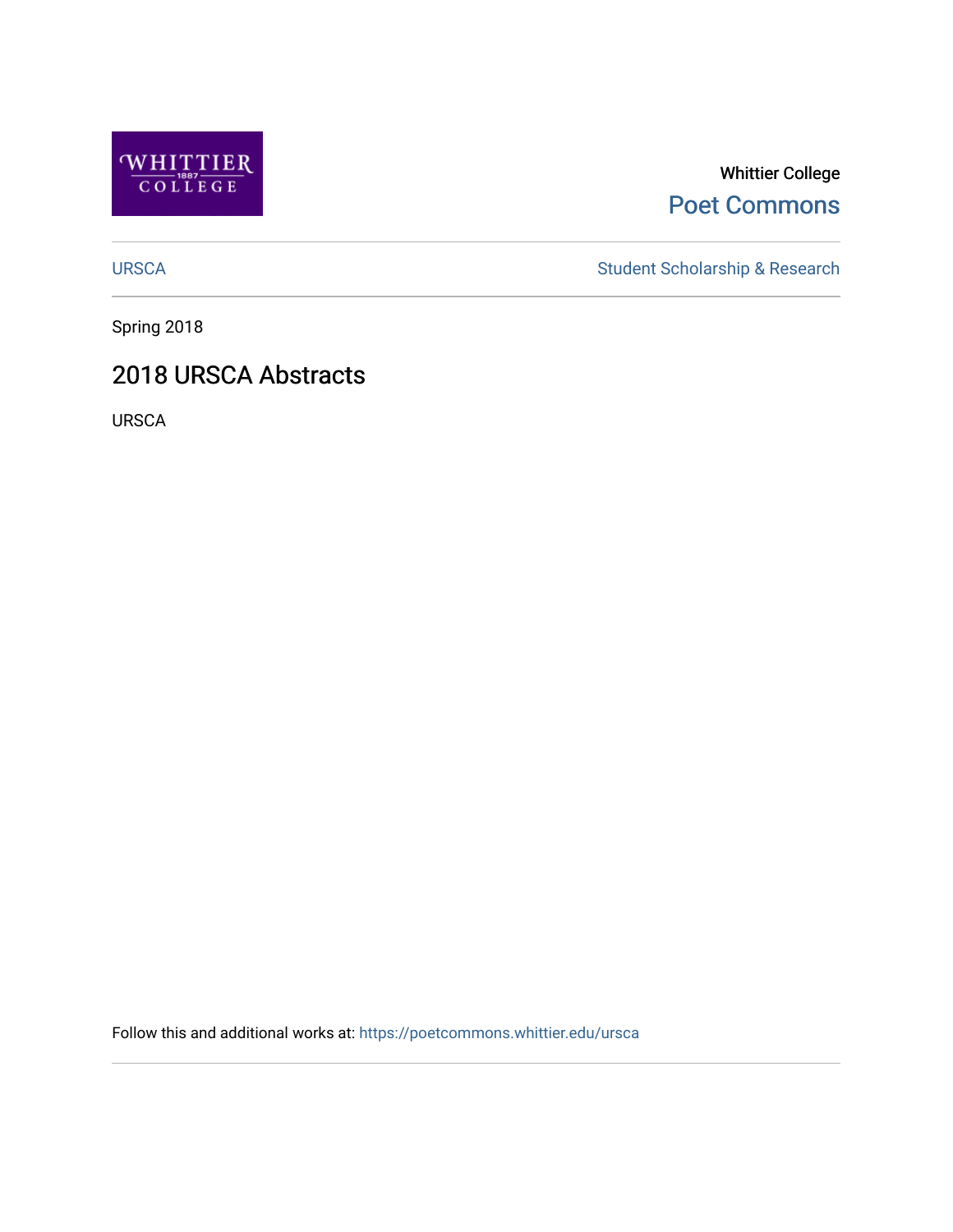# **2018 URSCA Abstracts**

# **Sebastián Amarillas**

### Faculty Mentor: Erica Fradinger

### The Effect of Body Position on Heart Rate and Blood Pressure Recovery

Understanding variables that impact cardiac output recovery post-exercise is important for competitive athletics, especially in sports that require short intense spurts of energy. Therefore, we investigated how body position can affect recovery from increased cardiac output due to exercise. Briefly, blood pressure (BP) and heart rate (HR) were measured for 18 participants to obtain baseline data. Then participants walked up four flights of stairs three times in a row and BP and HR were measured every 15 minutes until full recovery. During recovery, six participants were assigned to stand erect, six to sit, and six in a supine position. The data shows that participants recovering in the supine or seated position had the smallest recovery time, while the participants in standing positions have significantly longer recovery times (ANOVA; p<0.01). The calculated change in CO was slightly higher in the standing group; however, it was not statistically significant (ANOVA; p=0.15). Therefore, it appears that the standing position had a significant effect on recovery time and was independent of change in CO.

# **Nicole Arce**

## Faculty Mentor: Sylvia Vetrone

## Effect of Astragalus Membranaceus on Multiple Myeloma and Jurkat Cell Viability

Astragalus membranaceus (AM) is a Chinese traditional herb which has been reported to have broad positive effects on many diseases. It has also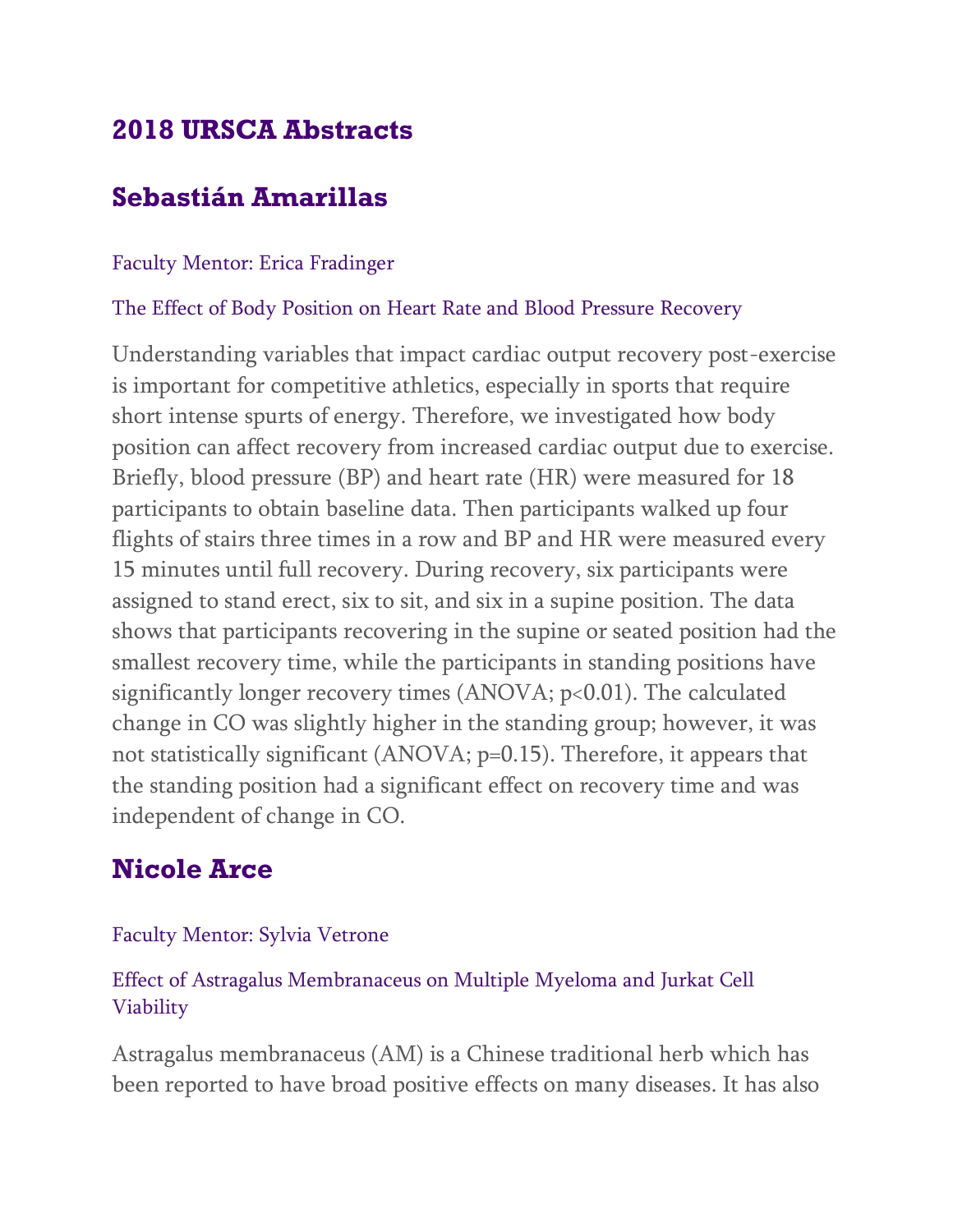been used extensively as an adjuvant in cancer treatment and is being investigated with regards to its immune-stimulating properties. Studies suggest that astragalus radix, the root of AM, exerts an anticarcinogenic effect through activation of cytotoxic activity and the productions of cytokines. RPMI 8226 and Jurkat cells were treated with AM at different final concentrations (g/100 ml of water) of 8%, 6.25%, 3.13%, 1.56% and 0.78% and cell viability was calculated by staining cells with trypan blue. The average percent viability and T-tests were used to compare the results. All p-values were described by two-tailed analysis. P < 0.05 was considered statistically significant. Treatment at the 6.25% dosage, in the RPMI 8226 cells, had a lower cell viability with a p-value of 0.01, compared at a 95% confidence interval. In the Jurkat cells, treatment at both the 6.25% and 8% dosages had lower cell viabilities than the control with p-values<0.05. Results showed that there was a statistically significate lower cell viability when cultures are treated with a minimum dosage higher than 6.25% AM for both cultures.

# **Marisa Arvizu**

### Faculty Mentor: Anne Sebanc

### Positive and Negative Factors Determining Educational Success

Educational success can lead to a multitude of opportunities, and make virtually anything achievable in life. Educational success, or academic achievement, is important to consider because all students should have an opportunity and the ability to become successful throughout their learning experiences in school. Academic achievement can be directly correlated with many protective factors such as parental support, environmental support, and positive peers, and risk factors such as lack of parental involvement and poor social environment. Poverty is the worst risk factor for academic achievement. Social support is the most important protective factor for promoting the educational success of children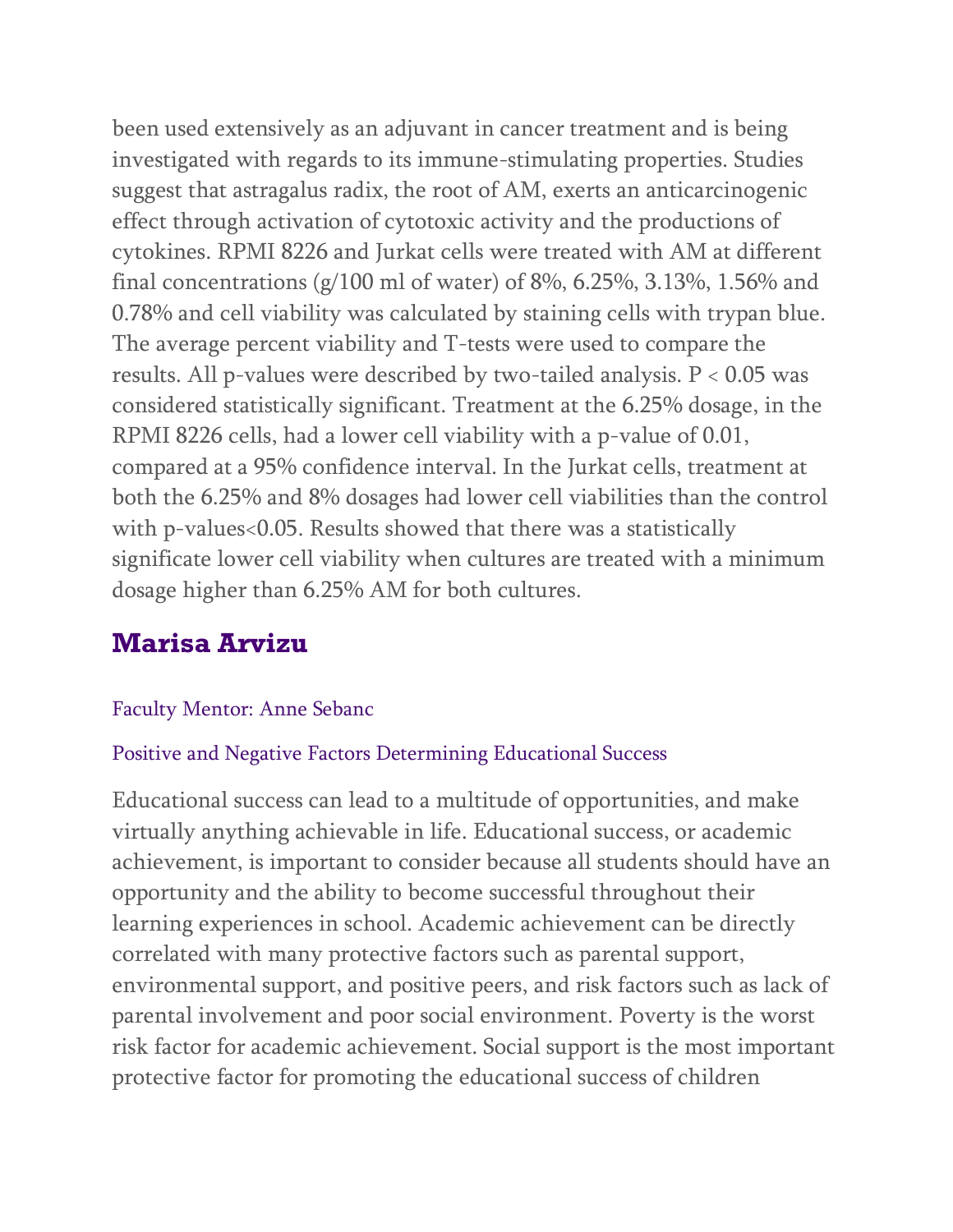growing up in poverty. In relation to social support, parental involvement is the number one way that allows socio-economic status to not have a negative effect on a child's academic achievement. This literature will explore the different protective and risk factors that can predict educational success.

# **Kamila Auls and Alina Bonto**

### Faculty Mentor: Hector Valenzuela

### The Effects of Human Disturbance on Lottia Gigantea Abundance at Cabrillo Beach, CA

To evaluate population sizes, we want to know how disturbances such as foot traffic affect the owl limpet, Lottia gigantea by using length as an indicator of environmental health. Through identifying patterns in specific environments that correlate with disturbances, scientists can perform experimental procedures to conduct rehabilitation and nourish disturbed habitats. The intentions of this study were to analyze disturbances regarding foot traffic and estimated poaching of owl limpets by humans during low tide in the intertidal zone at Cabrillo Beach in San Pedro, California. We hypothesize that on average, individuals collected in areas of high human disturbances near the bridge will be smaller than individuals collectively located 90 meters away from the bridge in less foot traffic. We ensured that the results were unbiased by placing a 60x60 cm quadrat in each tide pool and recorded the sizes of different individuals within it. Many of the limpets observed were below 15 cm and not included in our documentation due to possible errors being made when distinguishing the different species. After collecting size measurements of limpets from the apex end of each individual, a t-test was done to analyze differences in the average abundance of limpets in different locations and exposures affected by human disturbances potentially limiting the growth of the species. The data consisted of the average abundance between different tide pools due to a majority of the individuals collected ranking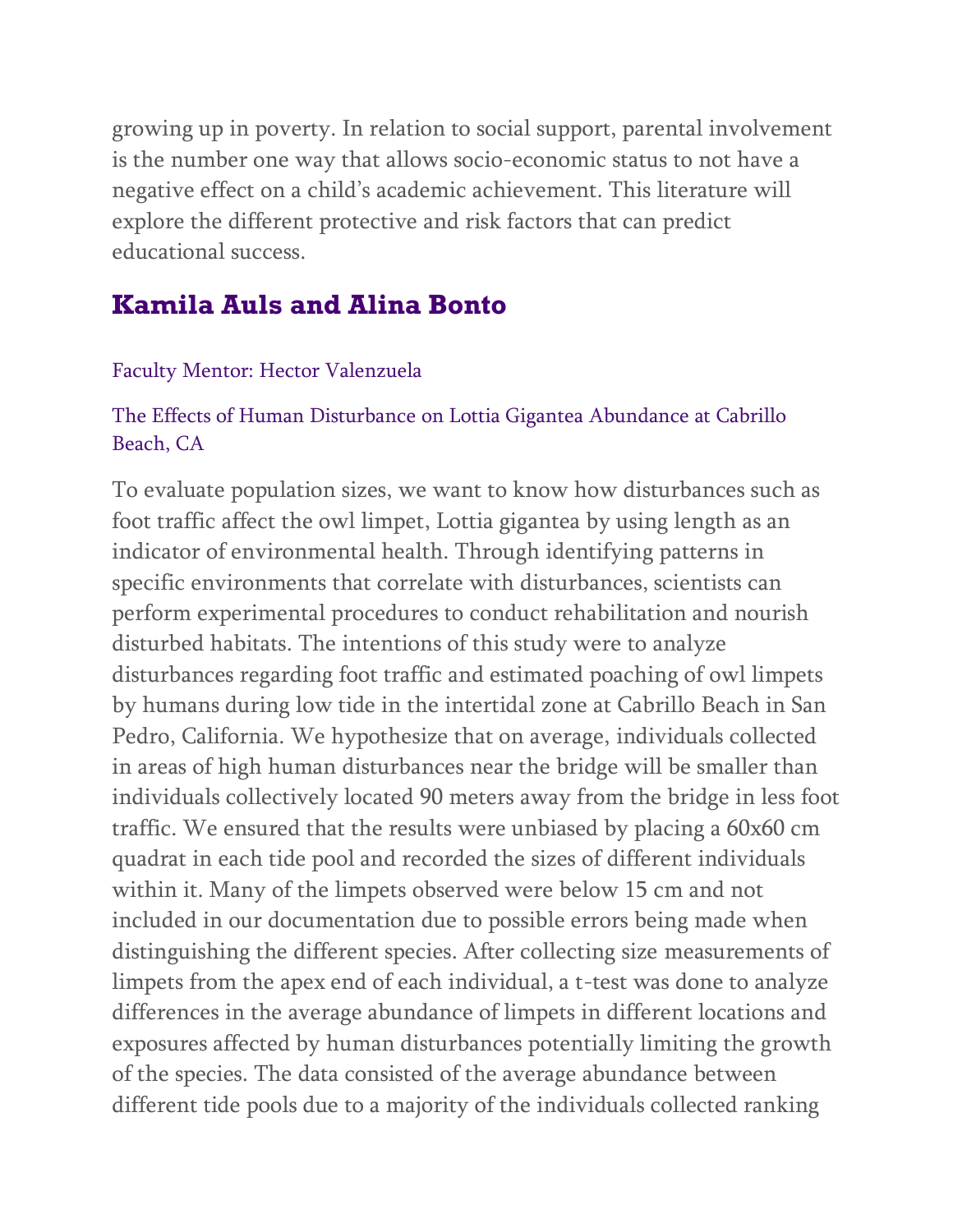in sizes from 15 cm to 25 cm. Using these results, graphs were created displaying the average abundance between tide pools comparing near versus far, exposed versus unexposed, and far exposed and unexposed versus near exposed and unexposed together. There was an apparent significance between the exposed and unexposed plots overall with a pvalue of .04, in which there is a greater abundance of species in the unexposed tide pools collectively. From these findings we conclude that if the L. gigantea species is constantly disturbed by humans they will gradually keep getting smaller in size. What these smaller size distributions could imply in the giant scheme of things may be that smaller sizes could lead to species extinction as the larger females are the reproducers or this could force limpets to develop different adaptations to cope with smaller sizes.

# **Allison Balocating**

### Faculty Mentor: Erica Fradinger

### How Spatial Areas of Nasal and Optical Cavities Affect Sensory Acuity

Olfaction and vision acuity are determined by the frontal skull cavities of organisms is the nasal and eye cavities. The nasal cavity holds olfactory receptors which are located in the deep mid-sagittal of the face. The spatial area of the nasal cavities across the frontal skull differ between vertebrate, determining how large the nasal apertures and smelling abilities. The two eye cavities allow organisms to have vision, and determines how long the range of vision is. The optics and range can vary between different vertebrate. The purpose of this experiment is to determine if higher olfaction acuity and higher optic acuity of vertebrates correlates with longer and wider spans of their respective facial cavities. Olfactory acuity is the sharpness in the smelling functions. When taking the measurements of the skulls of various vertebra, such as carnivores and herbivores, and calculating the area of the normalized nasal aperture spans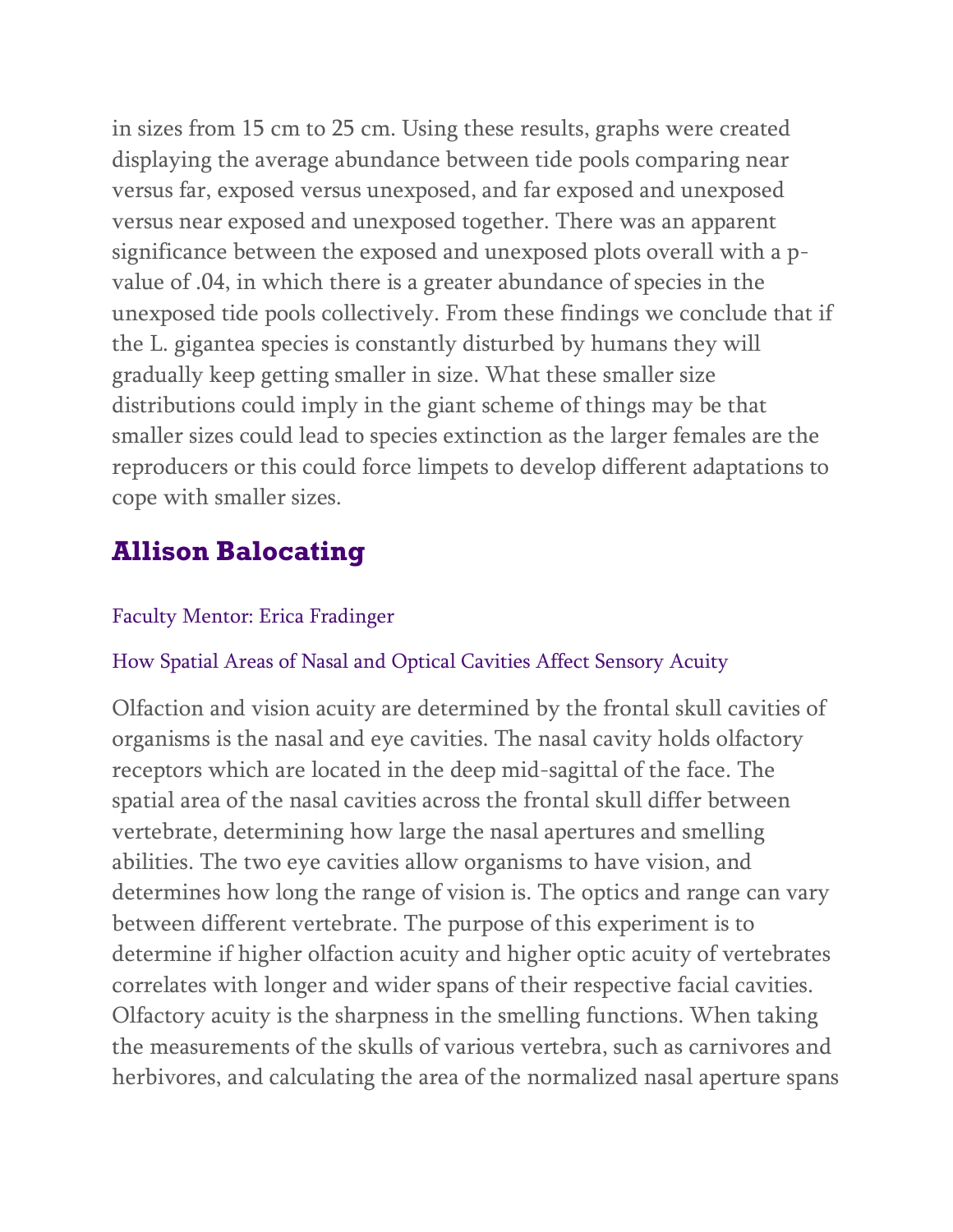to the entire skull, the averaged data sets of both types were similar. The differences between the areas of the nasal apertures for the carnivorous and herbivorous vertebrates, 23.74 cm and 24.76 respectively, indicate that the likeliness of higher olfaction acuity over the other is not significant. The nasal cavities measurements were larger for herbivores compared to the carnivorous vertebrate skulls, which supports that herbivores have better olfaction acuity. Optical acuity of prey is determined to be superior to predators. In further studies, increasing the number of herbivorous studied would increase the accuracy in the data, and taking into consideration omnivores would determine if there is a significant difference in l area measurements of the cavity.

# **Cindy Banh**

### Faculty Mentor: Sara Angevine

#### AborSHUNNED: Analyzing How Abortion Policy Positions Are Formed

The purpose of this paper is to study the factors that influence public support for abortion policy and the significance of those factors. This research is important because it dissects the reasons for why someone would oppose abortion, and I utilized SPSS to analyze up-to-date 2016 American National Election Studies (ANES) data. My first hypothesis is: In a comparison of individuals, people who live in the Midwest (independent) are more likely to oppose abortion (dependent), than people who do not live in the Midwest. I specifically chose to focus on the Midwest because it was a region that had a significant impact in the 2016 election. Three Midwest states: Wisconsin, Minnesota, and Michigan flipped for Donald Trump. I wanted to see if there were any conservative beliefs in the Midwest that developed over the past four years that can affect the future of public policy in traditionally partisan issues, such as abortion. For my independent variable, I looked at voter registration in all 50 states. I recorded the results and transformed it into a dichotomous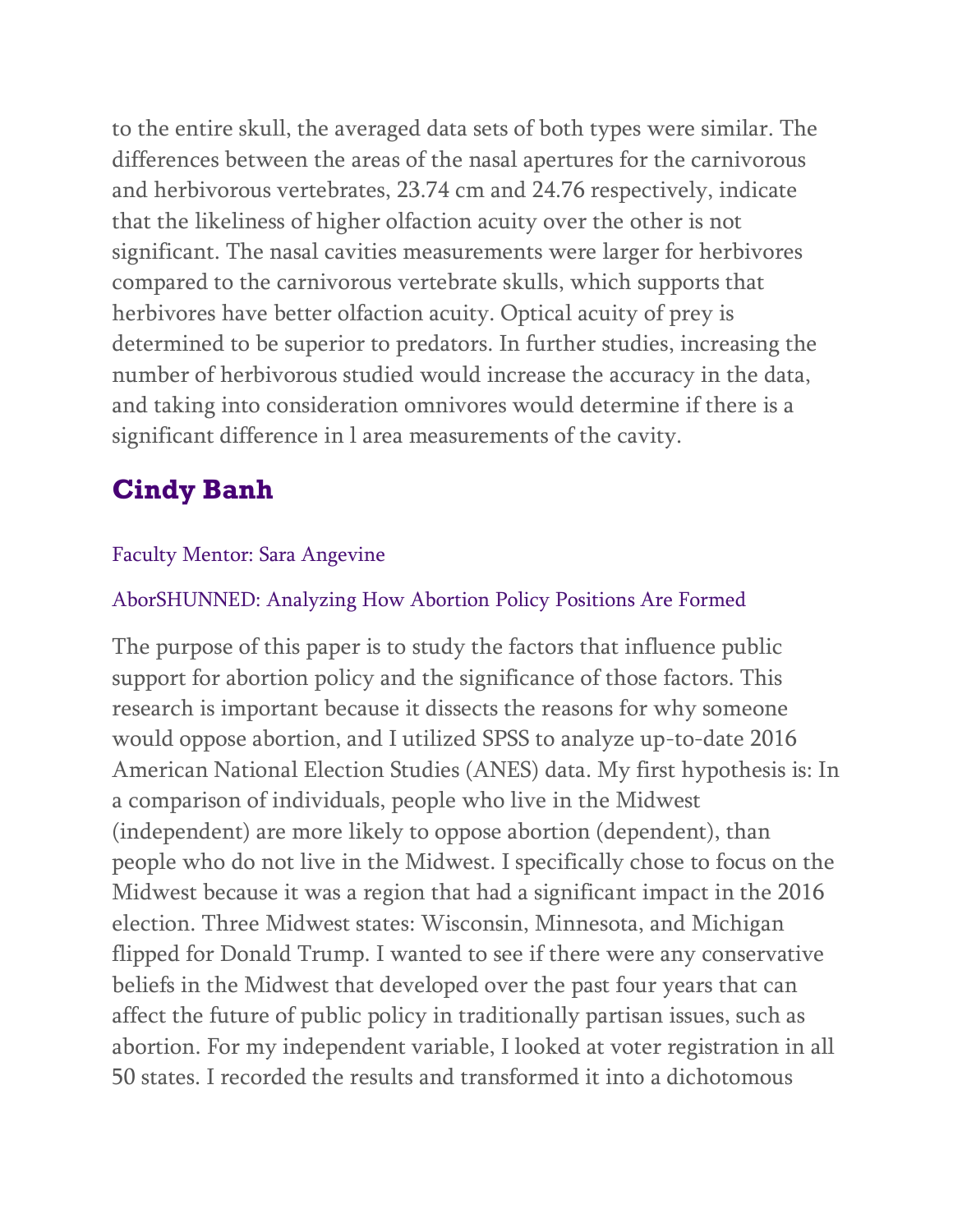variable: "Midwest" and "Not Midwest." I determined the grouping by looking at the 2010 U.S. Census Data. For my ordinal dependent variable, I used a variable that asked respondents about their views toward abortion policy. Through my analysis, the relationship between abortion opposition and the Midwest and Not Midwest regions, is not statistically significant. My second hypothesis is a comparison of individuals, people who oppose abortion are more likely to feel colder towards poor people than people who do not oppose abortion. For my interval dependent variable, I used "Feeling Thermometer Towards Poor People," where "0" represented very cold and "100" represented very warm. I used my recoded abortion from my previous hypothesis, as my independent variable. The relationship is statistically significant and negative. Thus, my findings show that my hypothesis is incorrect; people who oppose abortion are warmer towards poor people than those who do not oppose. This could reflect a portion of people who are warm toward poor people, possibly meaning that they are willing to help poor people in any way, especially financially, to avoid having a woman seek an abortion. My findings will help unpack the variables and reasons behind how voters form opinions on abortion policy.

# **Keelin Bettridge**

## Faculty Mentor: Sara Angevine

## Billary: Did it Matter? Yes.

A question that has been highly debated since the 2016 US Presidential Election is: how did Hillary Clinton lose, given that she had such a high probability of winning (Lohr and Singer, 2016)? This question remains important because, although several other aspects of the Presidential Election have been analyzed, one important factor that has not been considered is Hillary Clinton's relationship to former US President, Bill Clinton. This paper applies multivariate regression analysis to the 2016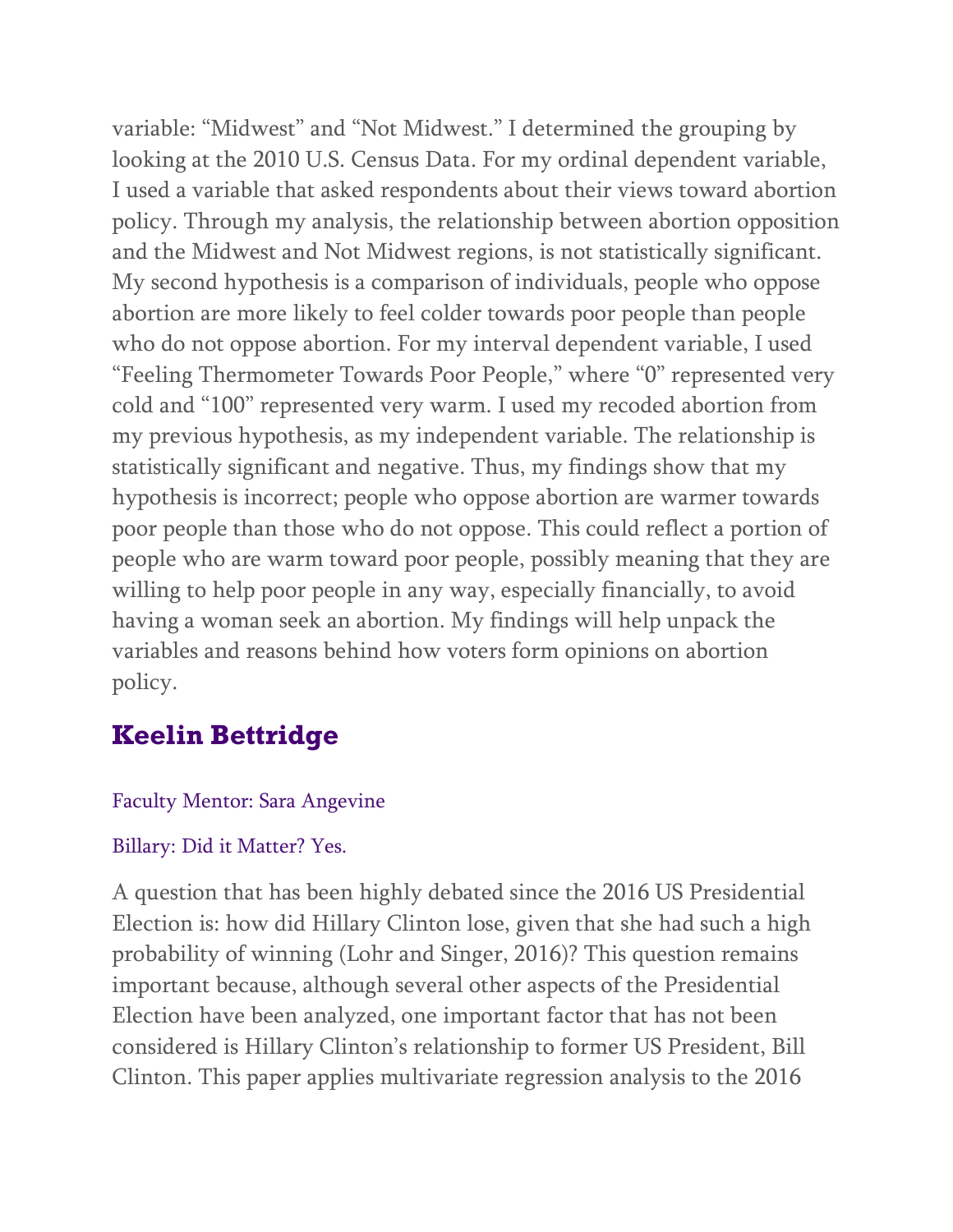American National Election Studies data to analyze the impact of the Clinton's relationship on public perceptions of Hillary Clinton's likability and competency. The data indicates that people's feelings towards Bill Clinton were statistically significant when comparing them to feelings towards Hillary Clinton, when controlling for race, gender, and political party. These finding have broad implications for women and politics because it suggests that a woman's ability to run for public office may be hindered by her relationship to her spouse or partner. Deepening our understanding of the consequences of marriage on how voters perceive candidates, expands our knowledge of this long-established yet perhaps treacherous path for women to hold political office.

# **Alina Bonto and Loretta Swift**

### Faculty Mentor: Cheryl Swift

## Ecophysiological Characteristics of Bottomland Hardwood Species Experiencing Rapid Relative Sea Level Rise

Coastal bottomland hardwood communities in the Louisiana Deltaic Plain are experiencing rapid relative sea level rise. The objective of this study was to use ecophysiological characteristics to determine how well understory trees are coping with environmental changes and to identify the most vulnerable. Out of the three chosen species for this study, we hypothesized that Quercus nigra, a weakly flood tolerant tree, would exhibit the greatest vulnerability across its distribution, followed by Acer rubrum, a moderately flood tolerant species, and lastly Taxodium distichum, the most flood tolerant of the three. The study site was a fivehectare plot in the Barataria Preserve Unit at Jean Lafitte National Park in Jefferson Parish, Louisiana. The plot spans a flooding gradient that includes rarely flooded levee forest, a periodically flooded intermediate zone, and a semi-permanently flooded back swamp. Pre-dawn (ΨPD) and midday (Ψl) water potentials were measured for each species, in zones where they were dominant along the flooding gradient, using a PMS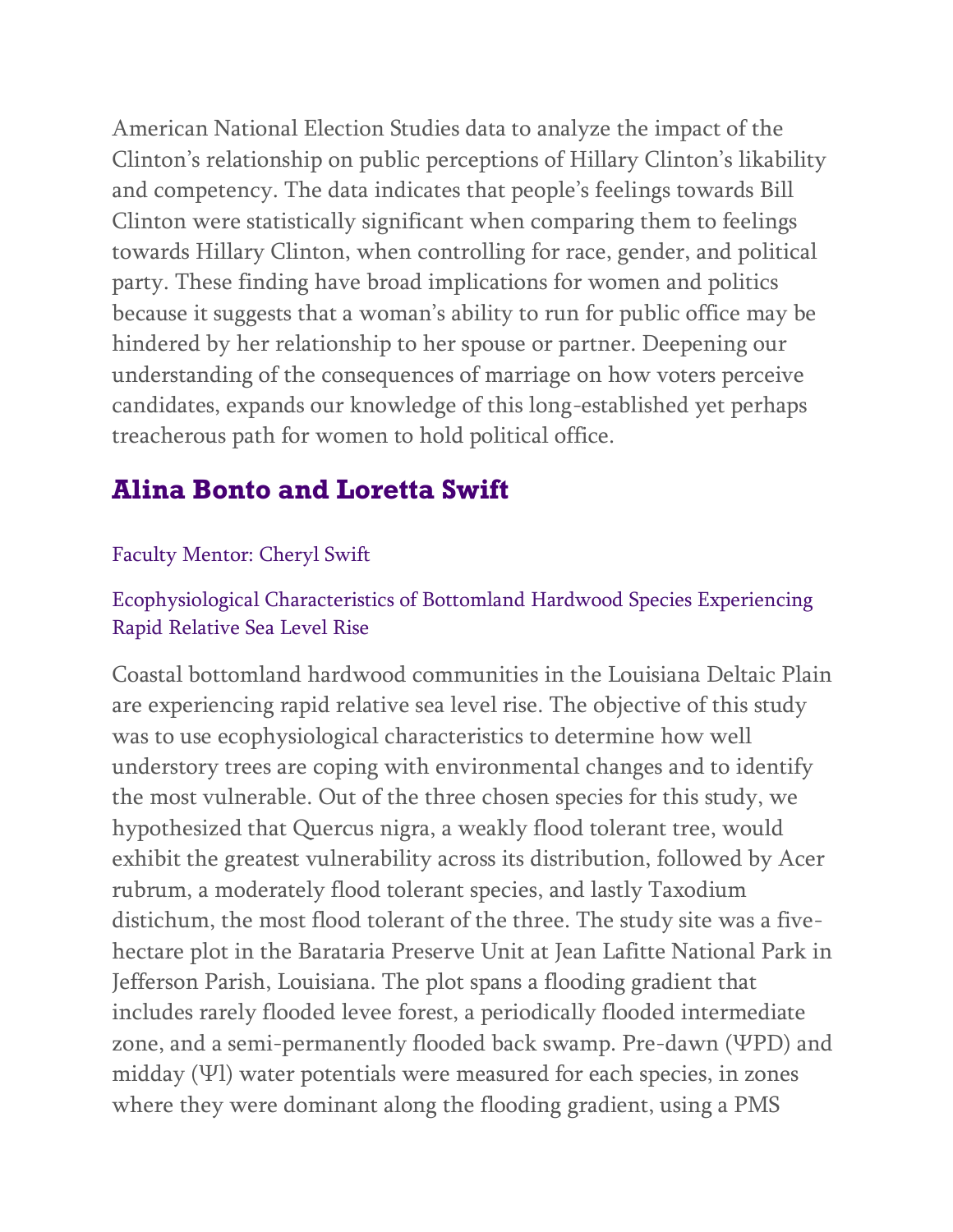pressure chamber. Q. nigra had its lowest water potentials at the wetter end of its distribution, and its predawn and midday water potentials were significantly lower than A. rubrum. In the inundated back swamp, predawn water potentials of A. rubrum were more negative than that of T. distichum. These results suggest that the less flood-tolerant species are under greater physiological stress in this type of ecosystem, particularly where flooding is more prevalent. In contrast to our expectations, photosynthetic rates were highest in Q. nigra in the drier and intermediate sections of the gradient compared to A. rubrum; in general, both species had reduced, albeit not statistically significant, photosynthetic rates in the wetter, intermediate zone. Low stomatal conductance of A. rubrum suggests that it is able to adapt to various flooding conditions but at a cost. Results of this study imply that coastal bottomland species will increasingly experience physiological stress and likely be less abundant in future assemblages subjected to longer hydroperiods.

# **Nicole Briedis**

### Faculty Mentor: Anne Sebanc

#### Beyond the 8-3: A Review of After School Programs

After school programs (ASP) have been on the rise in the past few years due to various home life factors. Many parents rely on after school programs to tend to their children in the hours between school and parents getting off of work. There are a variety of different types of programs that range from simply providing supervision to providing recreational activities and academic enrichment. Research has shown that after school programs contribute to a child's development in several ways. After school programs have been found to have effects on the academic performance, including attendance, grades, and test scores, as well as social and emotional functioning, including behavior and self-efficacy, of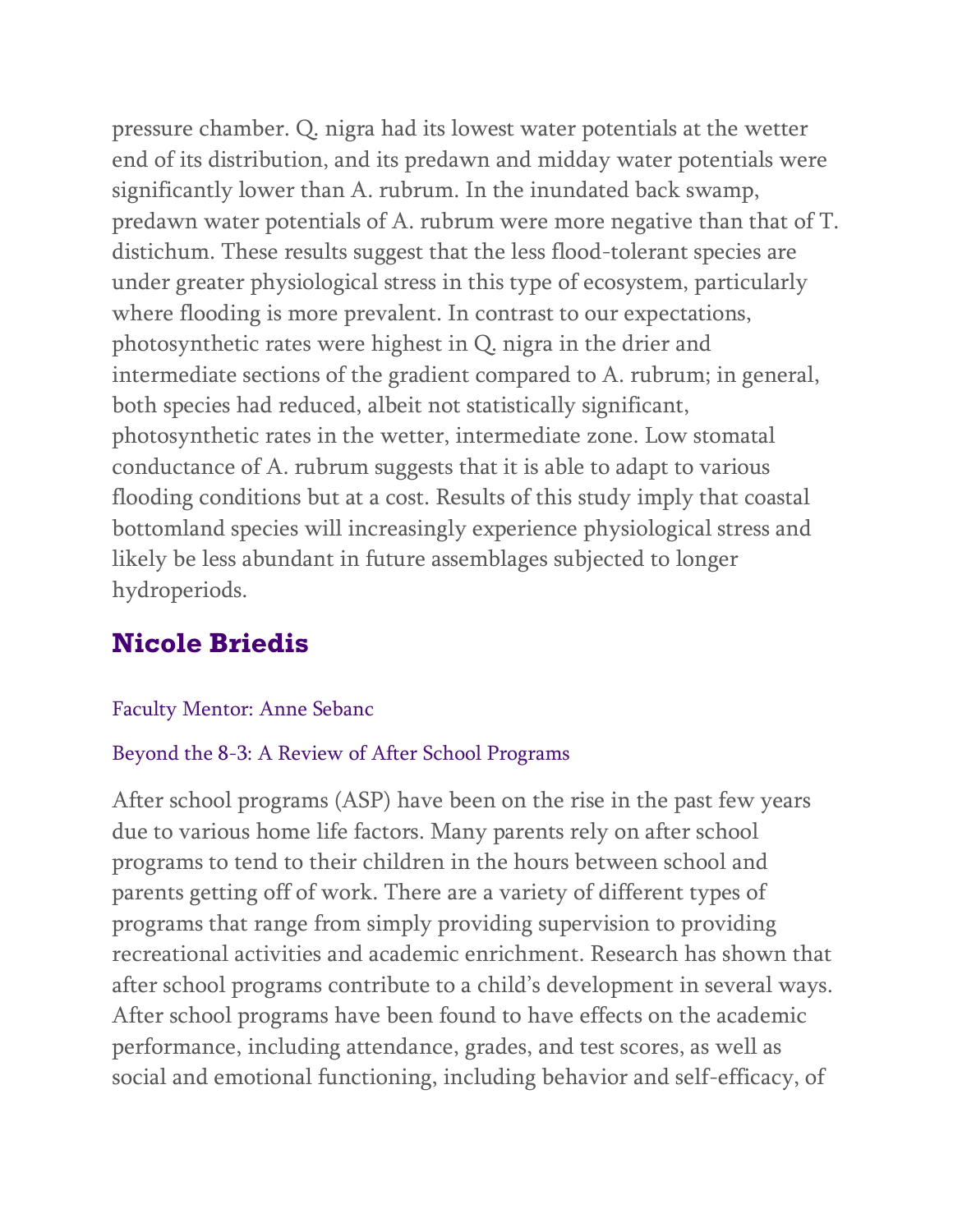children. Research suggests that children who participate in afterschool programs, and are engaged, tend to do better academically, have more motivation in school, and display more positive social behaviors, than students who do not. The research also focuses on evaluation and effectiveness of after school programs and best practices. While this topic is gaining popularity, there are still many limitations in the research including variation of socioeconomic groups being studied and inconsistencies in regular attendance and retention in ASPs.

## **Matt Burkhart**

#### Faculty Mentor: Danilo Lozano

#### Music Theory in the Digital Landscape

Musical composition has transitioned into the digital realm. Anything a composer could want is available as a digital tool, and all facets of music theory have been implemented digitally. My project demonstrates various examples of music theory within contemporary audio software, and how a composer can utilize this functionality to produce music more efficiently. I begin by outlining a few basic theory concepts that every audio software platform uses to communicate with the composer, including pitch organization, chordal harmony, and rhythm. Then, I detail how digital tools, called plug-in effects, allow a composer to precisely manipulate musical concepts digitally. Through my digital audio workstation, I will demonstrate compositional facilities such as pitch shifting, arpeggiation, and dynamic control. Each of these techniques will require basic knowledge pertaining to traditional music theory, as well as the ability to interface with audio software. While there will always be a place for live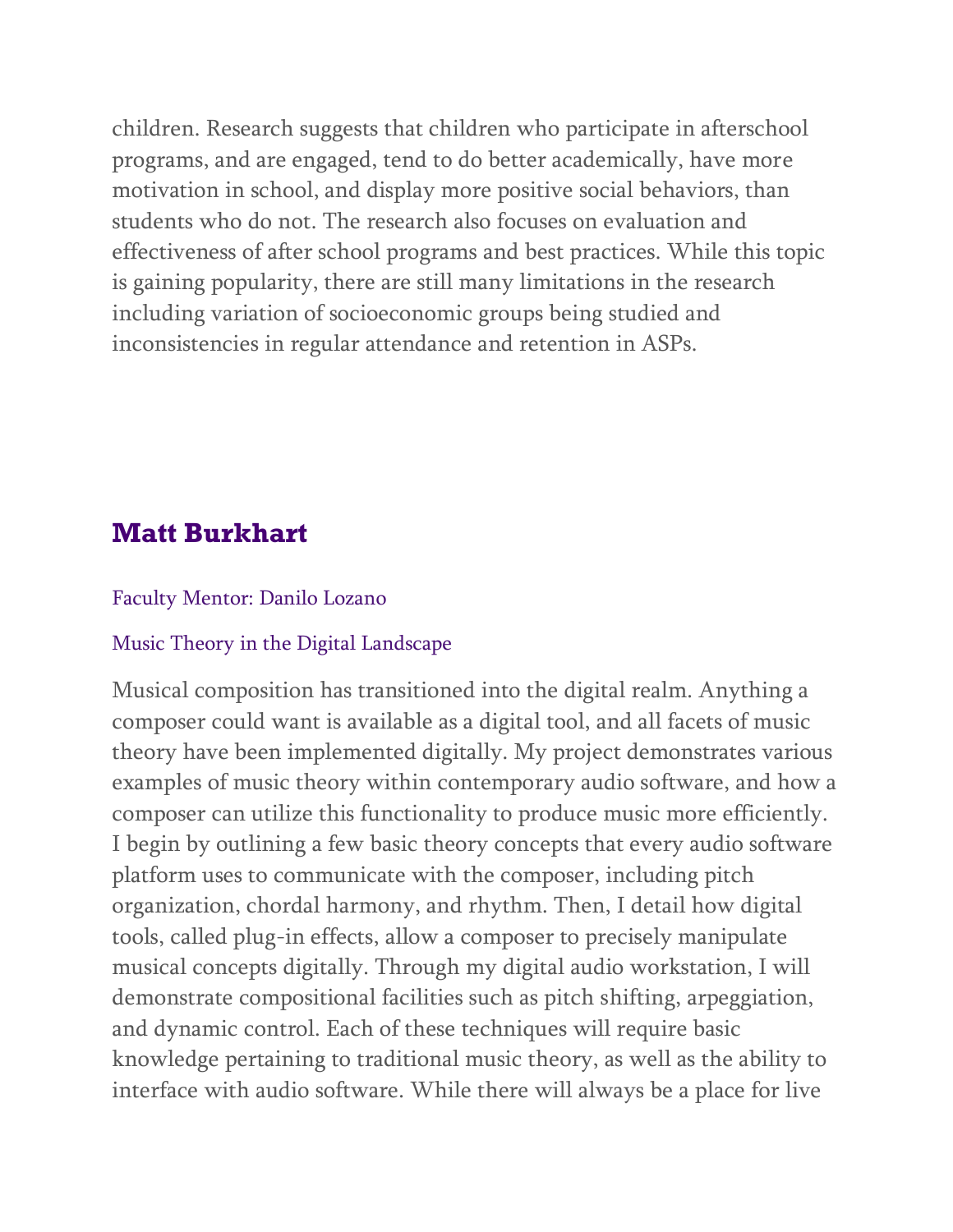music performance, my project will show software's paramount role in modern music production. Today, it is essential for every musician to be digitally literate.

# **Elizabeth Castillo**

### Faculty Mentor: Hector Valenzuela

### Identification of Streptococcus

New strains of microorganisms are constantly evolving; therefore, it is essential to be able to identify a microorganism based on its characteristics. The objective proposal is to identify a strain of bacteria by using basic microbiology and molecular biology techniques. A blind study was created where it only used the top ten hospital acquired bacteria and a series of biochemical test to determine the morphological, physiological and cultural characteristics of the unspecified bacteria. A gram staining revealed that the bacteria was gram-positive which indicates that the peptidoglycan cell wall is thick. Additionally, the gram staining identified the shape of the bacteria to be cocci. The spore staining test was negative which indicates that the unknown bacteria cannot form spores. The results of these two tests narrowed the possible bacteria to four candidates: Staphylococcus, Micrococcus, Planococcus and Streptococcus. However, the catalase test was negative which indicates that the cells cannot process oxygen. Therefore, Streptococcus was the only strain of bacteria that is catalase negative. To confirm that the unknown bacteria was indeed Streptococcus, PCR specific primers were used to amplify a structural cell wall gene only found in Streptococcus and not in the other three bacteria. The use of dichotomous key and simple microbiology techniques allowed one to narrow down one of the most commonly acquired pathogenic bacteria, Streptococcus. Bacteria is known to causing disease in humans. Therefore, the aim is to redefine these basic techniques so that one day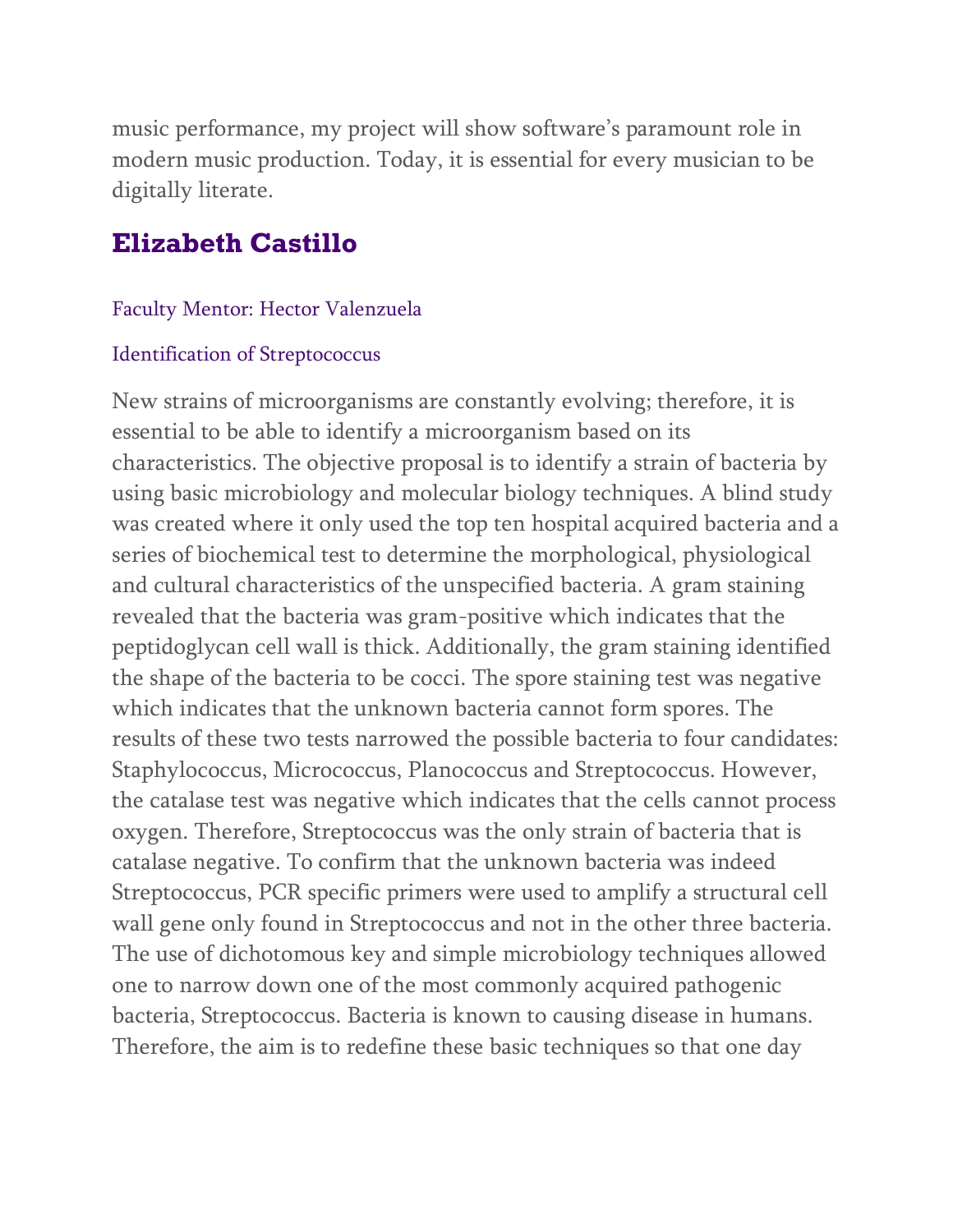they can be adapted as a quick clinical use to help expedite the correct patient treatment.

## **Alexander Chambers**

#### Faculty Mentor: Erica Fradinger

#### Attack on Memory: A Look at Music's Effect on Memory Formation and Recall

The purpose of the experiment at hand was to ultimately find a connection between one's active listening (whether that be enjoyment or displeasure) to a song and how it relates to prior knowledge or any form of long recall. It has been shown time and time again that recollection of personal events and other memories can have a greater more potent recall if exposed to a song that they've encountered from their past. It was observed that subjects even had an overly emotional response along with a detailed description of either a memory that had occurred or if the certain snippet of the song evoked such a strong feeling and sense of place for the subject. Data was collected through a series of questionnaires interjected through sets of songs ranging from four to six in content ranging from the 70's to this current decade. Questions would range from the personal opinions to trying to recite any lyrics. Any key quantitative results have shown that overall active displayed a more concrete and engaged response to the music regardless of opinion on the pieces of music. There were trends of subjects confusing the sounds and artists or certain decades in the late 20th century. These answers overall reinforce the dichotomy of active listening and inactive listening and how it relates to prior knowledge and memory recall.

# **Ciara Clark and Xochitl Ruiz**

#### Faculty Mentor: Xochitl Ruiz

The Socioeconomic and Political Impact of the Whittier Area Literacy Council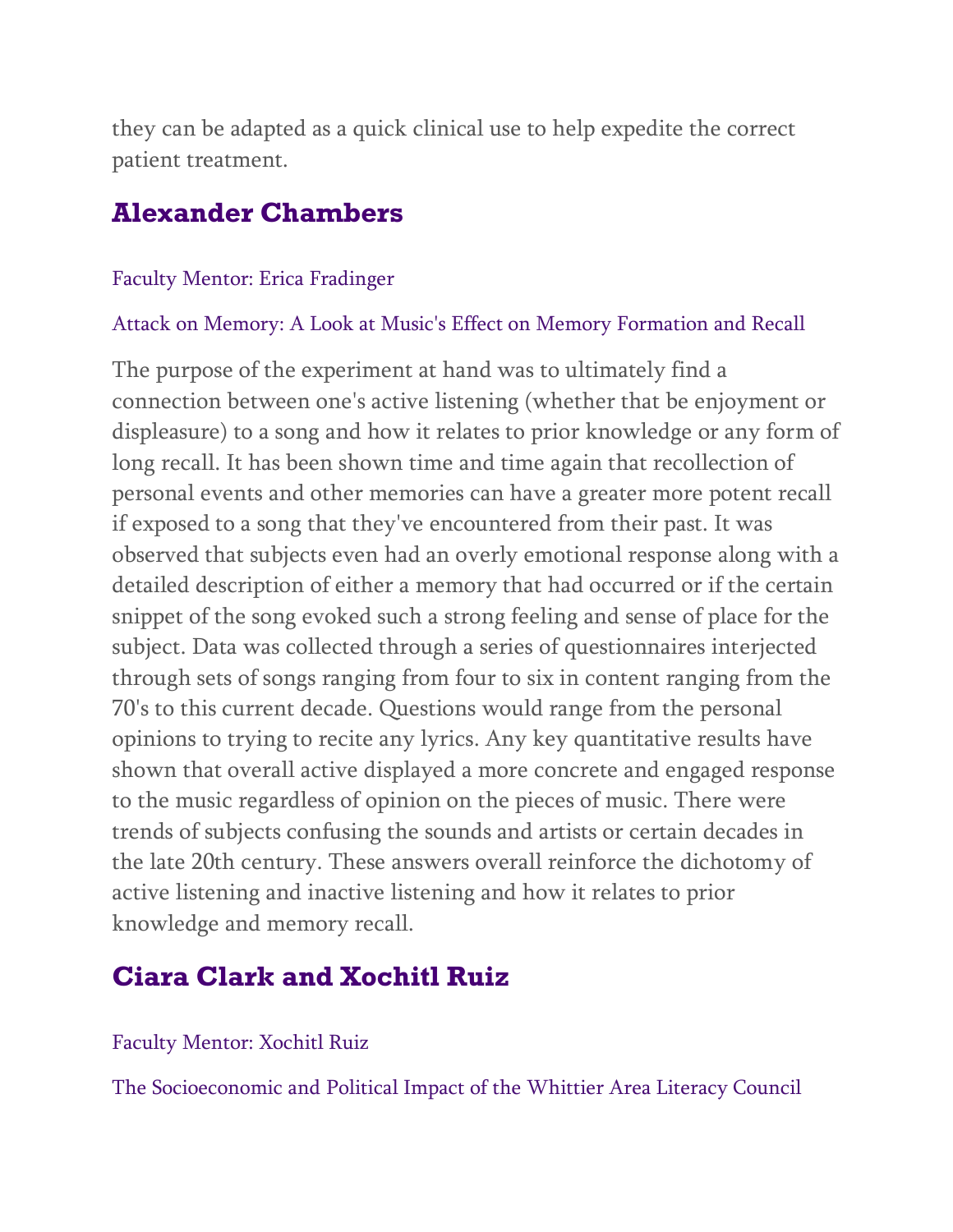The City of Whittier, located in California, has multiple non-profit organizations serving the immediate community. The Whitter Area Literacy Council (WALC) is a non-profit organization dedicated to enhancing the literacy rates of students in third grade and beyond. Having this non-profit in the community assists many low-income families and individuals who are attempting to achieve either academic or occupational goals. Literacy, as a tool, has the potential to stimulate social, cultural, political and economic participation. My research, which began in September 2016, focuses on the educational and social impact WALC has on the Whittier community, particularly in the lives of students and their parents. Throughout my research, I have analyzed surveys distributed to parents and children by the non-profit in order to assess how students evaluated their own performance throughout the tutoring process. Interviews with parents of students focused on their child's progress and how parental involvement at the non-profit has shaped their experiences in the community. In interviews, tutors discussed their time volunteering at WALC and how their students have shifted their views on the community they reside in. The free literacy tutoring center has 74 students and 54 tutors. Enrollment at the non-profit is at an all-time high. This research sheds light on the reasons why there is such a high need for literacy tutoring in the community and how that need is addressed at the council. Using ethnographic methods to measure the impact the council has on the community shows how much one tutoring session can influence an individual's socioeconomic, and political involvement in their community.

## **Grace Creelman**

#### Faculty Mentor: Sara Angevine

US-China Trade Policy and the Case of the US-China Relations Act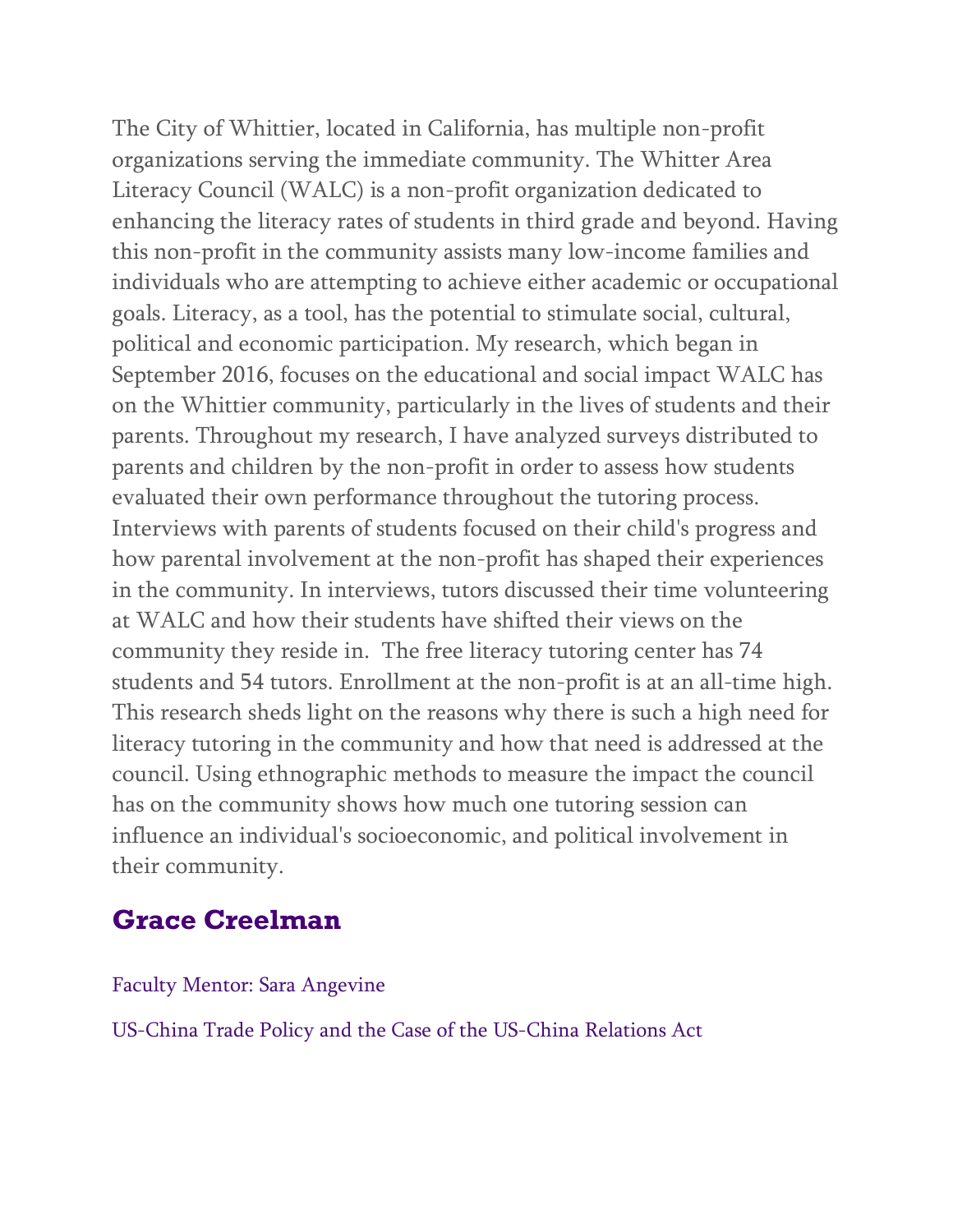In 2000, Bill Clinton signed the US-China Relations Act into law, breaking with decades of precedent in trade embargos that existed in part due to a history of ethical conflicts between the US and China. The US-China Relations Act enabled the US-China trade relationship to grow into the powerhouse that it is today (in 2017 alone, the US imported \$506 billion of manufactured goods from China), a relationship that has been called into question by current political leaders for prioritizing trade over domestic manufacturing. This instance speaks to a larger question in US foreign policy-- what does Congress take into account when making trade decisions? How is the constituency represented in this process, if at all? Through an examination of the political moments leading up to the US-China Relations Act, I assess the role of foreign and domestic interest groups, businesses, and labor unions on the creation and passage of this landmark legislation.

# **Emily Crennen**

#### Faculty Mentor: Natale Zappia

#### Colonization and Nativity: The Creation of New Identities

When we identify as natives to a place, we decide to identify with a certain culture and background associated with that environment. What happens when a new group of people (and their plant species) enter an environment they have never inhabited before, thus changing the culture and environment forever? By comparing the impact of the invasive plant species, Acacia merensaii in South Africa and Tamarix aphylla in Southern California on native species, I will look at how invasive and indigenous plants relate to the history of colonization by the Europeans in South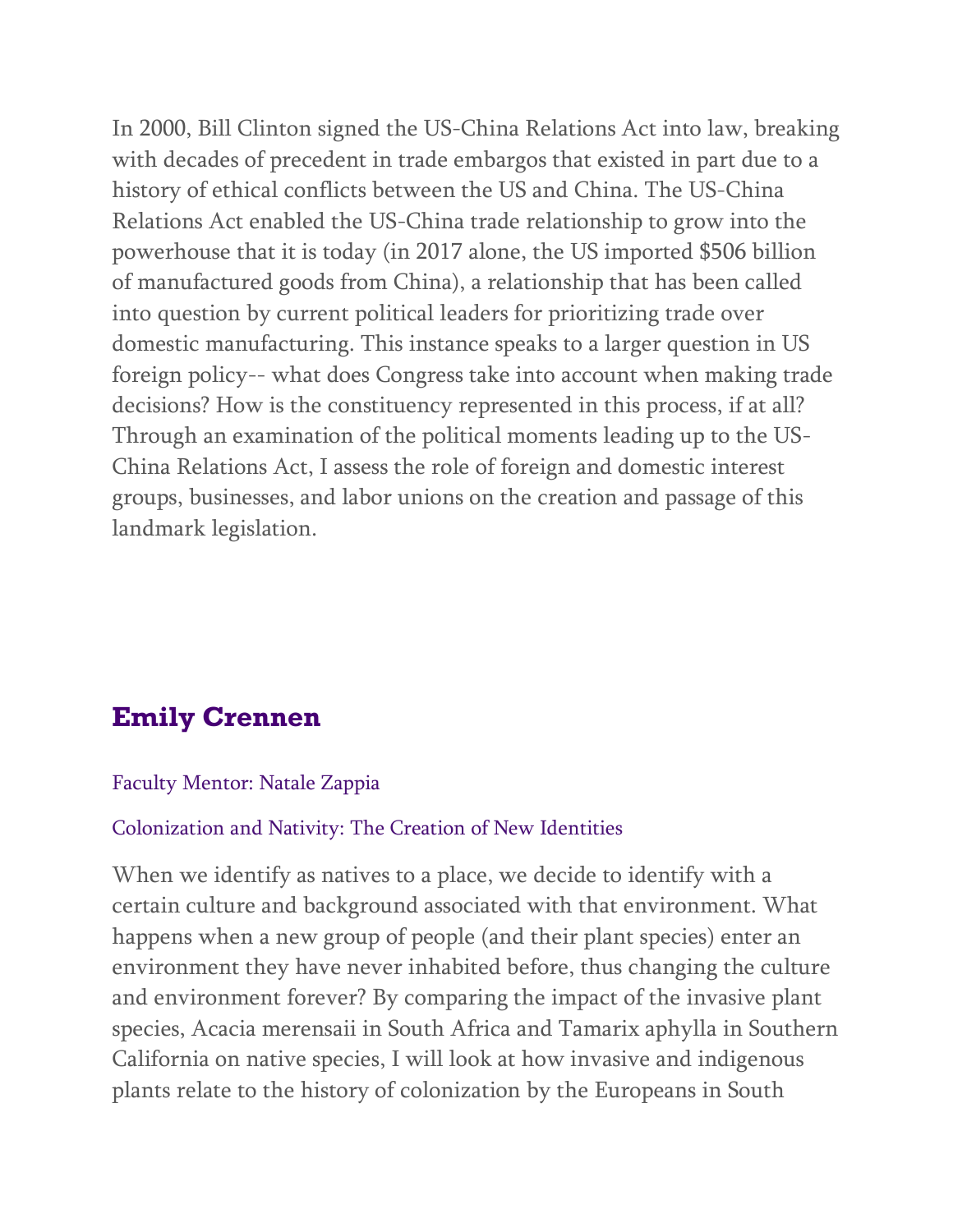Africa and Southern California. This paper will look at anthropological and social uses of the words native, nonnative, indigenous and invasive, and will explore how these definitions define whether or not a nonnative/invasive can ever become native/indigenous. The main purpose of this study is to draw parallels between two very different environments that have undergone similar changes due to colonization, then analyze how that information shapes native/nonnative ideology and cultural identity formation. Through this project, the reader shall gain insight as to how definitions of nativity differ not only on an ecological and anthropological scale, but on a globalized scale.

# **Emily Crennen and Ray Tamas**

### Faculty Mentor: Cheryl Swift

How Physiological Attributes of the Invasive Species Acacia Mearnsii Have Allowed them to Out-compete Native Species in South Africa Post Dramatic Ecological Disturbances

This project focuses on the effects of invasive species on native ecosystems. The research we participated in was done in order to provide us a greater understanding of the rate of growth of invasive species in an area that recently faced a dramatic ecological shift i.e. flooding. By testing their growth, reproduction, and resource consumption we are able to better understand what the effects of Acai merensaii have on native species and ecology. Within our research we looked at the relationship between tree age and leaf area index, seedling dropping count, and tree diameter to better understand how this invasive species outcompeted surrounding species. We hypothesized that with the higher number of age there is greater leaf area index. We tested this hypothesis by first taking the cores of some of the trees in order to cross reference it with the diameters that we found in order to have an indication of age versus diameters. Then we found the remaining diameters of the selected group of trees, and then went back and found the Leaf Area Index of the same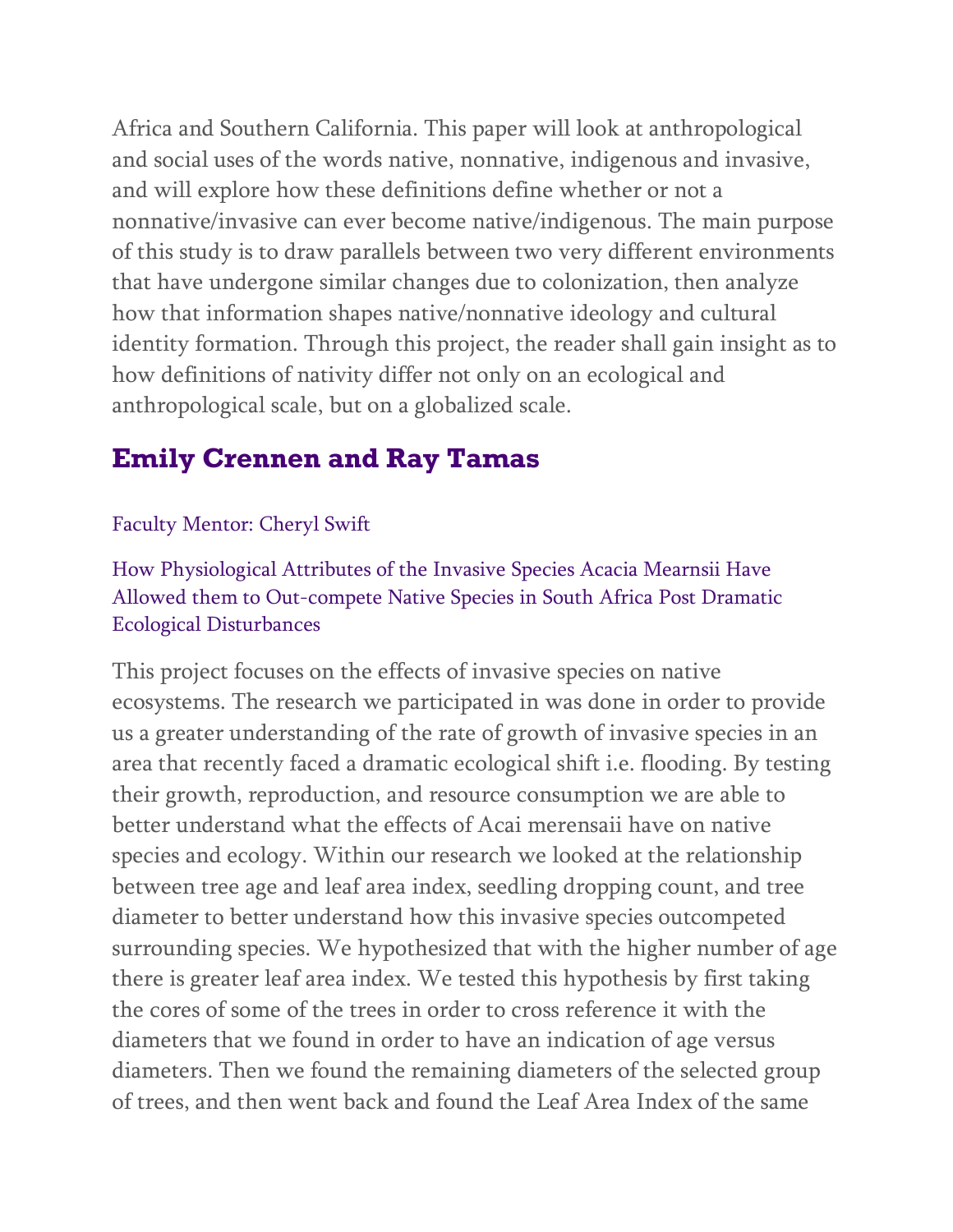trees. The importance of our question lies in its applicability to the current ecological crisis that South Africa is facing. Understanding how these invasive species are outcompeting native species and preventing their prosperity will allow us to better understand the measures that need to be taken in order to enact effective restoration techniques and prevent further invasion from the same and similar species.

# **Adrian Delgado**

### Faculty Mentor: Sara Angevine

## Why All Americans Don't Vote: The Possible Impact of Proportional Representation on Future Elections

Every election cycle whether it be midterm or presidential, a recurring theme that emerges is the lack of voter participation and turnout in our country. Over the past four presidential elections, no more than sixty-one percent of eligible American voters participated in the U.S political process. While there are a variety of factors that have a possible effect on voter participation and turnout, the lack of alternate political parties and candidates could have a major impact on why this recurring theme exists every four years. Would doing away with the two party system and winner take all elections affect voter turnout? It is hypothesized the proportional representation in the United States could increase voter participation due to the variance of political parties and ideas and would further decrease voter disenfranchisement.

# **Alyssa Delgado**

### Faculty Mentor: Sylvia Vetrone

### The Effects of Turmeric on MCF7 Breast Cancer Cells

Breast cancer is a life changing disease that is prominent in women. It is the leading malignancy in women to date. MCF7 is a breast cancer cell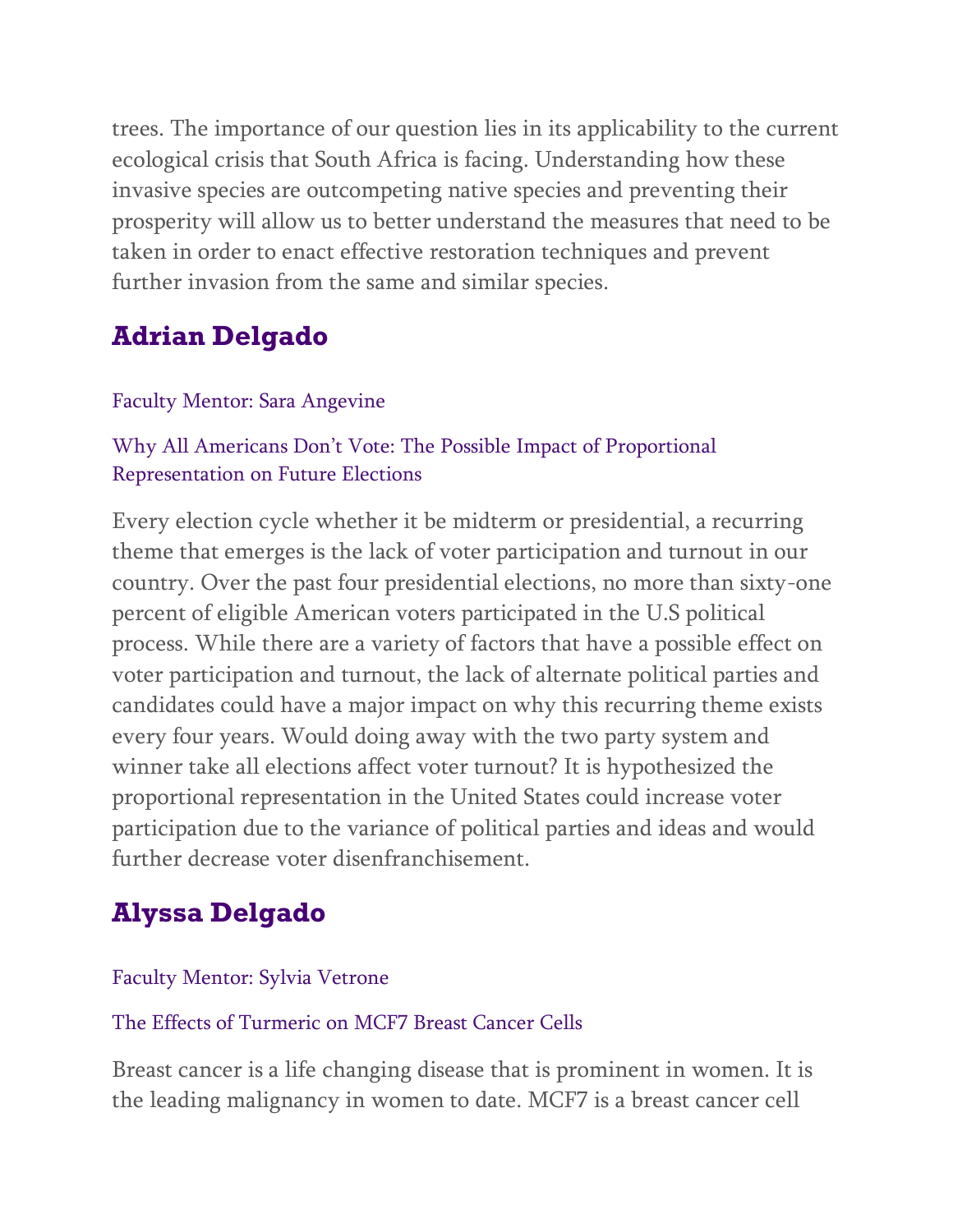line found in mammary glands. These epithelial cells are adherent and they are part of a cancer line that has been studied for 40 years by many different researchers. Through research, apoptotic events were examined at different concentrations by the addition of turmeric on the MCF7 breast cancer cells. An MTT assay was used to determine the effects of the turmeric on the MCF7 breast cancer cells. The MTT assay was done in as a three-day trial. The addition of the cells, drugs, and results were all completed on different days. There was a total of 3 MTT assays that ran in triplicate. After the data was collected, it was reviewed to see the exact effects of turmeric at different concentrations on the breast cancer cells. The results show that the higher concentration of turmeric used, the more that MCF7 cells exhibited apoptotic events.

# **Julian Droetti and Jacob Householder**

## Faculty Mentor: Fred Park

### Convolution Neural Network

In this presentation I will cover what a Convolution Neural Network is and show some applications of my Convolution Neural Network. These applications will be in the form of the classifying the MNIST data set, which is a collection of handwritten digits, and to be able to classify human movement from video data.

# **Marika Fahndrich**

## Faculty Mentor: Kathy Barlow

## The Influence of Variable Practice in Golf Putting

The purpose of this experiment was to observe the differences in golf putting skill acquisition as a result of constant and variable practice schedules. The motor learning theory known as the contextual interference effect explains that motor skills are better learned when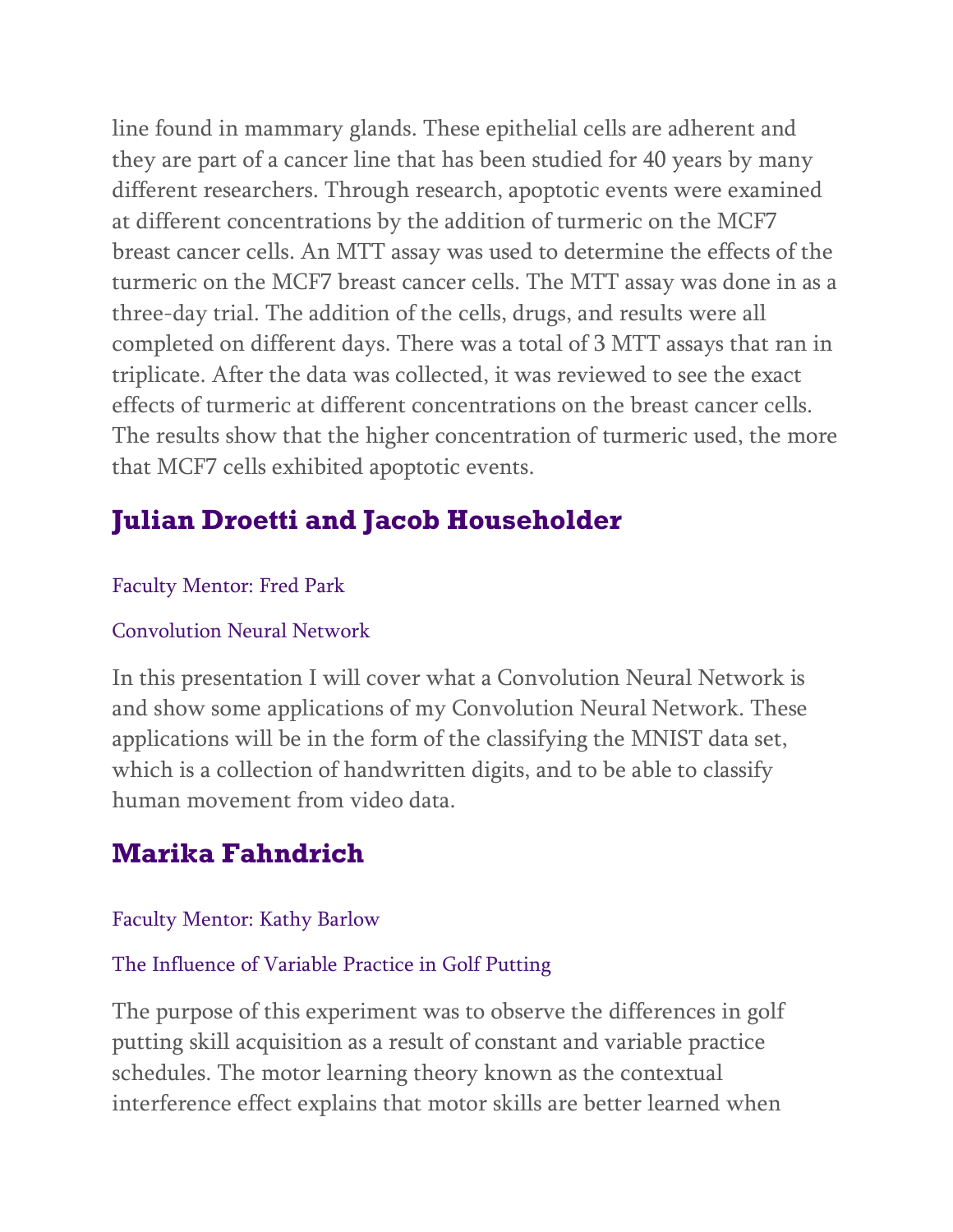practiced in a variable schedule versus a constant one. To test this theory, 26 college students, 9 male and 17 female, with a mean age of 20.92, were recruited from Whittier College's Kinesiology and Biology classes. All participants signed informed consent forms and were screened for prior golf experience and/or injury before beginning data collection. All methods used in this experiment were approved by the Whittier College IRB/HSPC. The participants were randomly assigned to either a control group  $(n=8)$ , constant group  $(n=9)$  or variable group  $(n=9)$ . All participants were pre-tested on 15 putting trials to a target from 5.5 ft., this served as the target skill to be learned. The constant and variable groups then completed five days of putting practice consisting of 30 trials per day; the constant group putted only from a 5.5 ft. distance whereas the variable group putted five trials from 5.5 ft., five trials from 7.5 ft. and five trials from 9.5 ft. and then repeated this sequence. Two days following the last practice session, all three groups were post-tested on 15 trials from 5.5 ft. Two days following the post-test, all three groups completed a transfer test of 15 trials from 4 ft. The hypothesized results based on previous literature were that the control group would show little improvement, that the constant group would have superior performance during practice and retention but poorer performance on the transfer test, and that the variable group would have poorer performance during practice and retention but superior performance on the transfer test. The results of this experiment yielded no significant differences in group outcomes, although all three groups improved their accuracy from pre-test to post test.

# **Seth Feldman**

Faculty Mentor: Rebecca Overmyer-Velazquez

The End of the Road of Europeanization: An Analysis of Hungarian Exceptionalism in the Wake of 'The European Migrant Crisis'

In 2015, a surge of migrants began entering Europe by the thousands in search of a life free of conflict and economic turmoil. Since labeled as the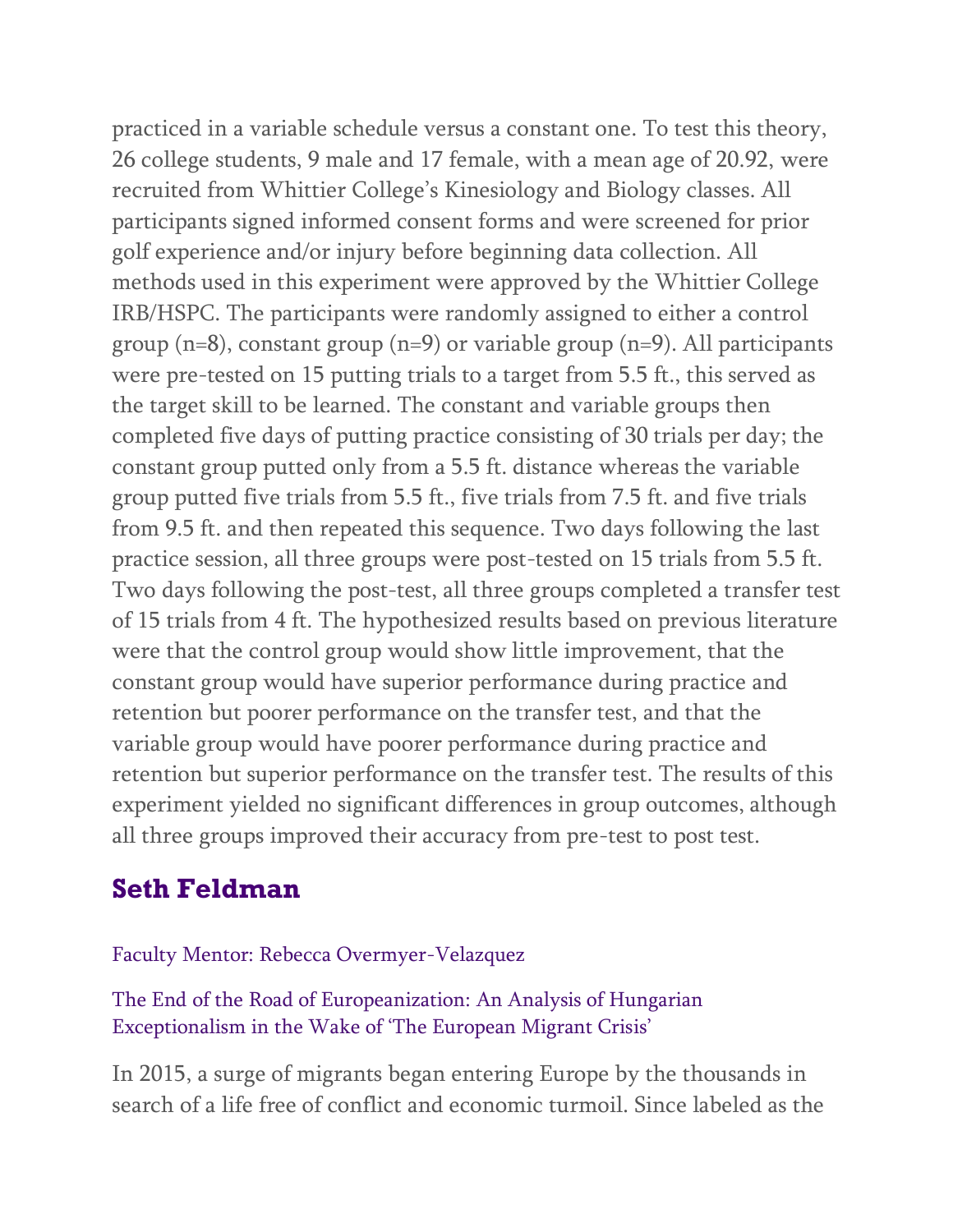European Migrant Crisis, the majority of migrants crossed into Europe at the Southeastern borders. This has further developed a global trend of right-wing populism and anti-immigration attitudes. In this paper, I will aim to facilitate discourse on what exactly are the chief contributors to attitudes towards immigration and migrants in Hungary, a country that exemplifies these developments. This discourse will include variables such as the manifestation of macroeconomic fear, personal safety, disease, and ethnic threat. My specific research questions are as follows: What specific societal characteristics determine attitudes towards immigration and migrants in Hungary? And how has the current migration crisis from Africa and the Middle East affected the formation of these attitudes? The majority of previous studies have focused on the entirety of Europe through large-scale surveys like the European Social Survey (ESS) and have been conducted prior to the recent influx of migrants moving through Europe. More research is necessary for particular regions to provide a more complex and nuanced picture of how attitudes are formed in Europe as a highly ethnically and culturally diverse continent. This research will revolve around qualitative data from semi-structured interviews conducted in Budapest and Szeged, Hungary. These interviews concluded the importance of the influence of government media campaigns on attitudes and pointed towards the tendency of an exceptionist Hungarian identity rooted in language and historical consciousness.

# **Maisi Felix**

### An Investigation of How Women Perceive Their Own Relationships and The Second Shift

The division of labor within households and amongst spouses has continued to become more of an issue as our society has strayed away from the notion of the stay-at-home mother and breadwinner father. With the phenomenon of women entering the workforce more and more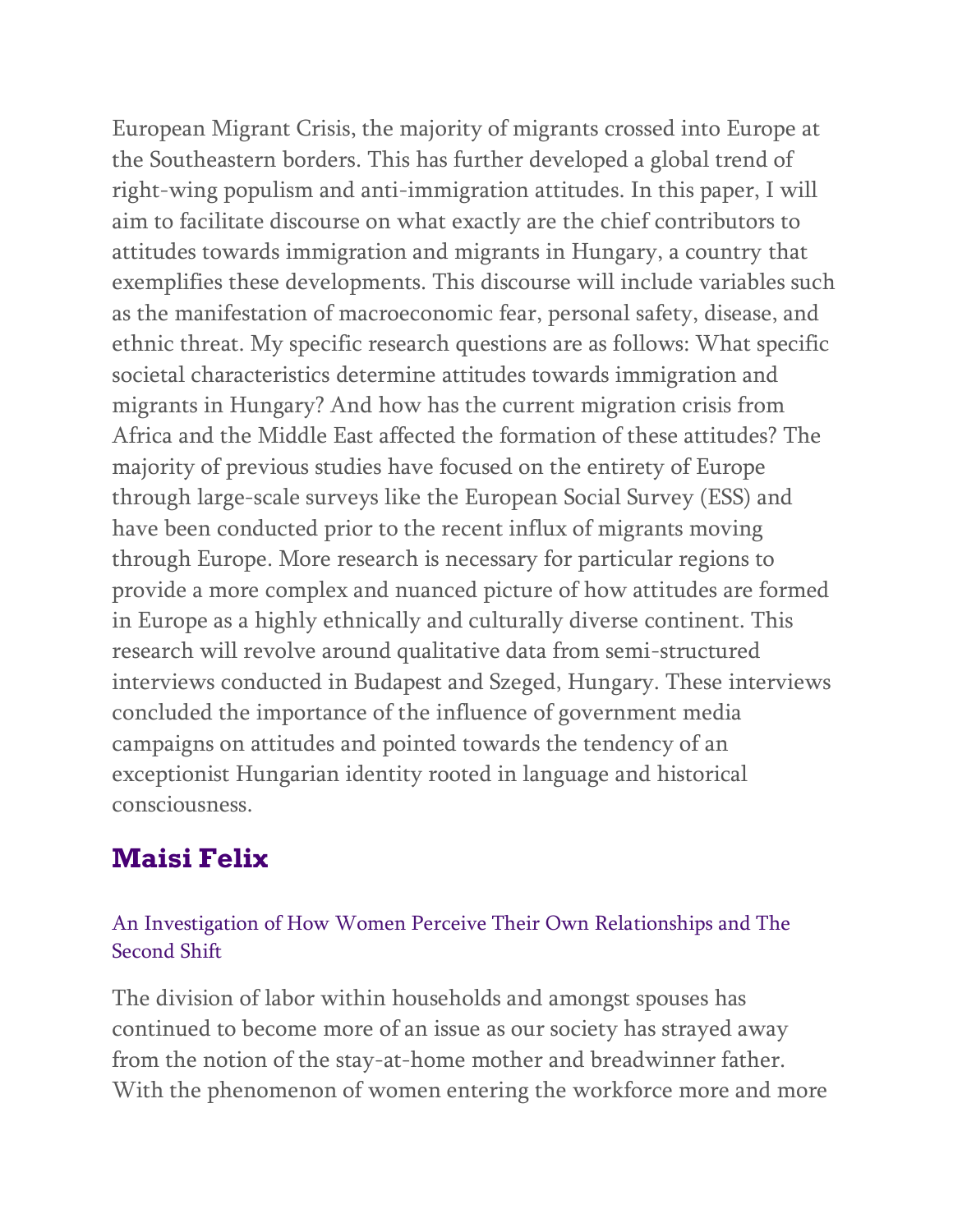and families becoming dual-income, the division of housework and family work seems almost more difficult to distribute evenly. This is partly because of the gender ideologies that lie in our society; these ideas of what it means to be a woman in comparison to what it means to be a man and what tasks you should partake in solely based on your gender. In the literature, two major factors involving the division of household labor were presented and include how the housework is divided amongst partners as well as what is perceived as equal by the partners. My research will examine: 1) how different individuals view the division of household labor. 2) what the idea of "equal" is to women. And 3) why and how women feel that it is divided the way it is and how it reflects who they are and the way that they perceive their own relationships. I will do this through a qualitative study by conducting interviews amongst ten women; all of which live with their partner, but not all have children. In the interview, questions such as "What household chores do you complete in comparison to your partner?" were asked. How is the household labor divided in their homes; is it discussed between the partners? Is the way they chose to divide housework fair and equal? If partners feel that the housework is divided unequally, I am interested in why and how they think it reached that point. Additionally, I am interested in how the idea of what it means to be a woman and mother affects or influences how these women perceive their relationships. My research will add to this topic by doing a generational study and focusing on the responses from two different age groups to understand the differences or similarities within the women, how they perceive their relationships, and how they participate in housework within their relationships.

# **Colin-James Fellezs**

Faculty Mentor: Rebecca Overmyer-Velazquez

A Coachella Community: How Music Festivals Nurture or Weaken Community Cohesiveness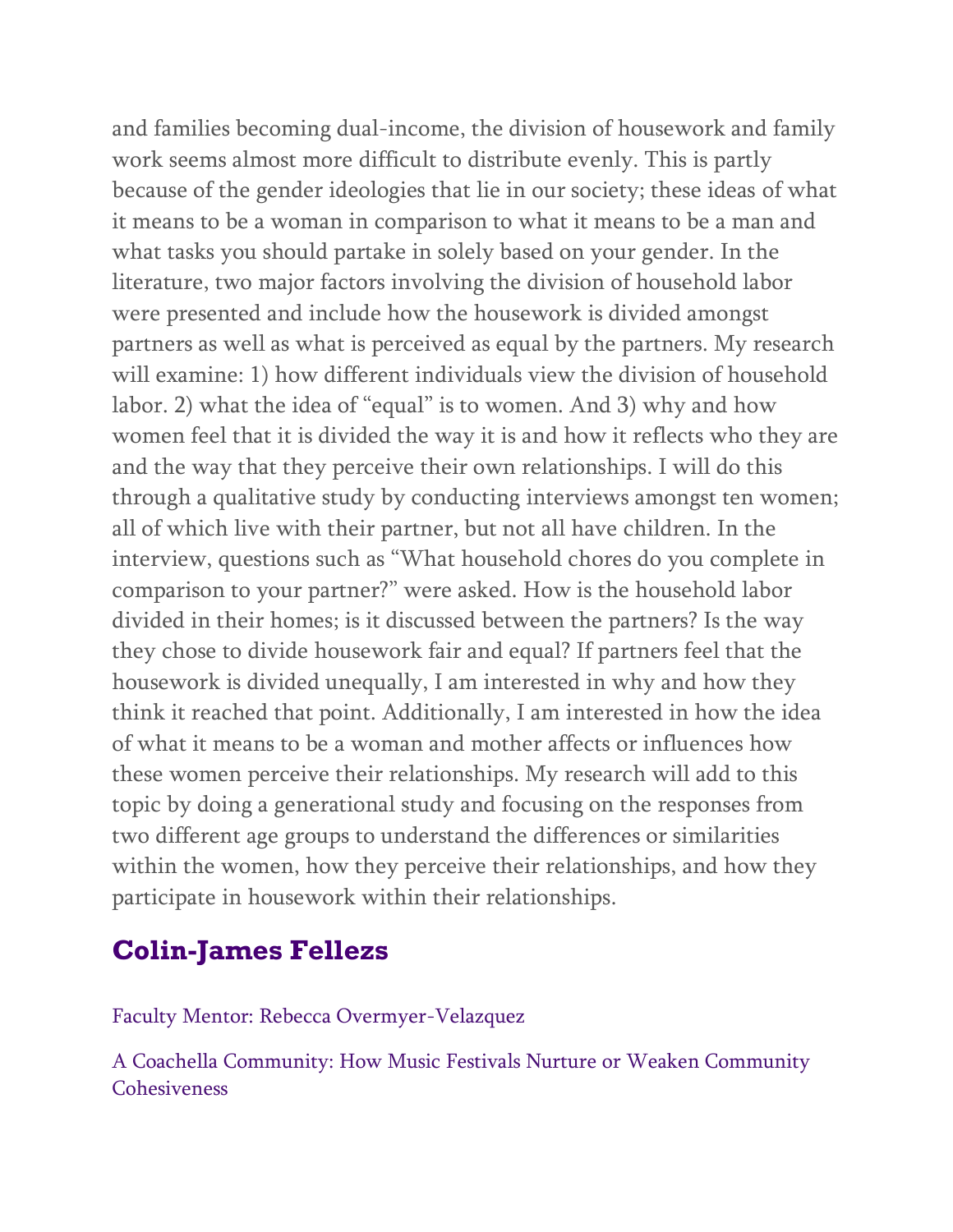There has been a recent rise in music festivals within popular media. Large-scale music events such as Coachella, Glastonbury, and E.D.C. have clear economic outcomes such as employment and tourism rates that benefit from their widespread popularity. Even though there is an abundance of research having to do with the monetary benefits, there is little to no research within recent years with reference to the social and cultural impacts of music festivals. To identify the variety of individualized communities embedded within music festival culture and to note the qualitative experience of festival goers in being a part of these communities is the goal of my study. What this research specifically questions are to what extent do social media and mobile phone technology play into the role of nurturing or hindering festival attendees' experience of community cohesiveness--and are there other factors that contribute to this? To get a clearer explanation, qualitative interviews were held to understand individual festival experiences comparing older attendees' festivals experiences (festivals prior to the year 2000) to younger ones (festivals within the last two years). The hypothesis was that contemporary festivals, because of the increased use of social media and technology, would then provide a basis for having an experience of community cohesiveness today more so than older festival experiences. In allowing these interviews to unfold, my findings suggest that it is a trend that older festival experiences prove to be more community based due to the lack of social media and technology, therefore being inconsistent with the hypothesis that was proposed. More research in music festival cohesiveness, however, must be analyzed to obtain a greater understanding of experiences and trends that take place in this particular environment.

# **Alicia Figueroa**

Faculty Mentor: Roger White

The Great Recession: Income Inequality Before and After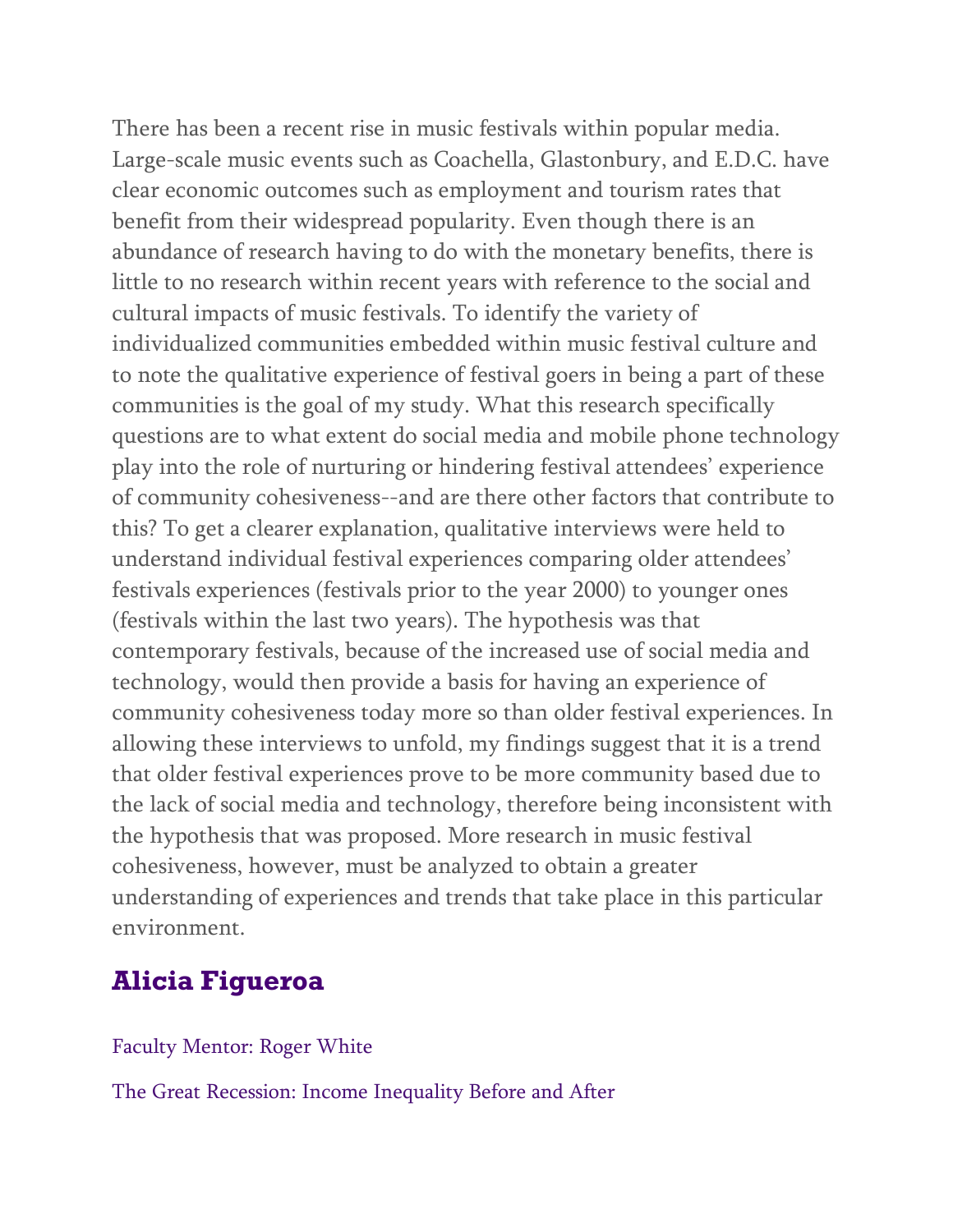We test the economic theory behind the measurement of income inequality, otherwise known as the Gini Index or Gini Coefficient (GC). The Ordinary Least Squares (OLS) technique is utilized to identify whether a change in income inequality occurs when a change in multiple economic entities, such as growth rates or Gross Domestic Product per capita, occurs. The academic literature on income inequality provide prominent independent variables for our model through previous studies conducted. Data on the independent variables are available on certain databases and will be used to conduct the estimated coefficients; The World Bank Open Data is a database that supplies many of the economic entities on countries across the globe. The four primary, independent variables that are discussed include economic growth rate, Gross Domestic Product per capita, the population of countries, and the political stance in which a country identifies itself with. Data was collected from countries within all continents given that the data was accessible. Although the sole focus of this research paper is on the income inequality change within the United States, data from additional countries allows for a more precise model. Regression analysis is utilized to understand whether income inequality increased or declined in the United States after the Great Recession. Additionally, we are able to make assumptions regarding other economies. It is necessary to keep in mind that an exact function for the Gini Index does not exist; therefore, this research analysis is a continuation of the current studies that express an underlying understanding of income inequality.

# **Fabiola Flores**

### Faculty Mentor: Rebecca Overmyer-Velazquez

## Where Are We Now? Measuring Social Capital and Civic Engagement in South L.A.

This study aims to learn more about civic engagement and residents' feelings about their South LA neighborhood. Other quantitative studies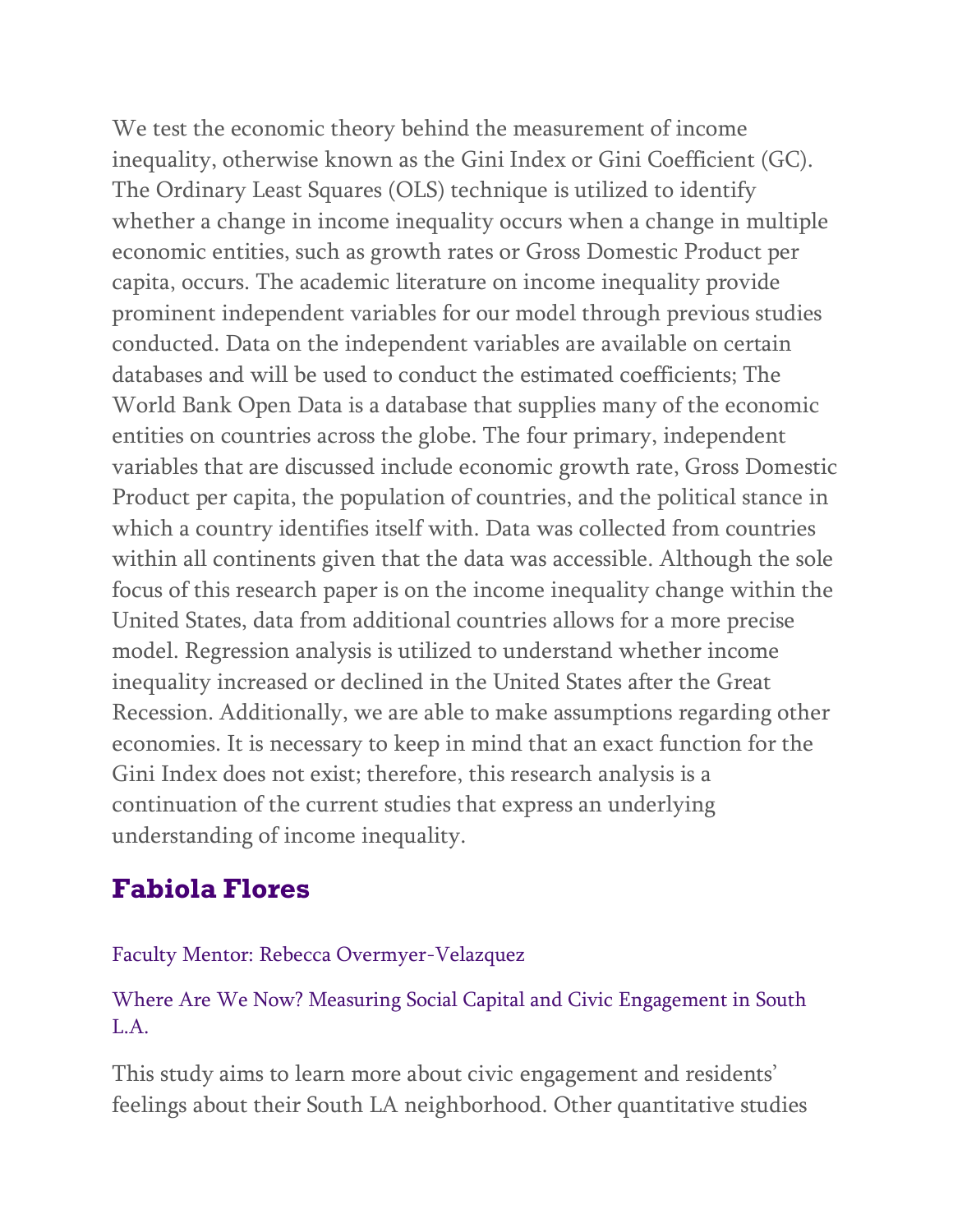have argued that neighborhoods with lower socioeconomic status, low residential stability, high rates of crime and visible signs of social disorder result in lower levels of civic engagement. Unlike surveys, this study aims to understand and interpret residents' feelings about their neighborhood based on their lived experiences and their level of civic engagement. Do people feel safe in their neighborhood? Do they know their neighbors? What are the events happening in the local vicinity? Furthermore, up until three years ago, little to no research was available surrounding South LA in contrast to the vast discourse surrounding East LA, thus the need for this study. This study uses a triangulation of methods such as interviews, field observations and a content analysis of two local ethnic newspapers to interpret resident's feelings and snapshot community engagement in South LA. Thus far, residents feel that while the opening of new schools and lower crime rates have helped improve the safety and opportunities in South LA, however, they would still like to see more happening in their community.

# **Jasmine Garcia and Zitlali Lopez**

## Faculty Mentor: Cheryl Swift

## Do Functional Traits Differ in Chaparral and Coastal Sage Scrub Populations of Black Sage?

Coastal sage scrub and chaparral are plant communities found in Southern California. Both of these plant communities are adapted to Southern California's Mediterranean Climate with its characteristic summer drought, although Chaparral occurs at higher elevation and receives more precipitation during rain events and experiences cooler temperatures. A number of species co-occur in chaparral and coastal sage scrub including Salvia mellifera, black sage. We examined several functional traits in a chaparral population and a coastal sage scrub population of black sage. Chaparral individuals were collected from the San Gabriel Mountains in San Gabriel Canyon, and coastal sage scrub individuals were collected at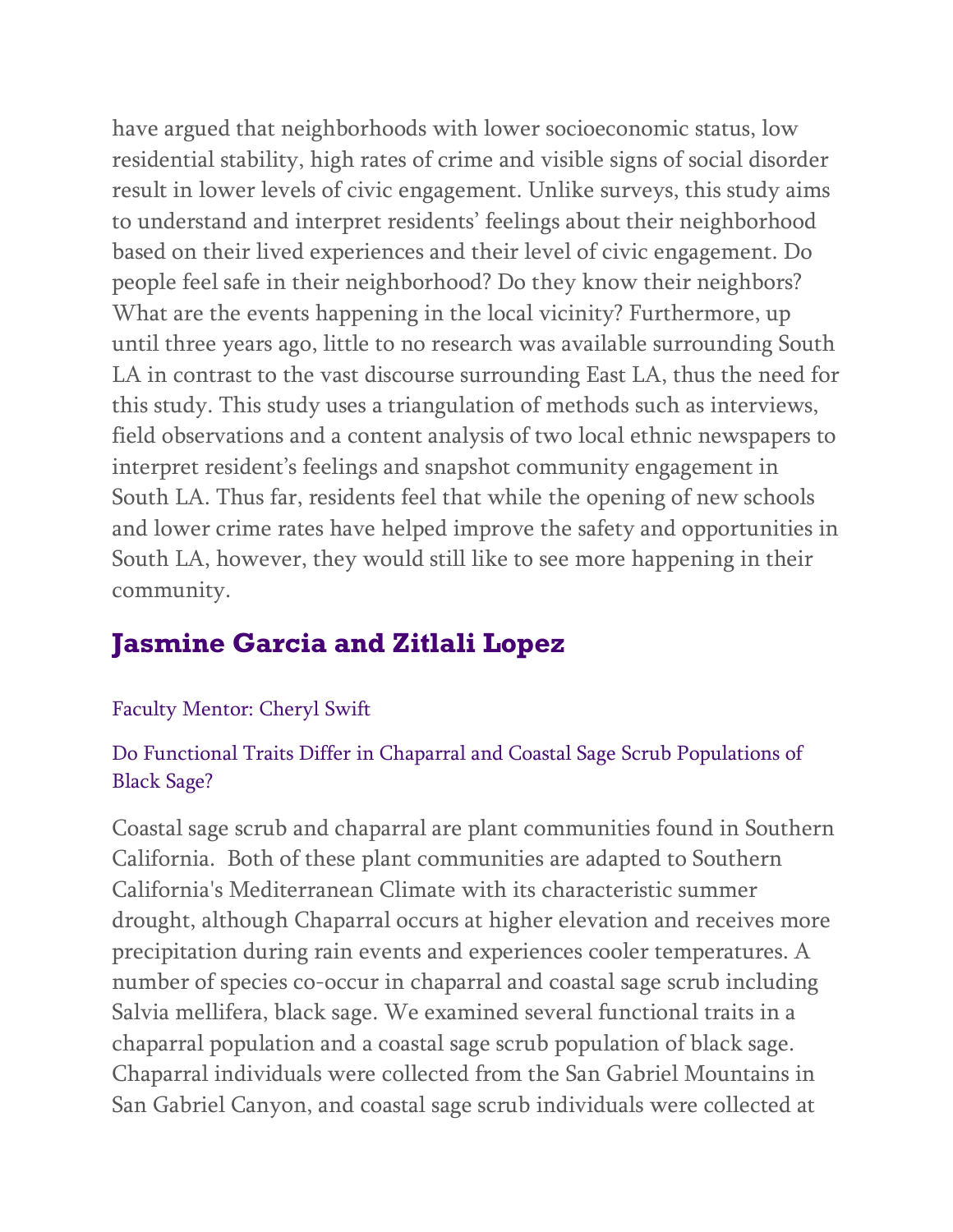the Arroyo Pescadero trailhead in the Whittier Hills. We measured leaf area to mass ratio (SLA), proportion of spongy mesophyll in leaf cross sections, and hydraulic conductivity which is the capacity to move water through stems. We predicted that higher water availability would result in chaparral individuals having a greater SLA, a greater proportion of spongy mesophyll leaf tissue, and higher hydraulic conductivity relative to coastal sage scrub individuals. Lower SLA enables plants to limit water loss, and spongy mesophyll tissue has large water filled spaces connected to the atmosphere through the stomata that increase water loss when stomata are open. As a result, an increased proportion of spongy mesophyll increases water loss. The ability to move increased amounts of water through stems from roots to leaves is related to vessel length and is a disadvantage when water is less available because of increased risk of xylem embolisms blocking water carrying conduits. The results of this project enable us to understand how individuals of a species adapt to changing water availability and temperature regimes, and may shed light on how species can adapt to climate change.

# **Adrian Garcia**

## Faculty Mentor: Michelle Switzer

## Desecrating Public Space, An Affirmation of Capitalist Realism

The manner, in which public space has traditionally been defined relative to the self in Western states, has been centered on a public giving agency towards the state. On the contrary, the "Occupy" movement's organizing strategy was one centered on forcing people to re-conceive these frameworks, instead thinking of public space as contested space. This presentation indicates that the agency that the state holds in defining public space justifies Occupy's ultimate eviction from parks and public land. Mark Fisher's "Capitalist Realism," an apathetic sensibility that treats the existence and advancement of Capitalism as inevitable. The way in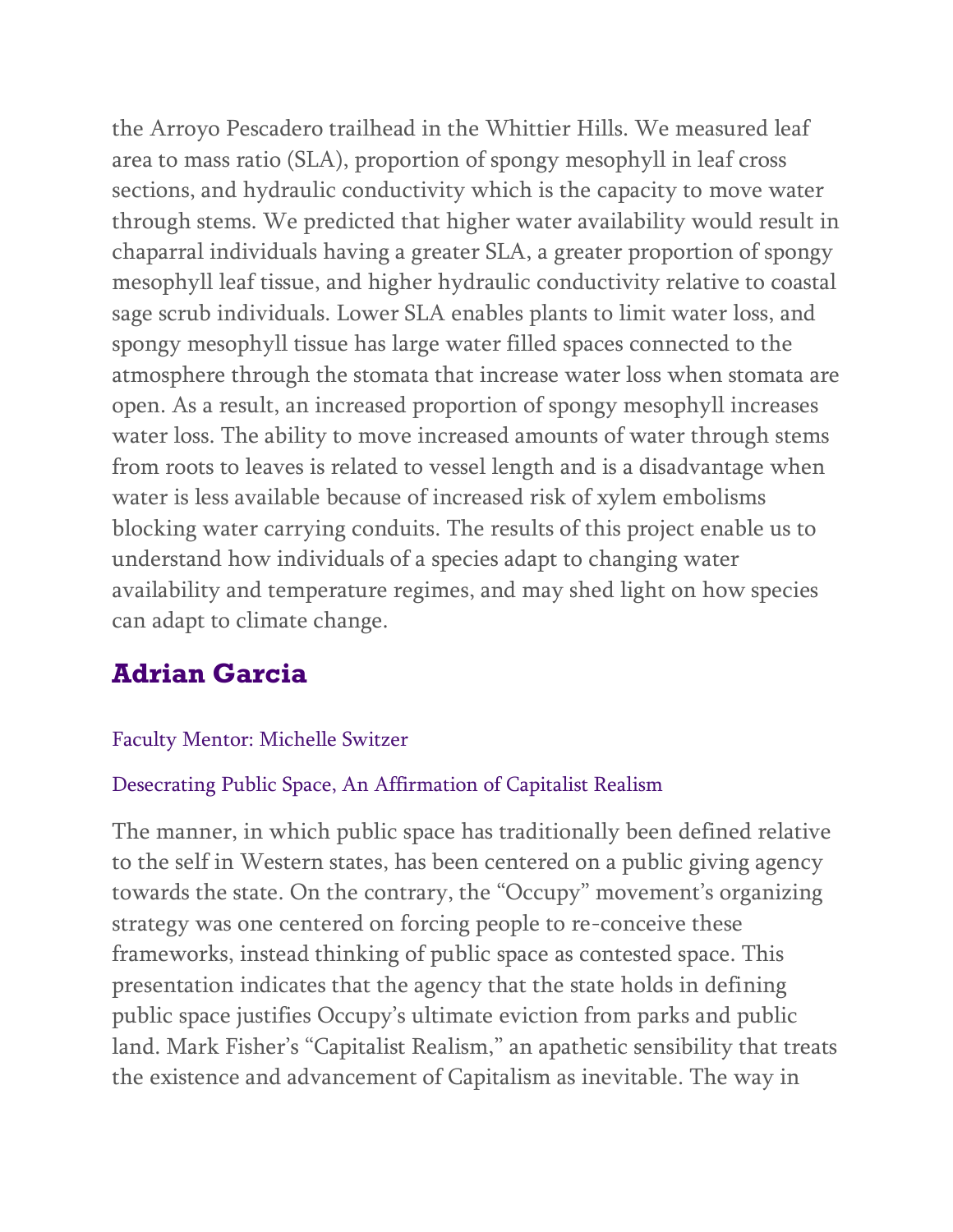which Capitalist Realism is internalized, in a late-capitalist society plays a large part in analyzing Occupy's eviction. Fisher contextualizes Capitalist Realism through cyberspaces of invisible discourse. This promotes a "crisis of space and time" in which the user can have anything at any time. Fisher's Capitalist Realism is a clear nod to the "end of history" sensibility that was developed after the collapse of the Soviet Union. Occupy Toronto held a clear political line about a more democratic way of structuring politics in order to resist Capitalism's contradictions. However, it's ultimate eviction and rejection of something as conceptually "democratic" in public space serves as a further affirmation of Capitalist Realism

# **Colin Greenup**

## Faculty Mentor: Hector Valenzuela

### Herbivores and Algae Interaction in Tidepools

Herbivores in intertidal zones are often credited with being the main force that regulated algal growth in a variety of environments. Models of the interactions between herbivores and surrounding algae have shown that there are many factors that could influence the grazing, including the nutrient levels in the algae, or the amount of wave exposure. To test these hypotheses, field experiments were conducted at Cabrillo Beach tide pools to identify if there was any correlation between the amount of herbivores in tide pools and the type of algae in the tide pool, as well as the amount of wave exposure in the area. The experiment was done by constructing a 1m2 quadrat and placing it onto 40 tide pools with algae and counting the amount of herbivores in the area. To test whether nutritional levels affected herbivore grazing, we looked at different types of red and brown algae to see if there was any preference shown for grazing. Similarly, to test the effects of wave exposure on grazing, we examined groups of algae that were exposed to waves as well as areas that were at approximately 20 feet away from wave exposure. In both cases of differing algae nutrient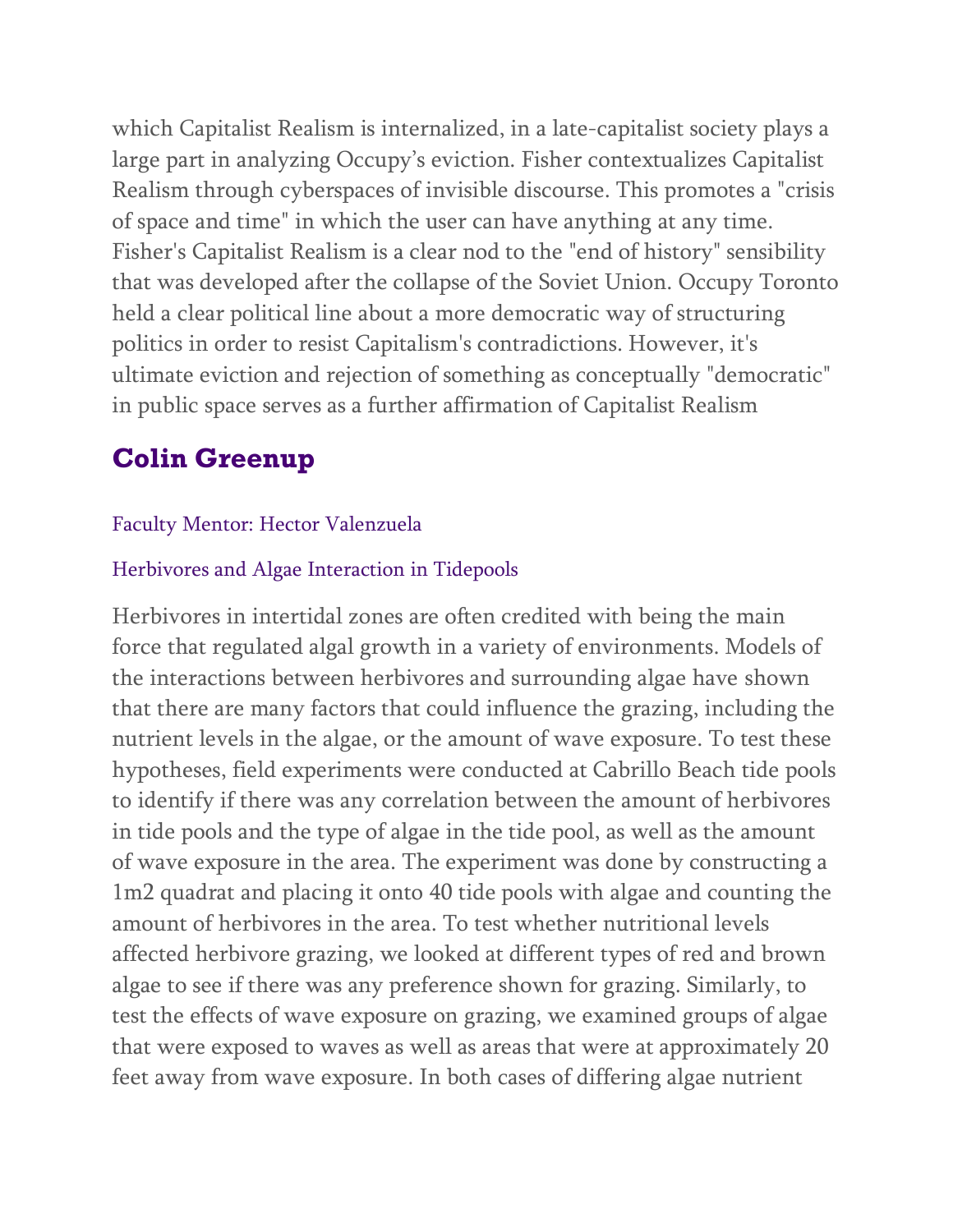types and wave exposed versus non-wave exposed, there was no statistical significance in the difference of the amount of herbivores in any given area according to t-testing (p-values: 0.665, 0.117, 0.841, and 0.163). Rather, the distribution of herbivores seemed to have not been impacted by neither wave exposure nor nutritional value of algae. However, observations showed that there were areas that had more herbivores than others, but they were not grouped based on any criteria we set. These findings are inconsistent with previous research. This suggests that there are alternative reasons that drive herbivore-algae interactions at Cabrillo Beach other than wave exposure or nutritional value of algae.

# **Marilyn Guzman**

### Faculty Mentor: Sara Angevine

## Fear of Los Inmigrantes: Trump's Exploitation of Xenophobia

In my research I investigate if anti-immigrant sentiments stem from the fear that Hispanic immigrants harm American culture, and if this was one of the reasons that Donald Trump won the 2016 Presidential elections. The surfacing of White Nationalist, or the "Alt Right", anti-immigrant sentiments has shed light on a group of individuals who reject the notion that America as a country is founded on its diversity; but rather this group seeks to preserve American White culture. By using 2016 ANES data, I test if race and candidate vote choice affect attitudes toward whether or not immigrants harm American culture. I further test if individuals who think it is important to follow America's customs and traditions to be truly American are more likely to have colder feelings toward immigrants. I found that there is a significant relationship between race and candidate vote choice and their belief that immigrants harm American culture. As well I found a negative relationship showing that as individuals' feelings toward immigrants cool, respondents find it more important to be truly American by following America's customs and traditions.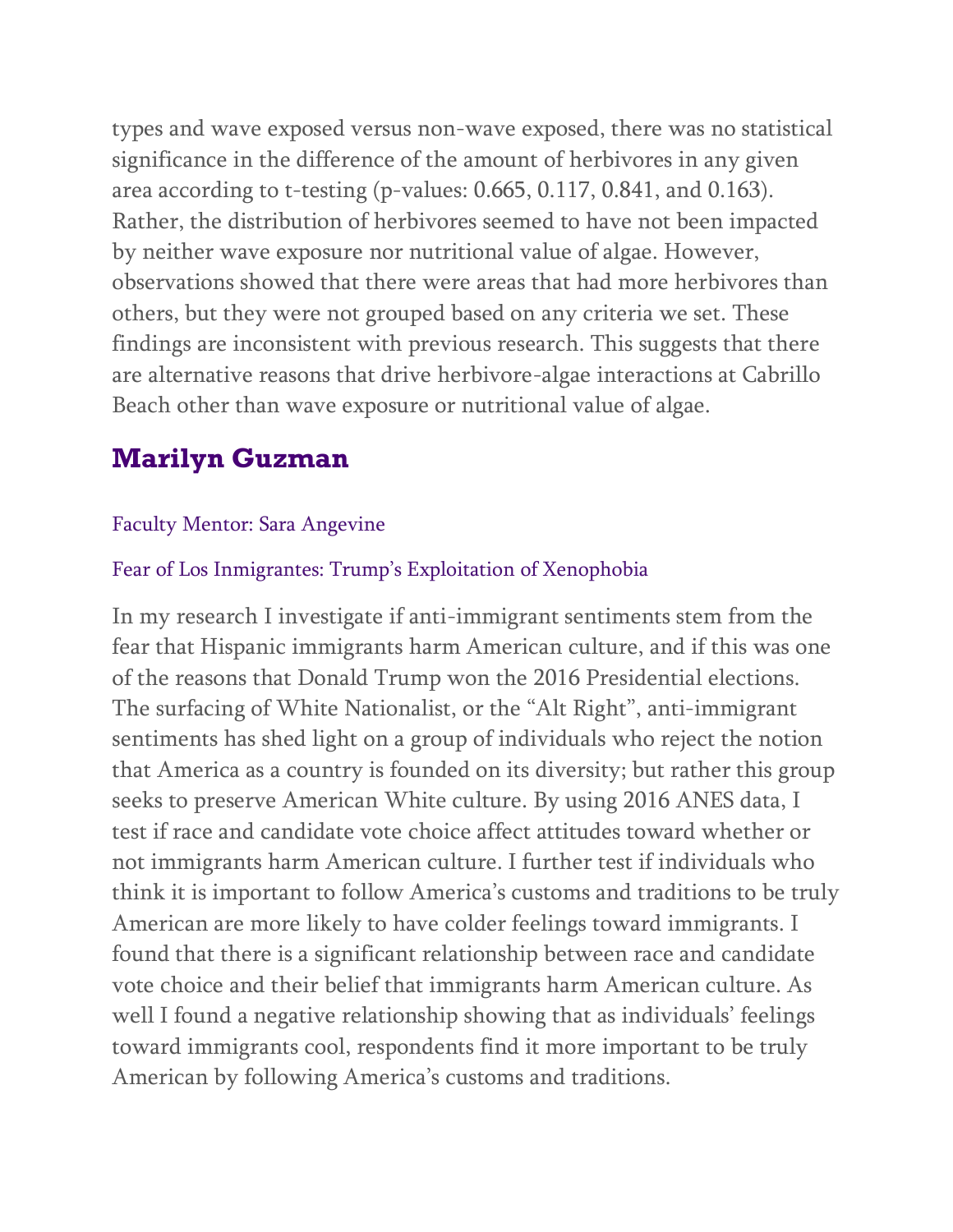# **Lorena Heymans**

### Faculty Mentor: Erica Fradinger

## Sensory Structure Placements on Skulls of Predators in Comparison to Prey Vertebrae

This study is examining the differences of eyes, ears, and whisker placement and their relation to each other through methods of skull measurement. A total of 10 vertebrae skulls, five prey and five predators will be measured. Four vertebrae skulls have been tested so far: the coyote and the bear represented predators, and the deer and the bull represented prey animals. Measurements were converted into normalized percentages. Similarities were searched for between coyote and bear skulls, animals of which represented predators, and the same of which applied to the skulls of the bull and deer. If similarities were seen in their respected categories, any differences between predators and prey was looked for. The only measurement that exhibited similarities thus far in their respected categories and a difference between predator and prey was eye distance. The coyote skull exhibited a 17.1% distance, the bear at 13.9%, the deer at 46.8%, and the bull at 41.8%. No other sensory structures exhibited any difference between the predator and prey skulls so far, indicating that the only placement that is determined by the animal assignment of predator or prey so far is eye distance. However, further measurements and increasing the sample size can change this analysis to showing differences in nasal and vibrissae placements between predators and prey. Nasal cavity differences may indicate vibrissae placements and perhaps a possibility of increased sensitivities in either prey or predator.

# **Aaron Hiedeman**

### Faculty Mentor: Patricia Van Oosbree

The Link Between Self-Perceived Quality of Life and Level of Physical Fitness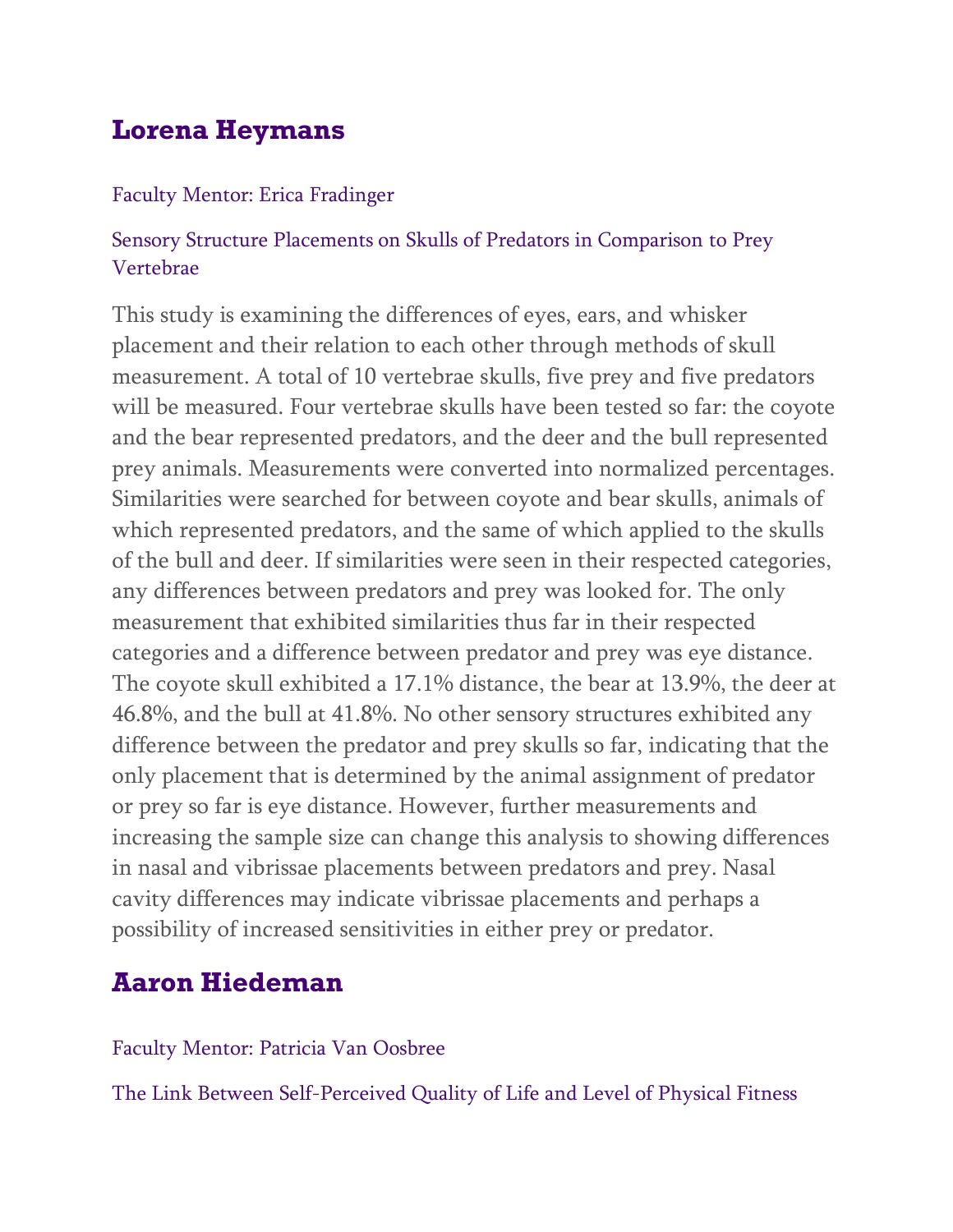There has been research regarding a correlation between self-perceived Quality of Life (QoL) and Physical Fitness, but for the most part these studies have focused either on populations recovering from injury or illness and elderly populations. Not much has been done regarding young, relatively healthy populations. The purpose of this experiment is to see if a such a relationship exists in a population of college age students (ages 18- 25). The results of this study could be used to illustrate to college students how important or unimportant physical fitness is to a person's overall quality of life. Methods: 23 participants first completed a QoL survey provided by RAND Health titled Measures of Quality of Life Core Survey which was uploaded to the website Survey Monkey. To assess the level of physical fitness, participants were scored in 5 areas; cardiovascular endurance, muscular endurance, flexibility, muscular strength, and body composition. First participants underwent a walking VO2 max test conducted to measure cardiovascular endurance. Then to test muscular endurance participants attempted push-ups, sit-ups, and to held a static squat until they could no longer use correct form. Next to test flexibility participants did a sit and reach test, the zipper test, a shoulder rotation test, and then had their practical range of motion at their ankles and knees measured using a goniometer. To measure body composition participants had their percent body fat measured in the BodPod. To measure muscular strength participants did a one repetition maximum test on bench press and squats. Results: Significant correlations have been made between categories of questioning and different components of physical fitness.

## **Esther Nailah Hills**

Faculty Mentor: Rebecca Overmyer-Velaquez

Entering the Grey Area: The Effect Adoption Has on Identity and Belonging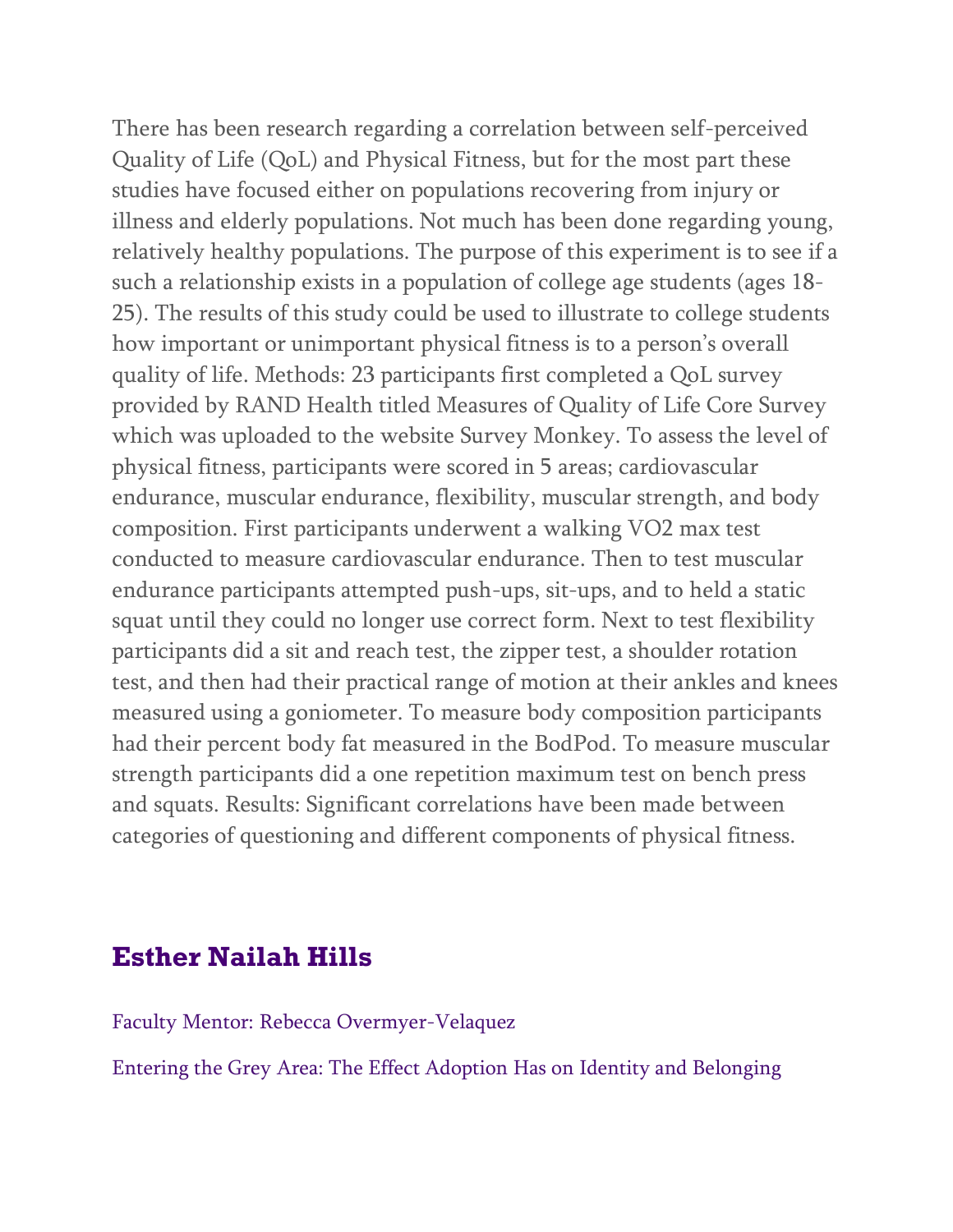What does identity and belonging mean to an adoptee? Is it easy for adopted children to feel like they belong? The research presented will be a collective of life history interviews of six adoptees from ages 18-30 who have had to answer these very questions for themselves. This study will use the perspectives of adoptees to try and shed light on the "grey zone" in which they find themselves because of their unique, independent adoption stories. The literature gathered emphasizes that children in both open and closed adoptions have the same difficulties; such as feelings of grief (adoption loss), adjustment periods, etc. My research adds to the literature as not much research has been conducted by an adoptee on other adoptees; it will also document the viewpoints of adoptees directly. My findings are in concurrence with what I found in the literature. The adoptees I interviewed experienced both adjustment periods and adoption loss when dealing with their adoptions. With my findings, I will give others a clearer idea of how adoptees view their identities and how being adopted affects adoptees throughout their lives.

# **Jacob Householder**

## Faculty Mentor: Fred Park

### Geodesic Active Contour with Shape Prior Image Segmentation

We propose a shape prior image segmentation model that incorporates cliques shape signature and geodesic active contours. The model will enforce the cliques invariant shape signature on a parametric representation of a geodesic active contour. The main goal is to evolve a curve to stop on the boundaries of objects while enforcing prior shape. We will show successful results of our model segmenting occluded objects and illusory contours.

# **Jessica Iribe**

### Faculty Mentor: Sylvia Vetrone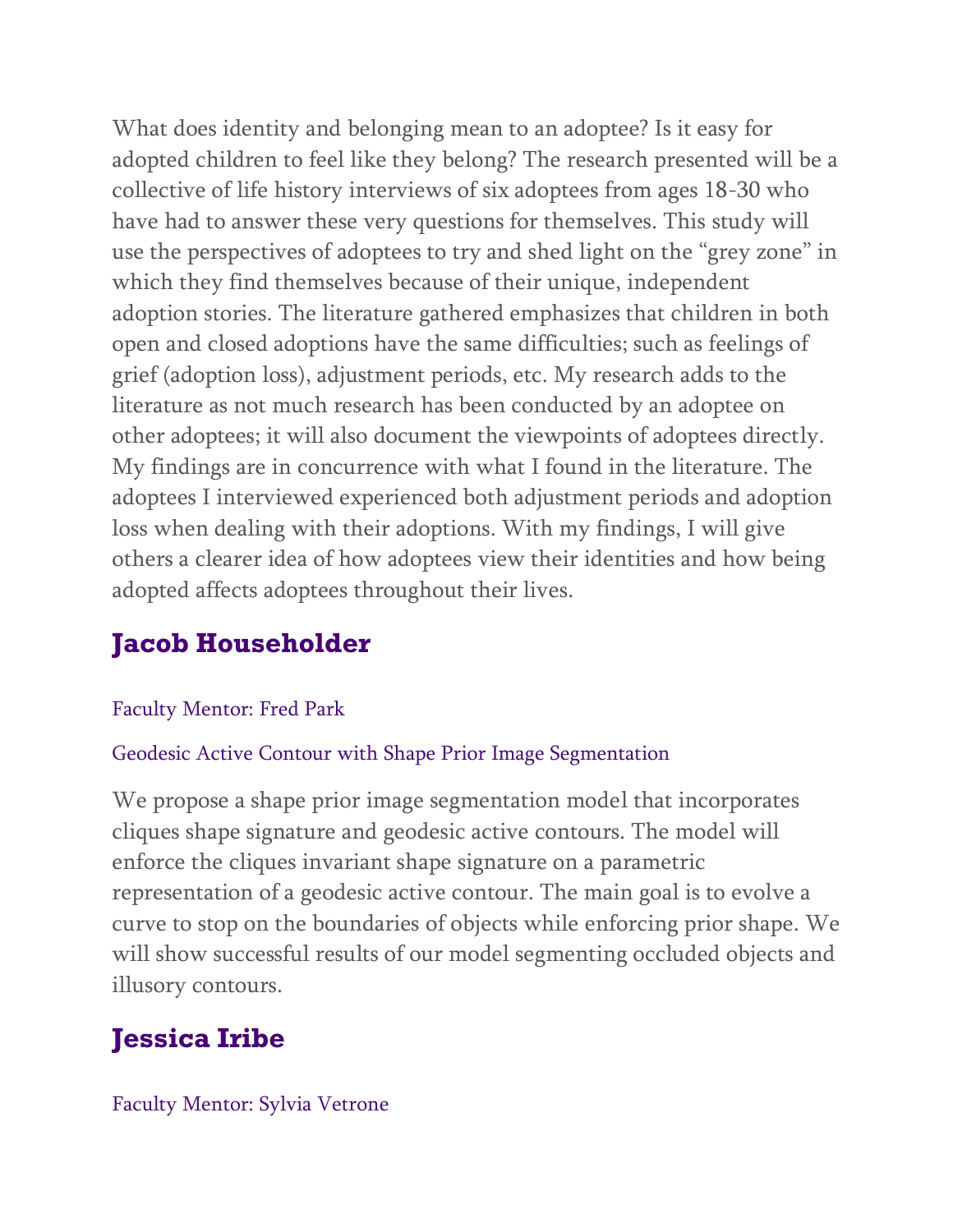### The Effectiveness of Acetyl-11-keto-beta-boswellic Acid on Prostate Cancer Cell Viability and Cytotoxicity

Within cancer treatment, many chemotherapy drugs cause undesirable symptoms because of their toxicity and lethal effects to the cells of the body. This deterioration of the body's cells causes the patient to become susceptible to infection and health degradation. The component, acetyl-11-keto-beta-boswellic acid (AKBA), found in the essential oil frankincense, has been identified as a potential alternative in treatment for brain, breast, colon, pancreatic, prostate and stomach cancers. An androgen-sensitive human prostate adenocarcinoma cell line, LNCaP, was utilized in this experiment to test the effectiveness of the AKBA agent, in comparison to an established chemotherapy, Cisplatin. An MTT assay was utilized to observe cell viability and cytotoxicity at 0 and 100 uM as 0 uM, 4 uM, 10 uM, 25 uM, 50 uM, 100 uM, and 200 uM of AKBA and Cisplatin were treated in the LNCaP cells. As each agent was tested in the LNCaP cell line, similar results and trends were observed. For both agents, cytotoxicity increased as concentration increased. Furthermore, the decrease of cell viability from 85% to 10% was similar for both concentrations of AKBA and Cisplatin. The results from this experiment suggest that frankincense has the potential to serve as a natural and asymptomatic treatment of prostate cancer cells.

# **Gunner Joachim**

Faculty Mentor: Jennifer Holmes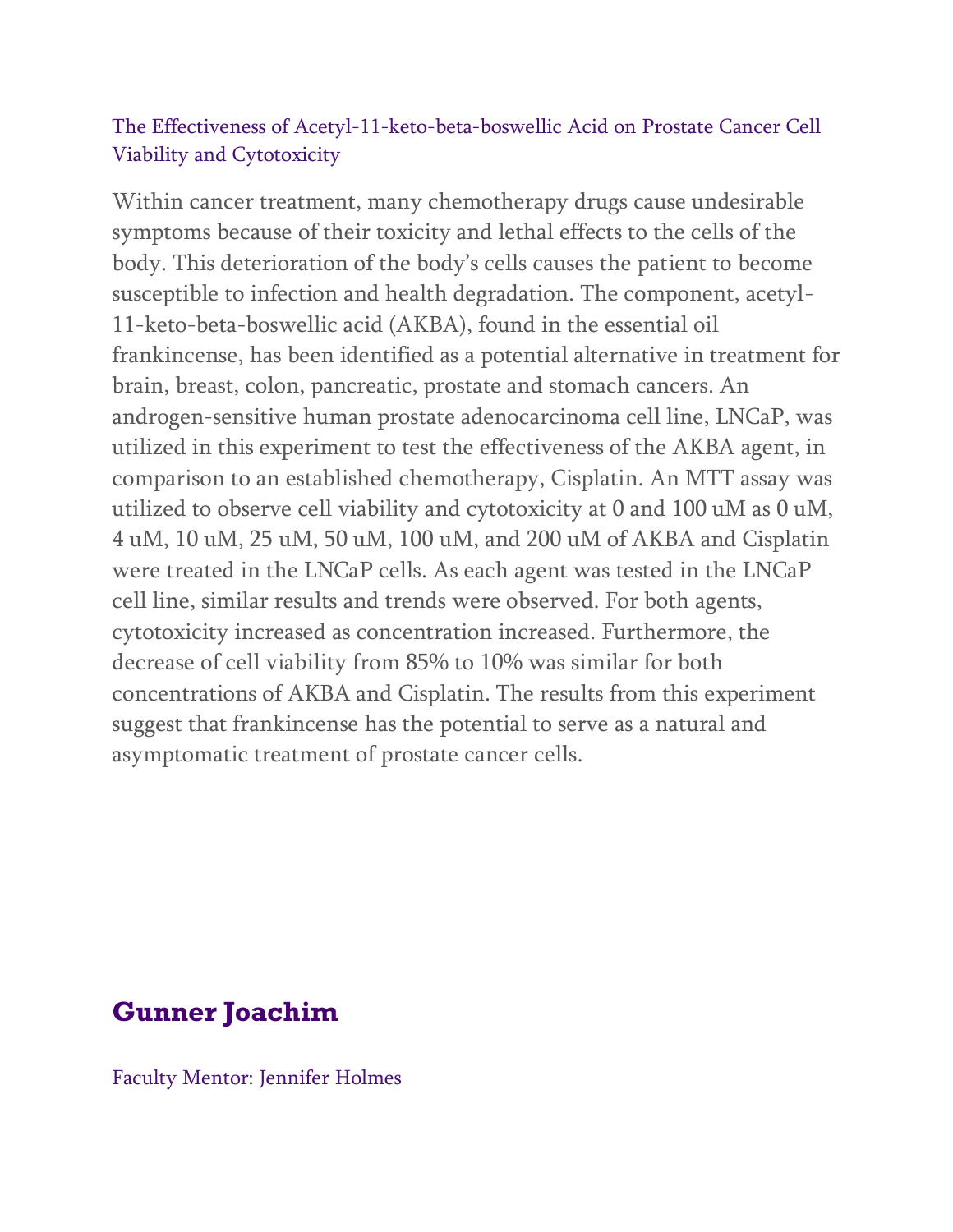## Abusive Power Within Gender and Class: How Patrick Hamilton's Gaslight Uses Victorian Ideology

To gaslight someone means to shatter their perception of reality, diminish their ability to interpret truth, and force upon them a narrative which does not reflect lived experience. Patrick Hamilton coined the name of this abuse in his 1938 play, Gaslight. The play depicts a typical British middle-class family but soon unravels into a story of power, abuse, and ultimately, escape. Hamilton examines the Victorian era, exposing the ways in which strict ideologies are navigated, manipulated, and abused. This essay examines the ways in which abuse, both psychological and physical, but with an emphasis on gaslighting, are perpetuated by all of Hamilton's characters. In doing so this essay examines these issues through the particular lenses of Victorian gender and class ideology. Within the rigid social structure of Victorian England, gender and class were intersectional, and one's identity in both categories shaped the way they were perceived by the rest of society. What were considered acceptable masculine and feminine behaviors was thus informed by one's position in the class structure. The construction of identities through normative behaviors and social convention help us to understand each character's relationship to the power structure of the Victorian home, and in turn, how this power structure is used to abuse those with limited control. Building on the research of scholars such as Kate Abramson, this essay asserts that the gender and class normative behaviors of Victorian society are used in order to strengthen the abuser's hold on others. The abuse within the play is thus made possible by a particular understanding of class and gender which aimed to limit the agency of women, both of the working and middle classes. Simultaneously, however, Hamilton's characters reveal how these ideologies may also be subverted, undermining one's expectations of their identity for the purpose of abuse. Finally, Hamilton's writing suggests the ability of escape for those found a victim of gaslighting, both through the assistance of others, but also from the assertion of one's own truth.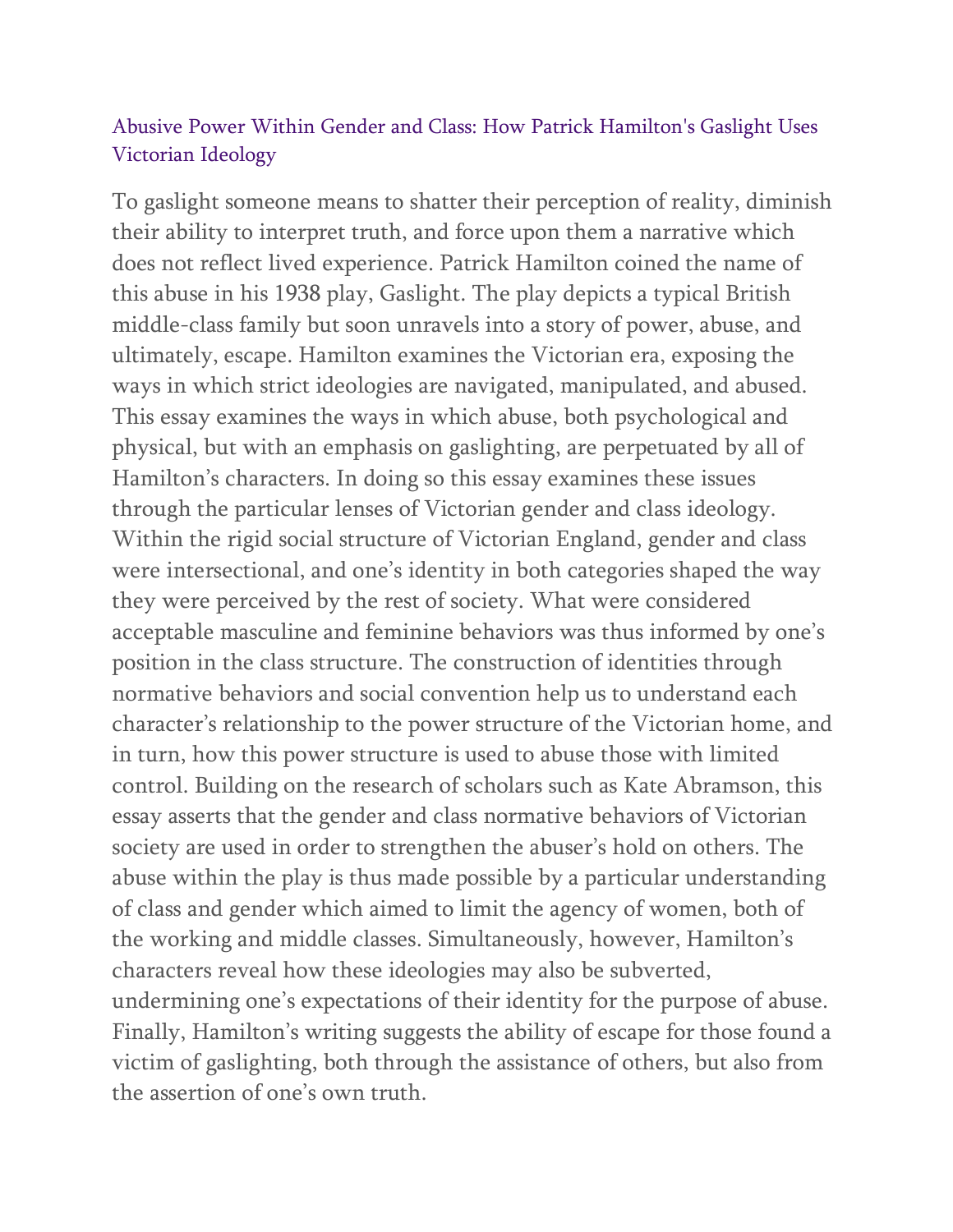# **Gunner Joachim**

#### Faculty Mentor: Natale Zappia

#### Performances of Identity in Antebellum New Orleans

This essay examines how free and enslaved people of color in Antebellum New Orleans understood their identity in a changing racial hierarchy. Having undergone creolization through French, Spanish, and finally, American jurisdiction, the city experienced a high degree of ethnic and cultural hybridization. During French and Spanish colonial rule, a burgeoning population of free, mixed-race people of color thrived despite prejudice within a three-caste racial hierarchy. Once the United States government acquired the city, however, this free population of color soon encountered a binary understanding of identity within a two-caste racial hierarchy, one which refused to mark distinction between free and enslaved peoples of African descent. My work explores this issue through the framework of performance, from which it has taken Erving Goffman's definition: performance being actions we take in order to create and display a certain identity for us to experience and others to see. A comparative lens is used to discuss the activities present at Congo Square, primarily undertaken by enslaved people of color, and the quadroon balls, whose participants were mainly free mixed-race women of color. Through travel narratives and historical newspapers, this essay examines how populations of color defined themselves; it argues that these performances were acts of cultural resistance. Specifically, the activities present at Congo Square and quadroon balls, born out of economic and social necessity, and embedded in a system of oppression, became venues of cultural resistance. At Congo Square, enslaved peoples maintained West African cultural practices while infusing them with local traditions. In doing so they created a racialized identity informed by class. At quadroon balls, free mixed-race women of color were able to insist on their position within a European, and now Anglo American, identity. They claimed and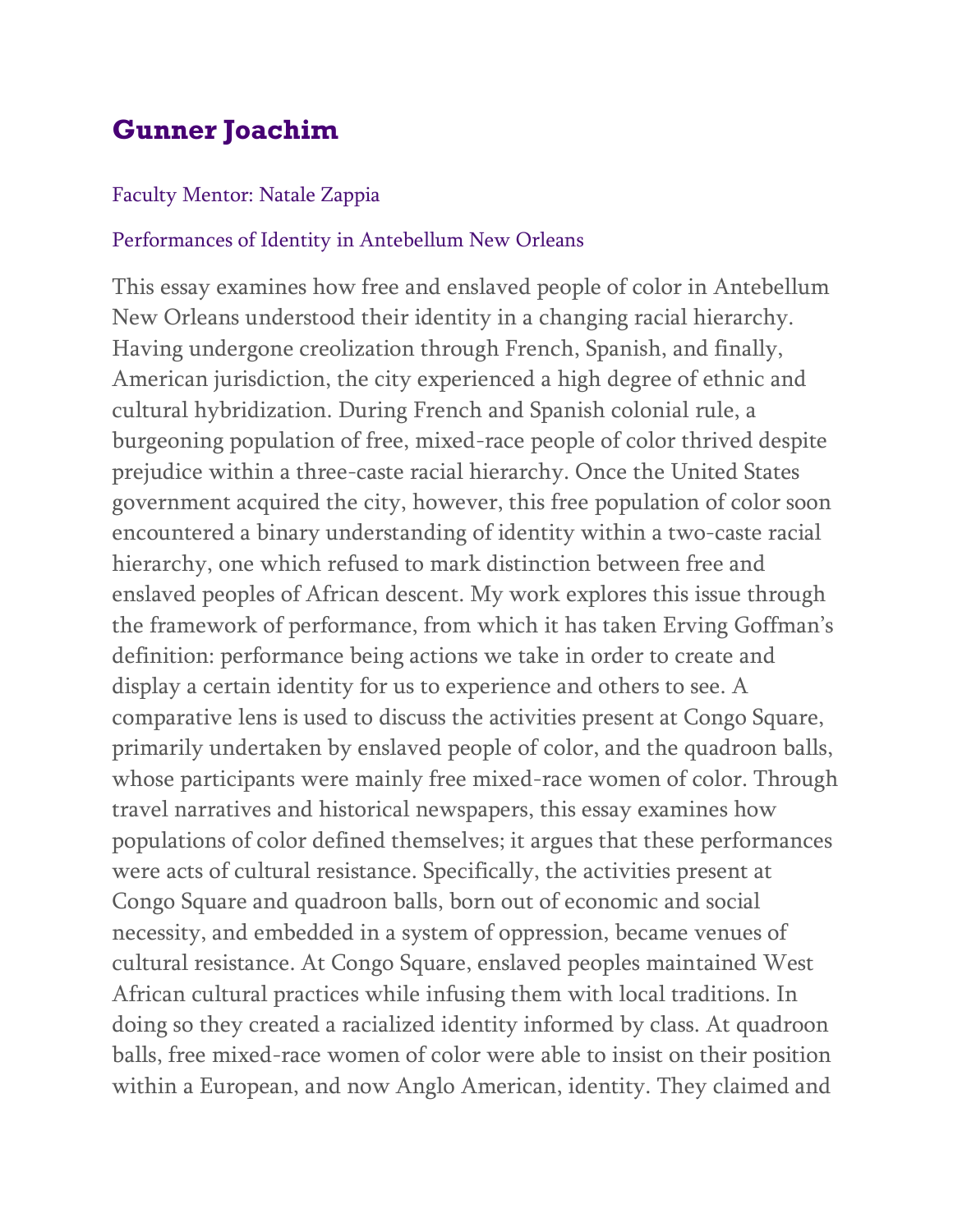defended a specific class identity intersected by race. However, this process resulted in the sexualization of these women by white men. Still, these venues reveal how attire, dance, music, and economic activity enabled populations of color to create, define, and perform identities of their choosing. Both groups were thus resisting the identities which the two-caste American understanding of race were attempting to enforce upon them.

## **Robert Kaaret**

#### Faculty Mentor: Cheryl Swift

### Physiological responses of K. obovata and A. corniculatum to an Invasive South American Vine

Mai Po Nature Reserve is a subtropical wetland in Hong Kong. The reserve consists of several distinct areas, the mangal forest along the seaward edge, dry/wet reed bed and Gei Wai. Gei Wai are man-made fish/shrimp ponds that have been modified to instead support migratory birds. Mangrove strands play a crucial role in preserving an area's coastline and biodiversity. With the increasing industrialization of Hong Kong and surrounding areas many of the remaining areas of intact mangrove ecosystems are under threat from a variety of different impacts, most notable invasive species, habitat fragmentation and pollution. Within our study we quantified the impact that an invasive South American vine- M. micrantha had on two separate species of mangrove-Aegiceras corniculatum and Kandelia obovata. This vine creates light competition with mangroves because the vine, climbs into the mangroves' upper canopy which results in reduced light availability for the mangrove. This reduction of light availability can eventually result in the death of a mangrove due to carbon starvation. We hypothesized that the two species would respond differently to the impacts of M. micrantha. Through the collection of data on stomatal conductance, water potentials, specific leaf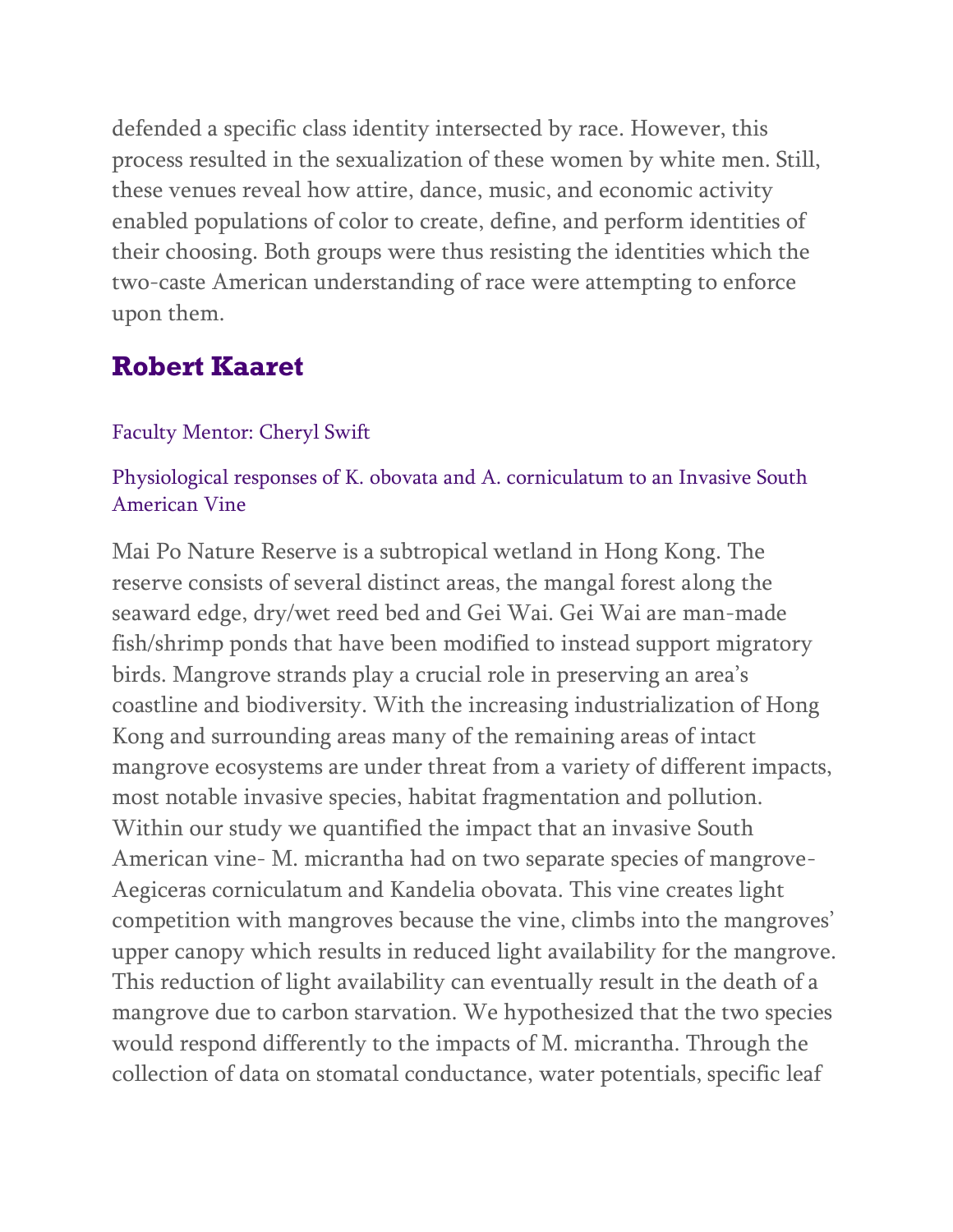area, and light measurements for the two-separate species a comparison can be made as to how they cope with the vine.

## **Bailie Karcher**

#### Faculty Mentor: Sean Morris

#### Victorian Artists and Ophelia

Ophelia's death in William Shakespeare's The Tragedy of Hamlet, Prince of Denmark has made her a popular allegorical figure in the fine arts and a universal symbol of tragic femininity. Many opportunities exist for artists to enrich our understanding of Ophelia's character precisely because there are many problems with her presentation in the play. Much of the story revolves around her, but Ophelia's voice and her persona are rarely given much depth. Readers of Hamlet are not permitted to delve into the innermost workings of Ophelia's mind as they are with Hamlet's; Ophelia delivers no soliloquies contemplating suicide or mourning the death of her father. Ophelia's and Hamlet's mental states are handled differently both by the play's other characters and by Shakespeare himself. Hamlet's famous "To be, or not to be" soliloquy, in which he contemplates suicide, is one of the most recognizable pieces of Shakespearean tragedy, and it provides deep insight into Hamlet's innermost thoughts. Yet, Hamlet is not the character who commits suicide. When it comes to Ophelia, the reader sees her from an outside perspective, as the other characters do. Through critical analysis of Hamlet and comparison between Shakespeare's treatment and development of both Hamlet and Ophelia, I argue that, Ophelia's underdevelopment as a character in writing has allowed for varied interpretations of her character in the visual arts. While interpretations of Ophelia exist on stage and screen, these portrayals are limited by the language that Shakespeare gives to the actors. But, visual portrayals of Ophelia have not been so constrained. Rather, the gap in Ophelia's character on paper allows artists to construct Ophelia's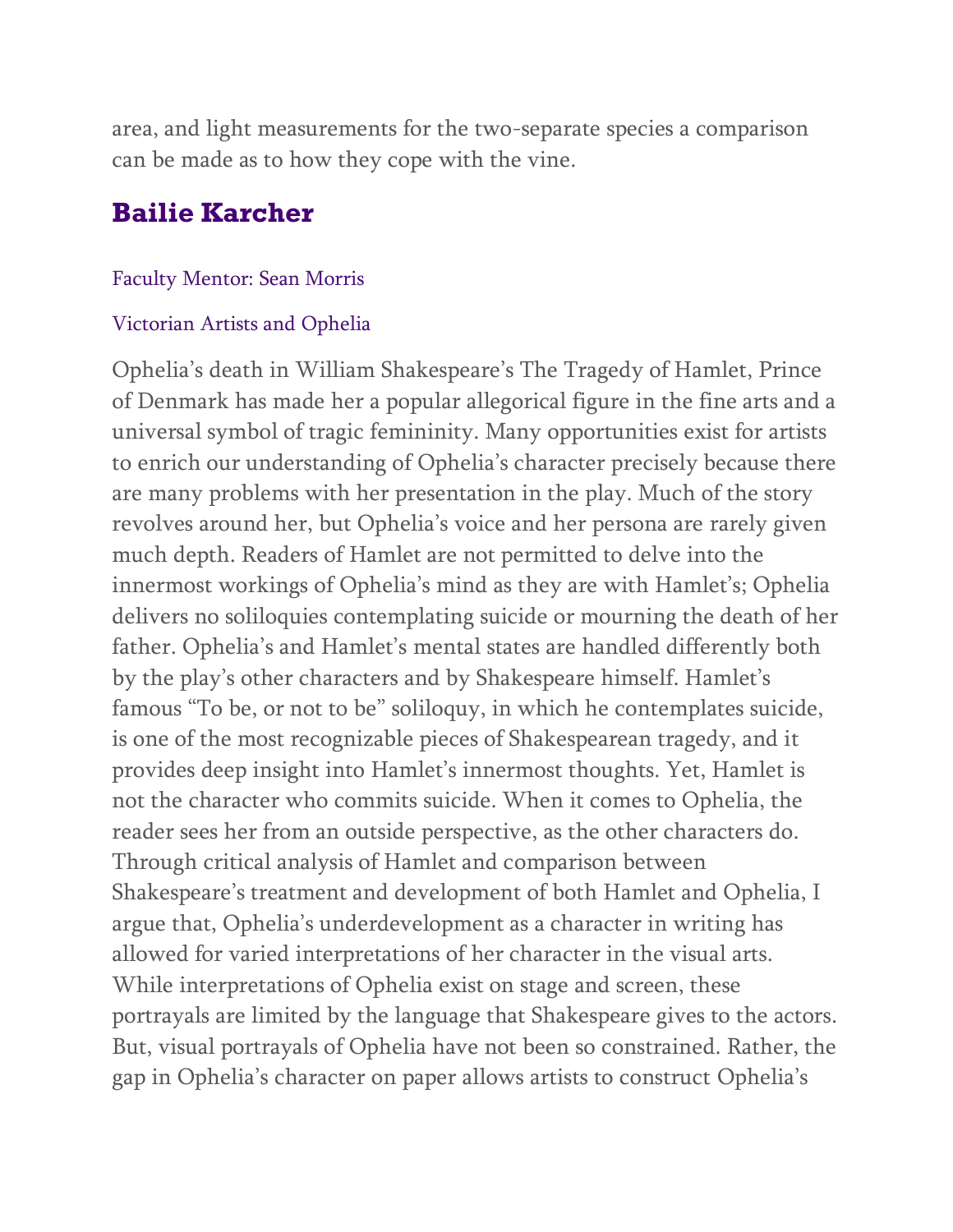identity, particularly through their ability to show scenes not written into the play. I use Victorian painters, Richard Redgrave and John Everett Millais, and the Victorian photographer, Julia Margaret Cameron, to exemplify the vastness of this enigmatic void surrounding Ophelia and how it has created a constantly evolving character identity.

# **Bailie Karcher**

### Faculty Mentor: Paula Radisich

#### Woman on the Move

Motion implies vitality and autonomy. The focused, still woman that has been the norm of Western art implies an obedient and passive woman. In this paper I compare Julia Margaret Cameron's photographs of women with those of Oscar Gustave Rejlander to show that Cameron challenged the masculinist implications of photographic conventions, especially those having to do with motion and occupation of space. I compare two works of Cameron's, May Prinsep and The Echo, to two photos by Rejlander, both known as Unknown Young Woman, as well as two collaborations between the artists. By creating compositions that blur the model and remove spatial context Cameron combats the traditions of focus and geometrical perspective in Western Art. Interdisciplinary scholar Lindsay Smith, in her book The Politics of Focus: Women, Children, and Nineteenth-Century Photography, dedicates a chapter of her book to these male-centric ways of looking. Smith's arguments seem to conform to Cameron's own statements made in her autobiography, Annals of My Glass House, as well as her own lifestyle. Cameron, herself, embodied a conglomeration of roles, occupying both the public role of artist and the private role of Victorian homemaker. Contrary to reductionist understandings of Victorian feminism, she created art as a result of, not in spite of, her domestic life. Her photographic practice merged these private and public spheres, drawing upon family, close friends, and a slew of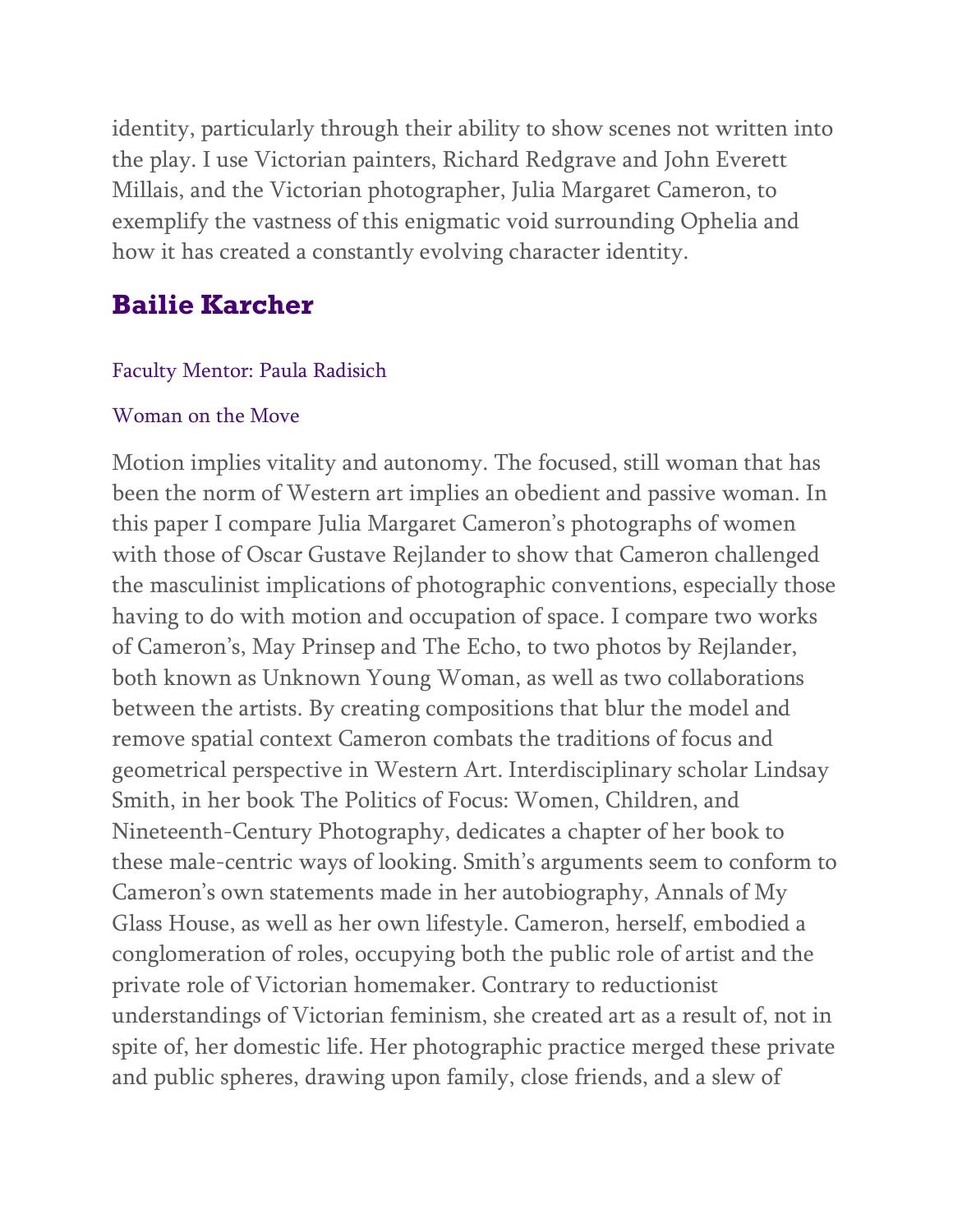servants as models and inspiration. Rooted in her identity within the foundation of her home, Cameron was still able to branch into the public male-dominated world. Her development of her own photographic style and technique, in opposition to male practitioners, represented Victorian female identities, building upon and breaking down established traditions to normalize representation of female autonomy in photography.

# **Frances Kelleher**

## Faculty Mentor: Roger White

## Theme Parks and Movie Tickets: Examining the Relationship Between Disney's Box Office Success and Theme Park Attendance

This paper shows the relationship between Disney theme park attendance in the United States and Disney's domestic box office earnings. Utilizing the Ordinary Least Squares technique of regression analysis to examine the annual number of people who visited either Disneyland, Disney's California Adventure, Disney's Magic Kingdom, EPCOT, Disney's Hollywood Studios, or Disney's Animal Kingdom as a function of Disney's box office revenue, the average airfare, average income, and the attendance of local competitors from 1993 to 2016. Given the understanding of complementary goods and the results of previous studies we anticipate a positive relationship between box office receipts and park attendance. If verified, the positive relationship will suggest that separate divisions within a large corporation may be connected in surprising ways. It would also provide insight into how Disney may market their theme parks and movies.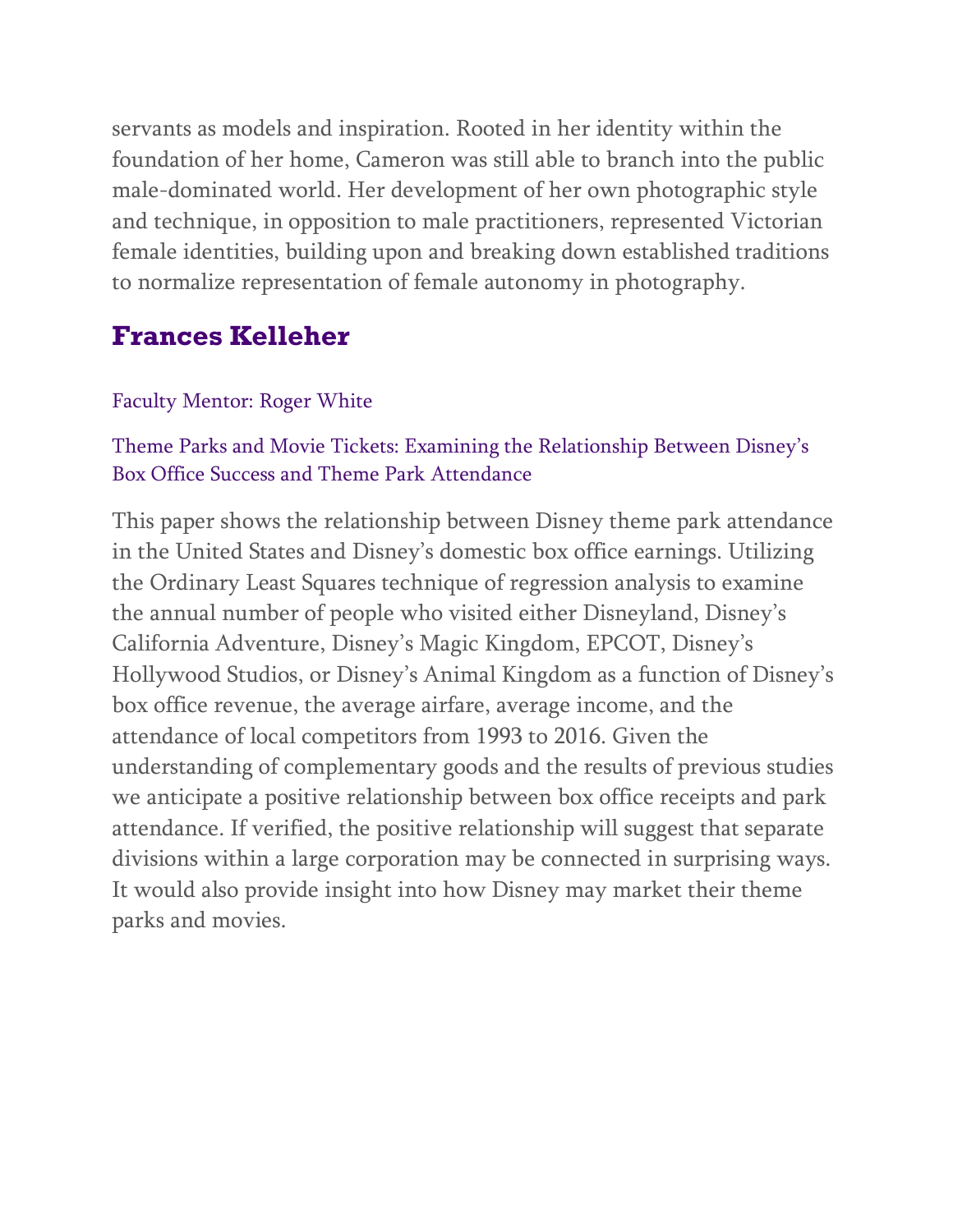# **Leah Kolek**

#### Faculty Mentor: Anne Sebanc

### The Effects of Sports Participation on Children's Socioemotional and Cognitive Development

Sports participation has well-known physical health benefits, but research has shown that it can also be widely beneficial for children's socioemotional and cognitive development. While many forms of physical activity are available, sports participation will be reviewed in this paper because it has many benefits as well as potential risks. Sports participation has gained wide popularity in the field of child development because it allows children both socioemotional and cognitive benefits such as social competence, prosocial behaviors, problem solving skills, self-regulation, confidence, enhanced concentration and attention, and an increase in executive functioning. For example, one study found that sports participation for girls makes them less likely to be depressed, more likely to reach higher academic goals, and more likely to display improved body image and self-confidence. Another study, however, found potential risks from sports participation such as performance pressures which may lead to low self-esteem, confidence, negative self-image, time displacement, and change in sleeping schedule. This paper will review empirical studies that provide evidence on the effects of sports participation on children's socioemotional and cognitive development.

## **Karina Lule**

### Faculty Mentor: Sara Angevine

The Impact of Trump's Tweets on Company Shares: Do Trump's Tweets Have an Effect on the Stock Market?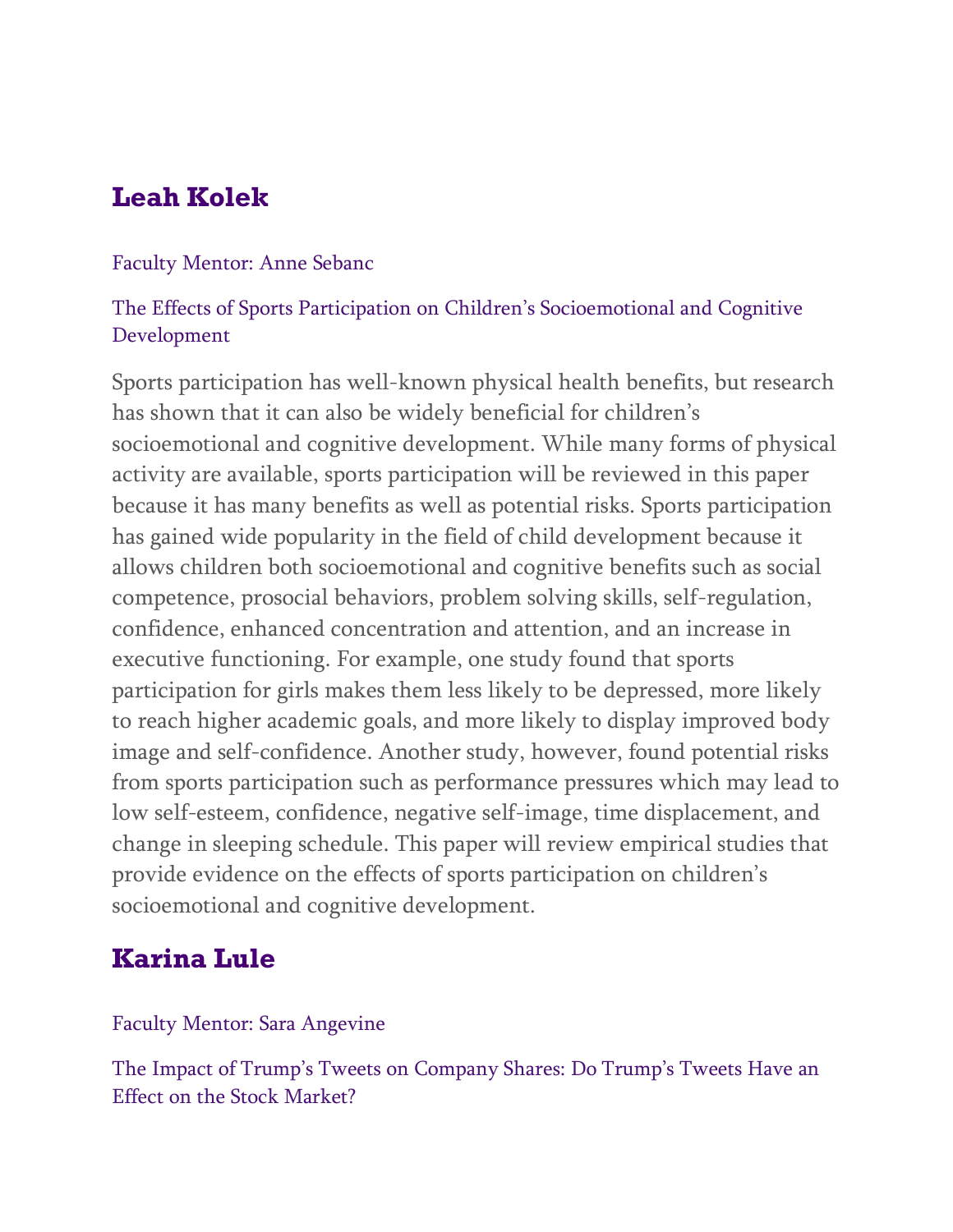Trump's announcement that he would be running for the 45th presidency of the United States in March 2015, not only created a shockwave for the political world, but also the U.S financial sector. This research investigates the effects of the Donald Trump's tweets on the U.S stock market. Several banks predicted that if Donald Trump won the election, the stock market could drop by as much as six percent the day after election (Gandel, 2016). On the other hand, others believe that Donald Trump could truly make America great again (Kaletsky, 2016). Furthermore, I observe that during the election season, Donald Trump capitalized on his Twitter account to lash out at numerous companies. To illustrate the impact of Trump's tweets on the stock market, I will use the methodology of the Wall Street Journal's "Trump Target Index" to measure the stock market response of 10 different companies tweeted about by Trump in 2016. One can argue that this analysis is important due to the consequences that could emerge in the stock market from the perceived symbolic representation that the President is emitting on behalf of the United States through his social media banter.

# **Joe Magana and Ashley Gonzalez**

### Faculty Mentor: Alvin Alejandrino

### Effects of Oxygen and Temperature on the Abundance of Anthopleura Elegantissima

Does the temperature and/or oxygen levels of the water in both the high and low tide pools have any effect on sea anemones abundance in these regions? This is important because it contributes to our general understanding of these organisms and how they interact with the rest of the organisms within this environment. We hypothesize that the sea anemones that are found in the lower tides versus the ones found in the higher tides will have a difference in abundance, more of them, because of varying temperature and oxygen levels that the ones in the higher tides are exposed to. Quadrants, thermometers, and oxygen probes, will be used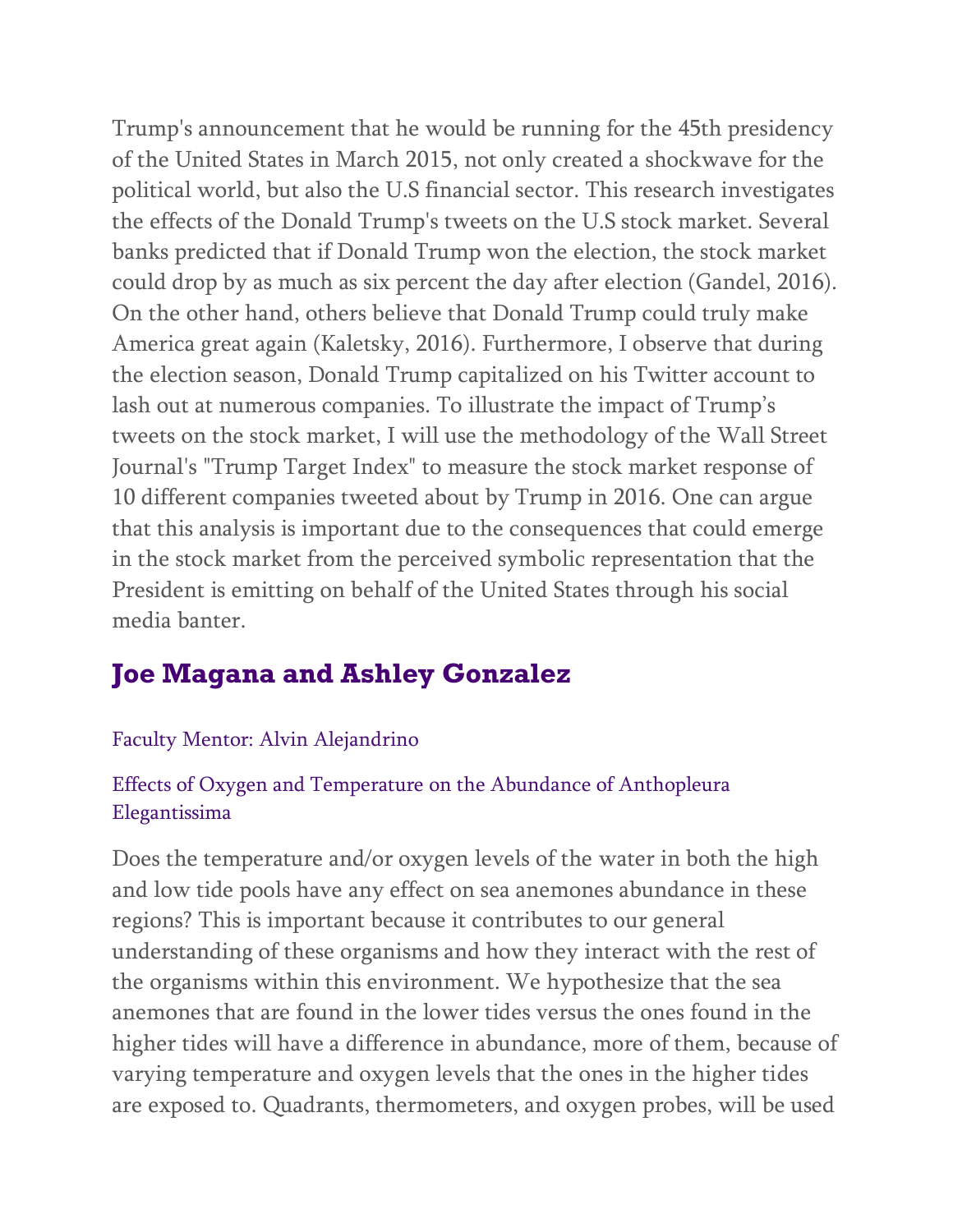to account for abundance of organism, levels of oxygen in the water, and levels of temperature in the water. We will use the quadrants to choose a set location and count the sea anemones within that area. We will also measure both the oxygen and temperature levels of the water within those given quadrants. This will be done three times in a lower tide and three times in a higher tide for each visit that we do. A t-test was used to identify statistical significance in the difference in abundance of the A. elegantissima within the low and high tides, over the course of the experiment. This was used in order to support our hypothesis, of lower abundance in the high tides. A correlation test was also performed using our other two measurements, to see if these differing levels of abundance could be correlated to the varying levels of either/both oxygen levels in the water and temperature changes. Our expected results, based on the literature, would be that there will not be a difference in the organism's size and abundance that are being sampled in the higher tide versus the lower tide because of different pH and oxygen levels. After compiling and analyzing the data, our two sample type 3 t-test results showed a value of 0.46. This means that there is some difference in the abundance of sea anemones within these two regions. Correlation test were performed to see if the two tested variables had any correlation to the abundance of the sea anemones. For all three, we obtained low R-values, meaning we cannot say that there is some type of correlation between temperature and oxygen level with the abundance levels of sea anemones within these regions.

# **Richard Manjarres**

### Faculty Mentor: Roger White

Income as a Determinant in College Students' Perceptions of their Familial Social Class

We examine the effects of the "Big 3" objective measures of socioeconomic status (SES) (i.e., family income, parental educational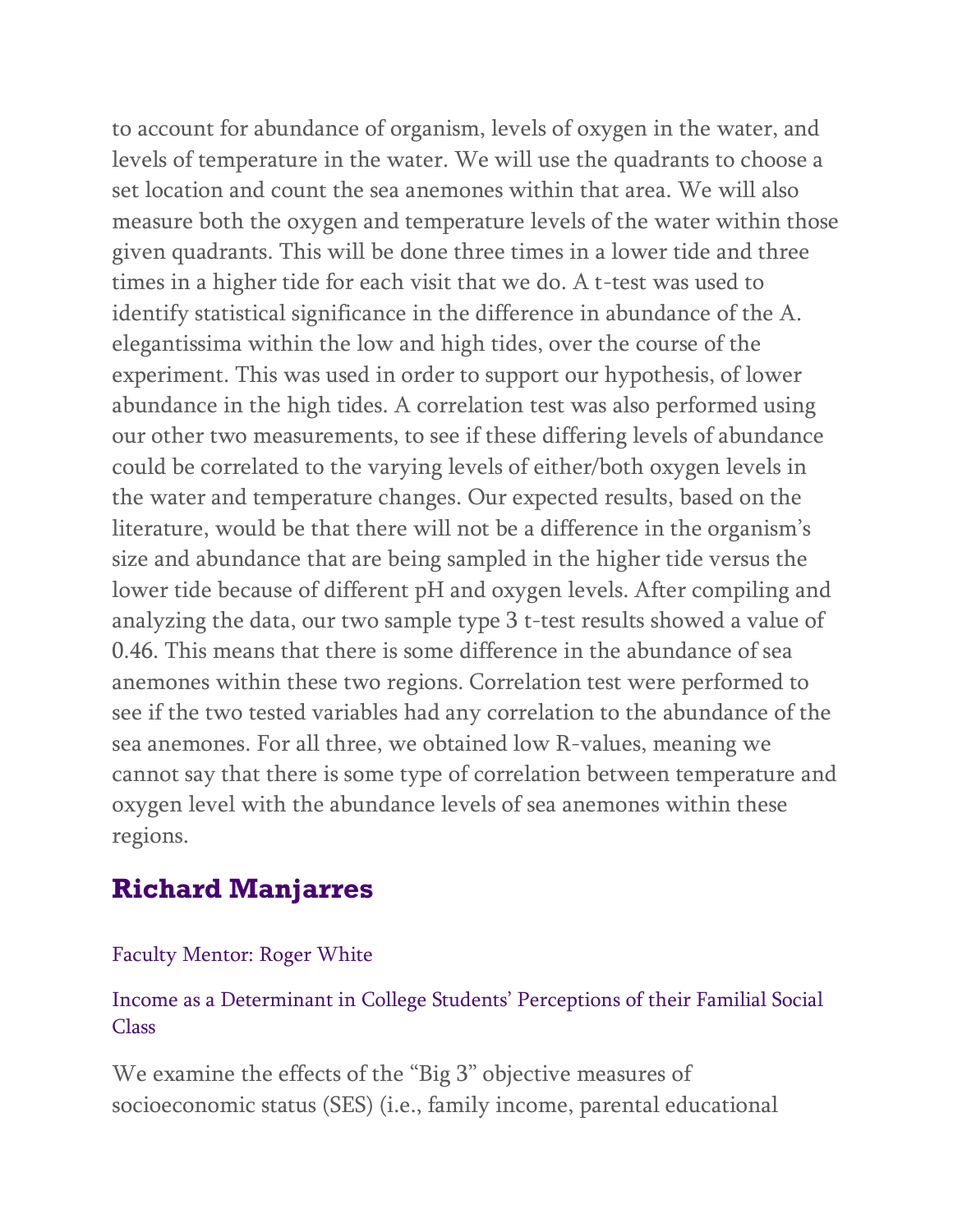attainment, and parental occupations) on perceived social class. Prior research has found that subjective social status is more strongly linked to physical health than to these traditional, more objective measures of SES. We use data obtained from a multiple identities questionnaire that was completed by students at an ethnically-diverse small liberal arts college to consider the relationships between subjective social status and the "Big 3" measures. Our sample consists of 1,021 women and 662 men. We find that all three factors are significant, with parental income as the strongest in determining subjective social class, and parental occupation and parental education following. This suggests that, among the "Big 3" measures, family income is the best single measure for determining subjective social class, contrasting somewhat with earlier research which suggests that occupational status is the best single measure for determining an adult's objective SES.

## **Mila Markova**

#### Faculty Mentor: Amanda Lash

### Auditory Hallucinations in Schizophrenia: Examining Language and Auditory Processing

This literature review explores auditory verbal hallucinations presented as a symptom of schizophrenia. The current review explores a large body of studies presenting research on the processing differences presented in the brains of these individuals. Topics covered include: auditory processing areas, voice recognition, and language pathways and connectivity. Overall, there are various changes and abnormalities that occur within this population that are important to be studied. Specifically, there is increased activation of the auditory cortex without external stimuli being presented. Also, there are difficulties present in distinguishing between self and nonself-voices. Finally, in the language processing areas, there is a lack of connectivity found in this population. An understanding of these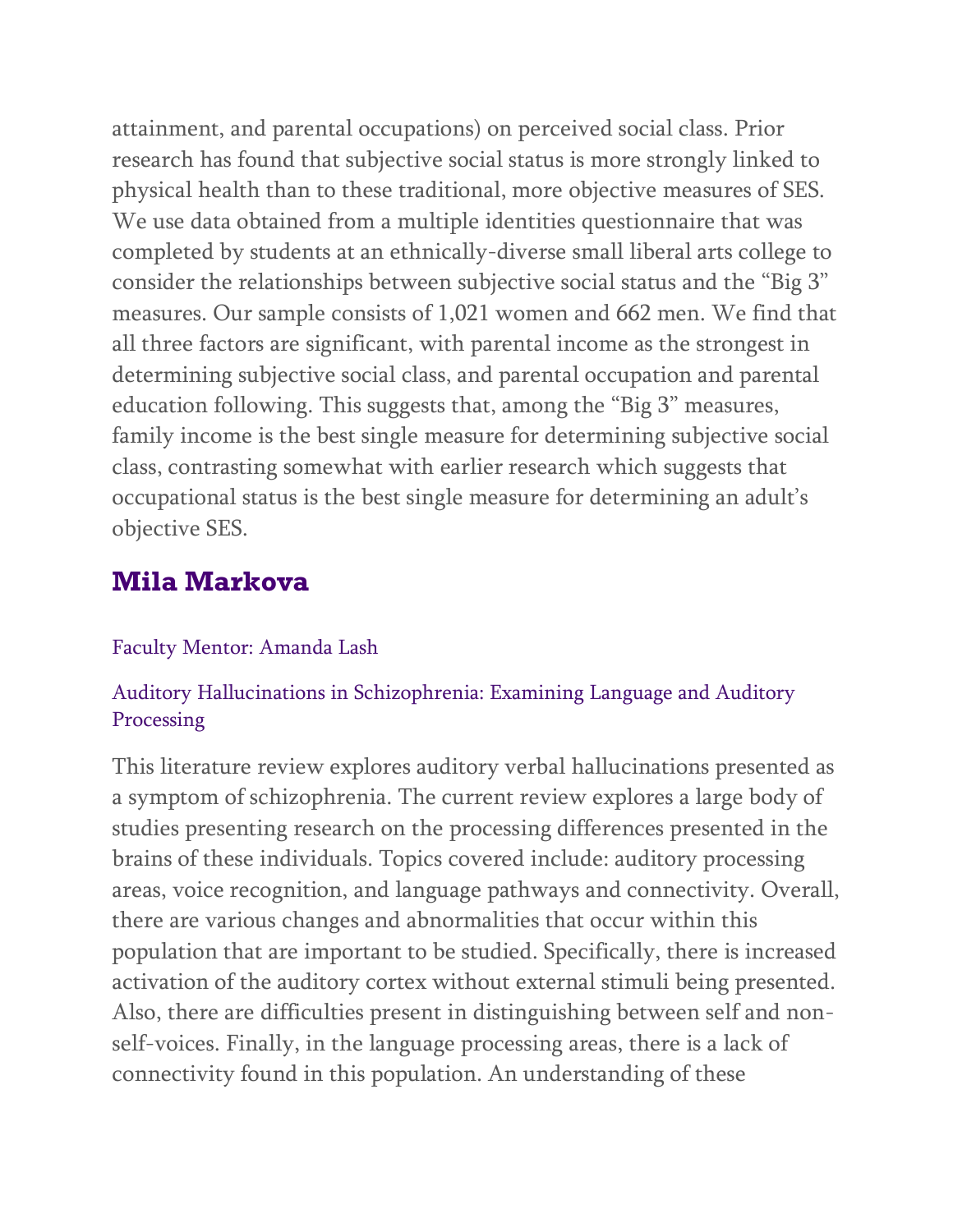differences will help inform researchers on ways to create better treatments for these symptoms.

### **Rodolfo Marquez**

#### Faculty Mentor: Sara Angevine

### The Intersectionality of Latinx and LGBTQ+ Representatives and Their Effect on HIV/AIDs across the Country

Representation in the political realm has been predominantly recognized on singular components of identification; however, the goal of equal representation is not being met in this system. The American community is comprised of one of the most socially, economically, culturally and sexually diverse peoples. To categorize individuals by only one of these facets of their character, is to dismiss that the others exist. Many research has shown works that focused on race and gender and their intersectional effect on certain policies, but not many research reviews the relationships of race and sexual orientation/gender identity. In this piece, I will carefully examine the ways in which certain state legislatures within the U.S. may be (whether purposefully or ignorantly) affecting specific policies on HIV/AIDs, based on the growing intersectionality of representatives' different identities, specifically the Latinx and LGBTQ+ communities. HIV/AIDs are diseases that many Americans regularly live with, so determining what drives the policy to ultimately help those affected could be beneficial. There is already a lack of current politicians that identify as Latinx LGBTQ+ and there should be more legislation focused to help mitigate, and possibly cure, the HIV/AIDs epidemic. Therefore, the goal of this piece is to showcase the importance of electing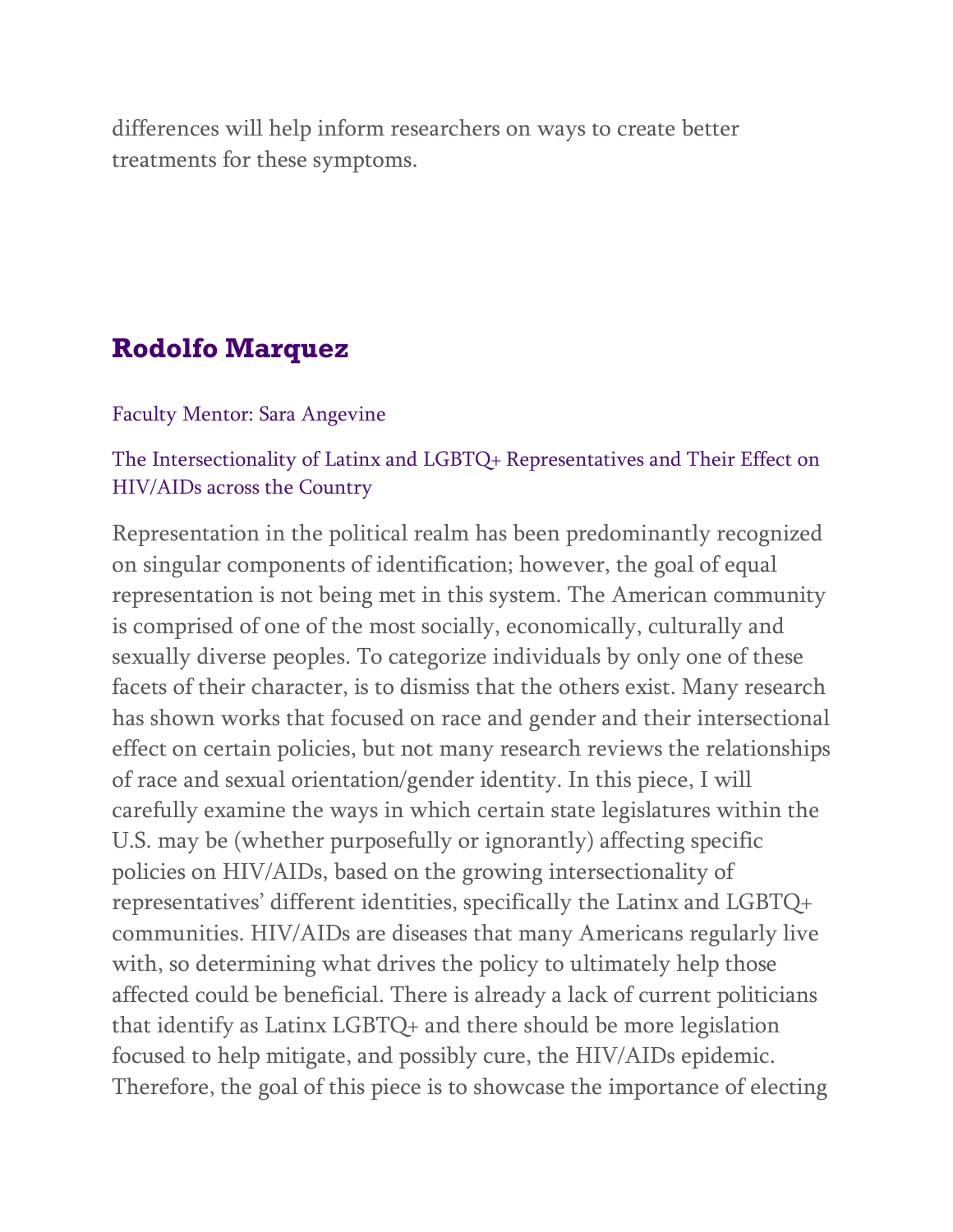public officials of many identities to rightfully represent their large pool of constituents and to possibly portray the amount of Latinx LGBTQ+ members in legislative bodies, the legislation centered on HIV/AIDs. I plan to define and explain both identities, supported by historical evidence, to lay a foundation for the significance of not only Latinx LGBTQ+ people, but also the importance of the intersectionality of any race and sexual orientation/gender identity. Additionally, I plan to compare six states: three with Latinx LGBT+ public officials and three without. By picking one or two bills on HIV/AIDs, I will analyze if the authors/cosponsors were members of both respective communities and if they had a major role in the creation and the passing of those bills.

# **Brian Marrocco**

### Faculty Mentor: Tony Barnstone

### The Walk

The light reached out but he didn't know how to grasp it The future was bright but he couldn't see it The eyes looked forward but the body was frozen The brain thought deeply but the man was yet to move There were so many directions to choose he was confused He stayed in the same spot for the rest of his life.

# **Hannah Martin**

### Faculty Mentor: Sara Angevine

### Intersectionality and Descriptive Representation: White Women in Election 2016

Though US white women most often vote for the Republican presidential candidates (Junn 2017), the 2016 presidential election presented the first opportunity for white women to vote for a candidate who descriptively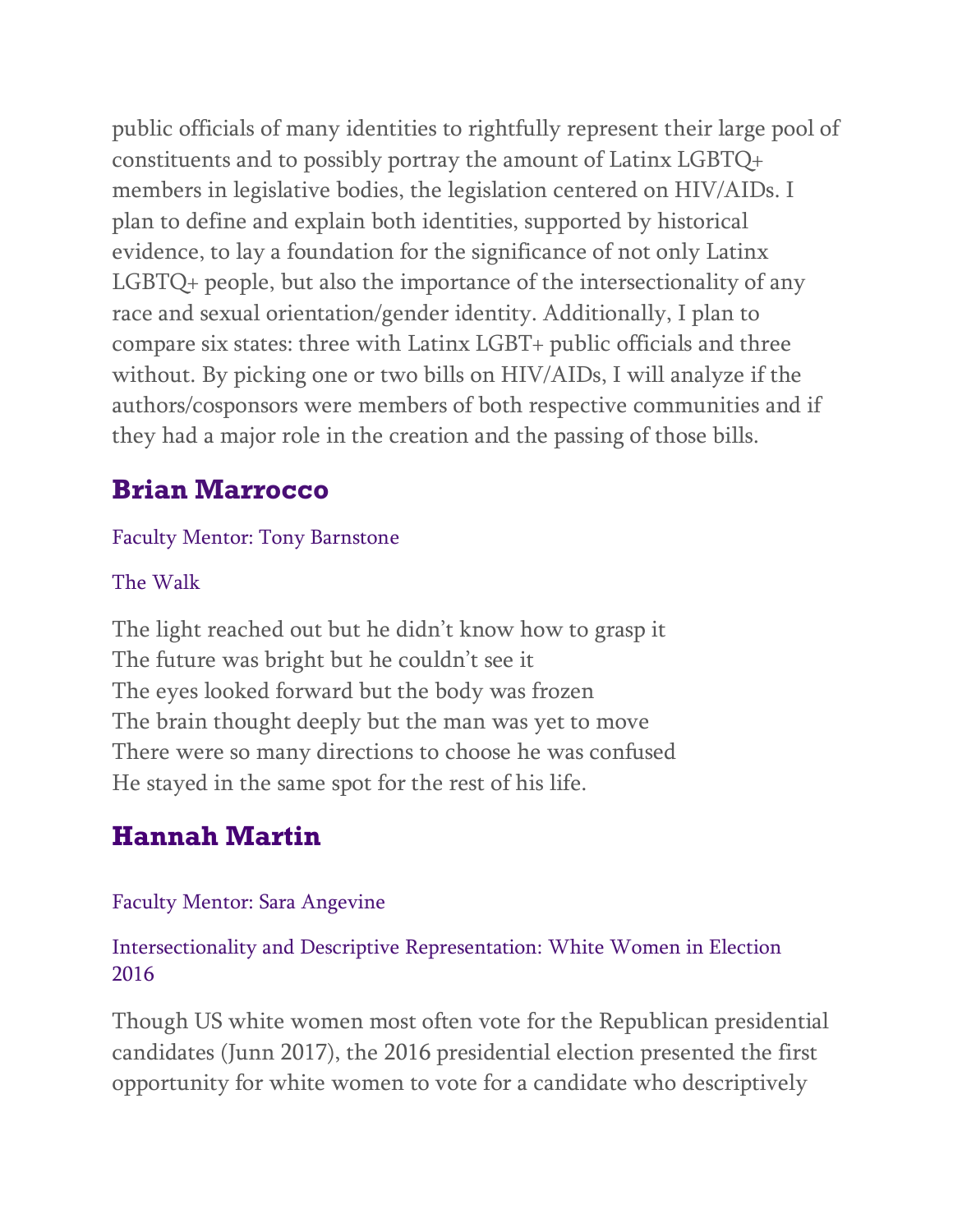represented them in terms of gender and race, Democrat Hillary Clinton. However, according to CNN exit polls (2016), 52 percent of white women chose not to vote for Hillary Clinton (while 69 percent of Latina women and 94 percent of black women did). In this paper, I investigate the political preferences of white women as a group, exploring their perceptions of leadership qualities, internalized sexism, and general political preferences by applying multiple regression analysis to 2016 ANES data. Based on the data, I argue that white women's political efficacy is significantly tied to their white racial privilege (Frankenberg 1993) and this may constrain notions of gender linked fate and feminist political consciousness. As scholars continue to investigate the influence of race and gender on political decisions, our findings suggest that a deeper investigation of the impact of white identity (and its intersection with identity vectors) is sorely needed.

# **Lyla Matar**

### Faculty Mentor: Teresa Delfin

### Syrian Refugee Crisis: Where Are They Now?

With 5.4 million Syrian refugees, according to UNHCR and 6.1 million internally displaced, the war in Syria is one of the worst humanitarian crisis of our time. With news of an exodus from Syria surfacing in 2014, the world was equal parts inspired and distraught. Watching the Syrians undertake such a dangerous journey for the chance at a life free of war, inspired many in to action, including myself. With a six and a half minute short-documentary and accompanying research, I intend to discuss the beginning of the conflict in Syria and the exodus, the trajectories and host countries of the refugees, how and by who they are being aided by, and potential solutions for the future. Attitudes of the international community and host countries and policy that has been created, both negative and positive, in the face of the crisis will be discussed as well.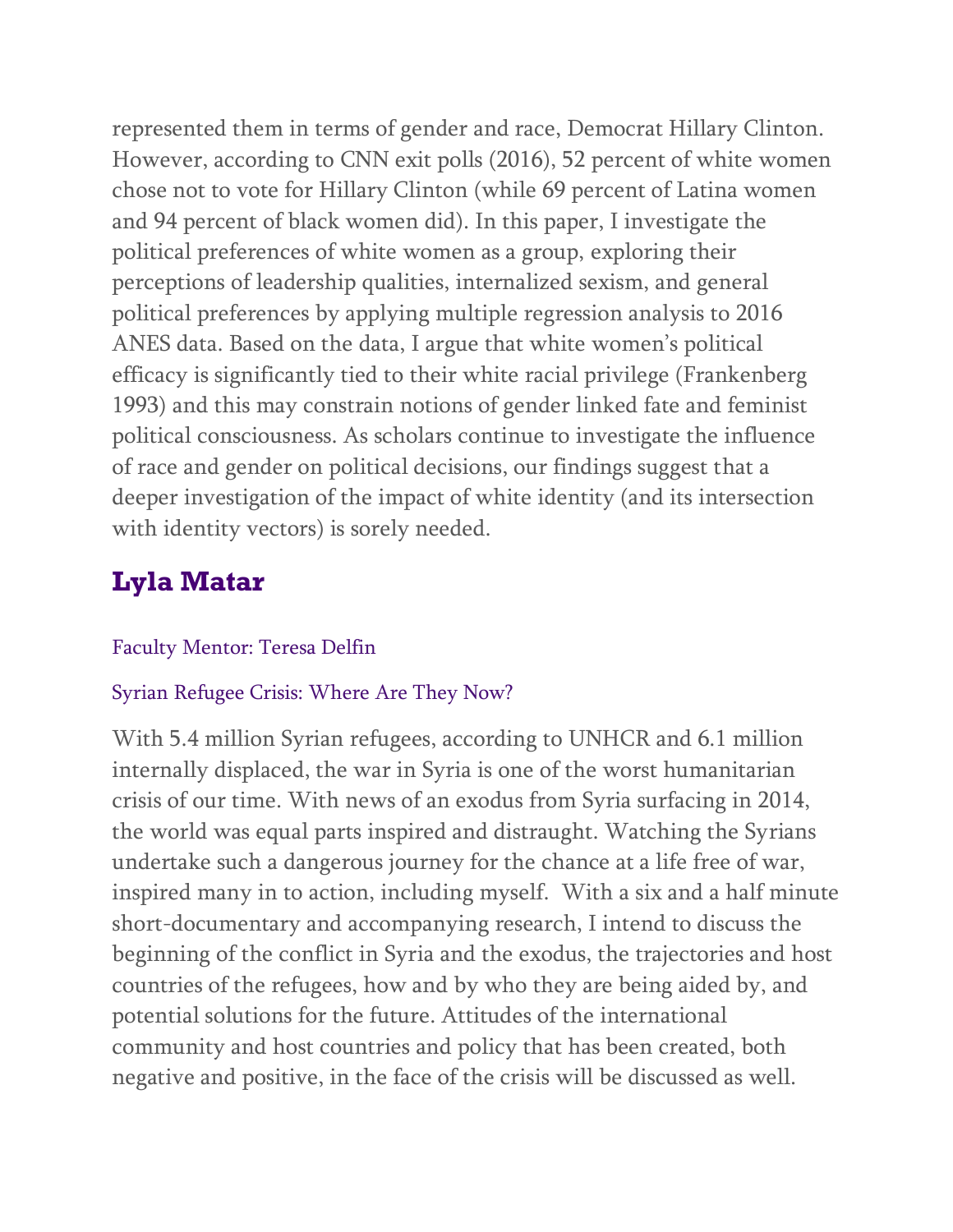The overarching goal of the research is to educate, but also remind the public of the challenges that Syrian refugees still face, with the seven-year anniversary of the conflict being marked this past month. The documentary was made possible by the Groce-Ondrasik Fellowship and follows the journey of the Syrians through the beginning of the conflict to their arrival in Europe and elsewhere. It speaks to the stories of the 5.4 million refugees and the hardships that they faced through the duration of their arduous journey. With both the research and documentary, I hope to help share more information about the conflict and discuss its results and effects. I believe that it is important to both inform and remind people about the plight of the Syrian refugees in order to remain active and aware citizens of the globe.

# **Madeleine McMurray**

### Faculty Mentor: Sal Johnston

### A Review of the United States' Food Product Dating Regime, its Impacts, and Policy Rewrite Recommendations

In 1975, the Federal Government began creating legislation aimed at regulating consumer safety, and began recommending that producers of food include dates on packaging to indicate the 'safest' shelf life the product could have. These policies were not stringent or clearly delineated; the result is regulatory dissonance between enforcing agencies, confusion for consumers, and waste. In the United States, 40 percent of produced food goes uneaten, "the financial equivalent of \$165 billion/year" (Gunders, 2012). What are the most effective ways to restructure policy to address the social and political implications of this current dissonance? Existing literature that dissects U.S. dating regulations largely agrees that the most effective policies work to address socially ingrained habits of consumers. These findings have helped to develop local, state and federal initiatives, each with varying degrees of effectiveness. By conducting a literature review of the current U.S.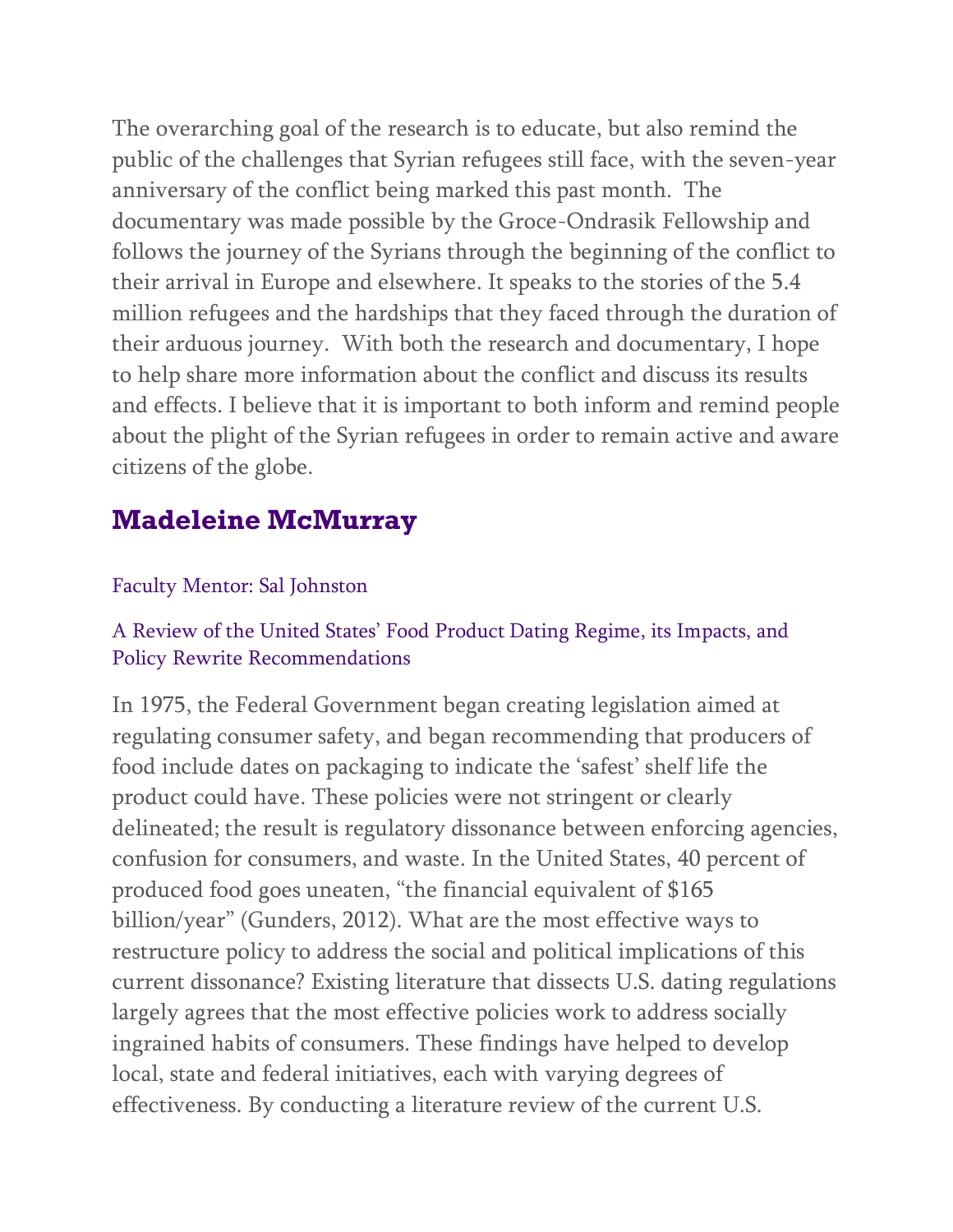regulatory policy regarding food product dating, I examined policy on a federal level. My review also explored how the policy on food product dating ultimately guides consumers to impact wasted food. Consumer confusion stems from the unclear product dating rules and loose manufacturer guidelines in the current policy. To address this confusion, policy rewrite should focus on changes that have impacts closer to the consumer end of the supply chain, such as the qualifying phrases used in product dating. Targeting the end of the supply chain through financial incentives like waste removal fees is also more likely to positively influence consumers and manufacturers in reducing levels of wasted food.

# **Sarah Medina**

### Faculty Mentor: Anne Sebanc

### After Sexual Abuse – How is Resilience Obtainable?

The sexual abuse of children is escalating, and studies show that one in four girls and one in six boys will be sexually abused before they turn 18 in the United States. Resilience is an individual's abilities to adapt to life tasks in highly adverse conditions. The concept of resilience is needed to help determine how the child will maintain themselves later in life. Research has revealed that the properties of sexual abuse are connected to the risk factors that negatively affect a person both internally and externally which accompanies that child throughout their lives. Resilience in individuals dealing with abuse can be demonstrated by their emotional well-being, and their positive adaption to everyday life. Along with resilience protective factors like appropriate environment and self-care behaviors can overcome for the negative risk factors associated with sexual abuse. This literature review assess 20 studies that investigate children who have experienced sexual abuse to determine how and when resilience was obtained. Overall, findings have indicated that resilience is obtainable for individuals that have experienced abuse, but only with the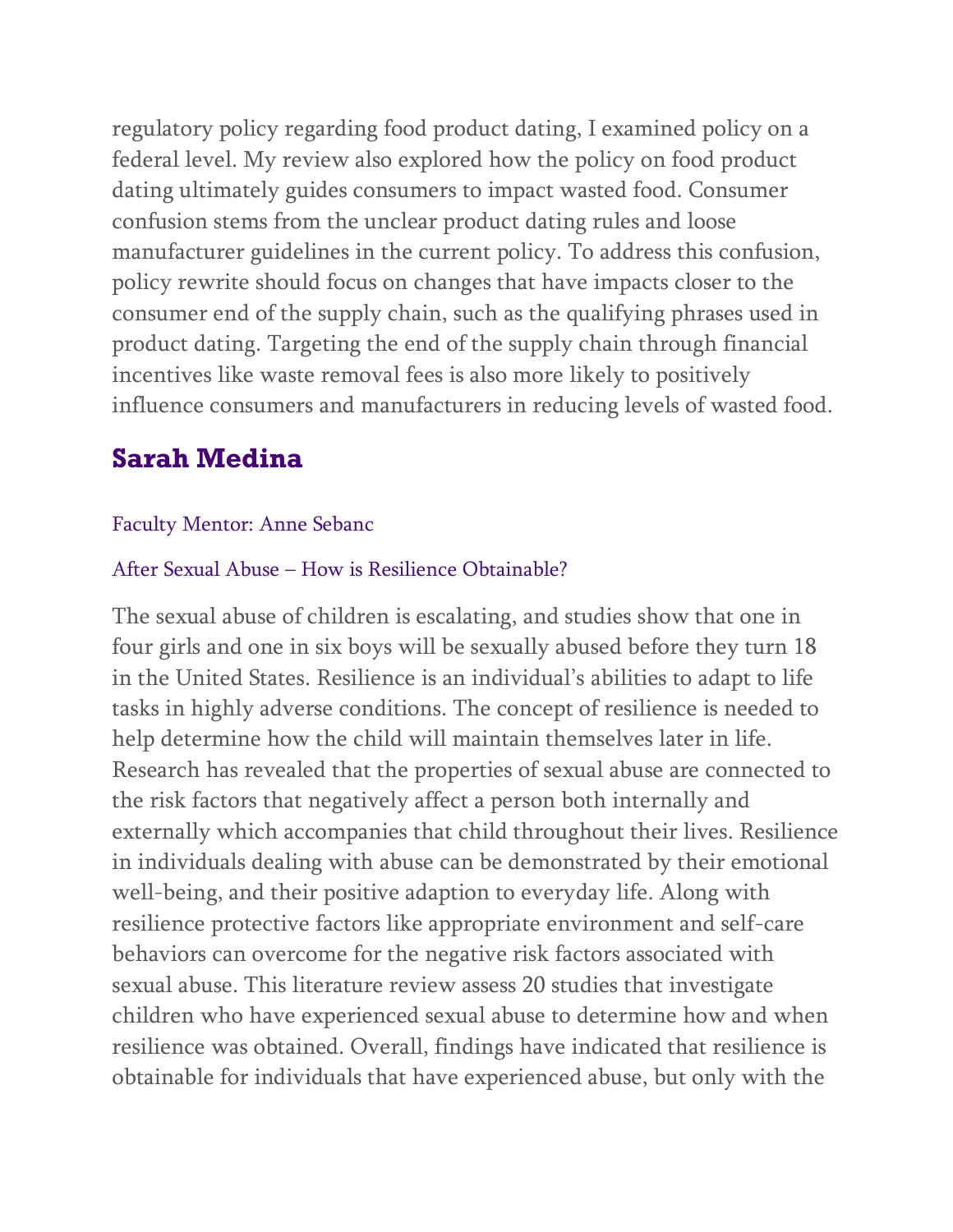right protective factors like positive environments, life style changes, and promotion of positive emotional health.

## **Celeste Medina**

#### Faculty Mentor: Ayesha Shaikh

#### The Psychological Effects of Foster Care on Children

Being placed into the foster care system can affect a child both mentally and physically. The psychological effects on children in the foster care system are often ignored, and over the past five years not enough research has been done on the topic. This literature review discusses various empirical articles that focus on the psychological effects on children in foster care. Trauma exposure, psychological effects, and interventions are all explained in depth. The timing and types of trauma exposure are discussed, along with the behavioral and emotional effects. Lastly, interventions will be discussed such as trauma informed care and consideration of placement based on the child's psychological needs.

## **Christine Miller**

### Faculty Mentor: Hector Valenzuela

#### Identification and Authentication of an Unknown Bacteria Genus: Listeria

Identifying a bacterium is extremely important in diagnosing, treating, and preventing a disease. A blind study was designed to use standard microbiology and molecular biology techniques to identify microorganisms. In this study different strains of bacteria were provided with the objective of identifying the bacteria's strain. The results where: Gram staining shows gram-positive rods, Spore staining show a non-spore forming bacteria, Acid-fast staining expresses a bacterium that is not acid fast. Furthermore, slide observation under a microscope show regular shaped rods. Staining analyses and characteristic tests of unknown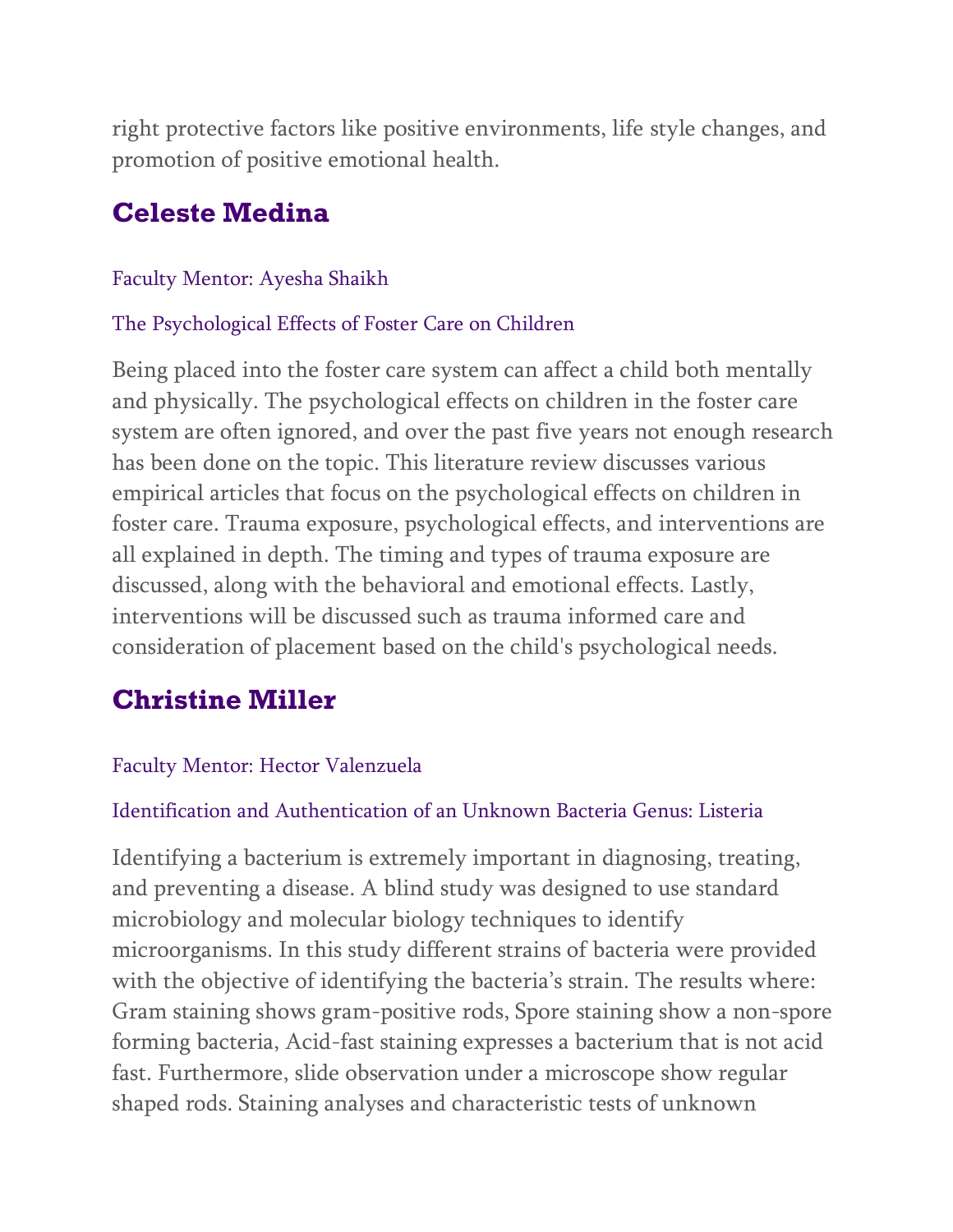bacterium detect specific features that are expressed by Listeria. Bacterium Listeria plays a fundamental role in spreading infectious diseases, many of which are foodborne. This study demonstrates an identification process leading to Listeria as my unknown bacteria, which was confirmed with the design of PCR primers specific to a Listeria gene.

# **Sarah Montoya**

Faculty Mentor: Rebecca Overmyer-Velazquez

### Evaluating Our Self-Empowerment Tool Kit: The Effects of Community-Based Programs on the Mexican American Experience

For the purposes of this study, I have conducted a series of semi-structured interviews with local Whittier parents to evaluate some of the community programs and their impact on their Mexican American experience. I will show this evaluation by looking at the program's purpose and how they interact with other programs in the community. I am interested in understanding how the intentions of both program directors, translate to day to day program functioning and how these programs address the concerns of the community. According to the pre-existing research, the assimilation, integration or acculturation experience of an immigrant group is dependent on the surrounding communities, cultures, and social norms of the "native population". Much of the pre-existing research on Mexican American assimilation is in the context of sociological theories that emerged after the first waves of European immigration. It is important to acknowledge the differences between European immigration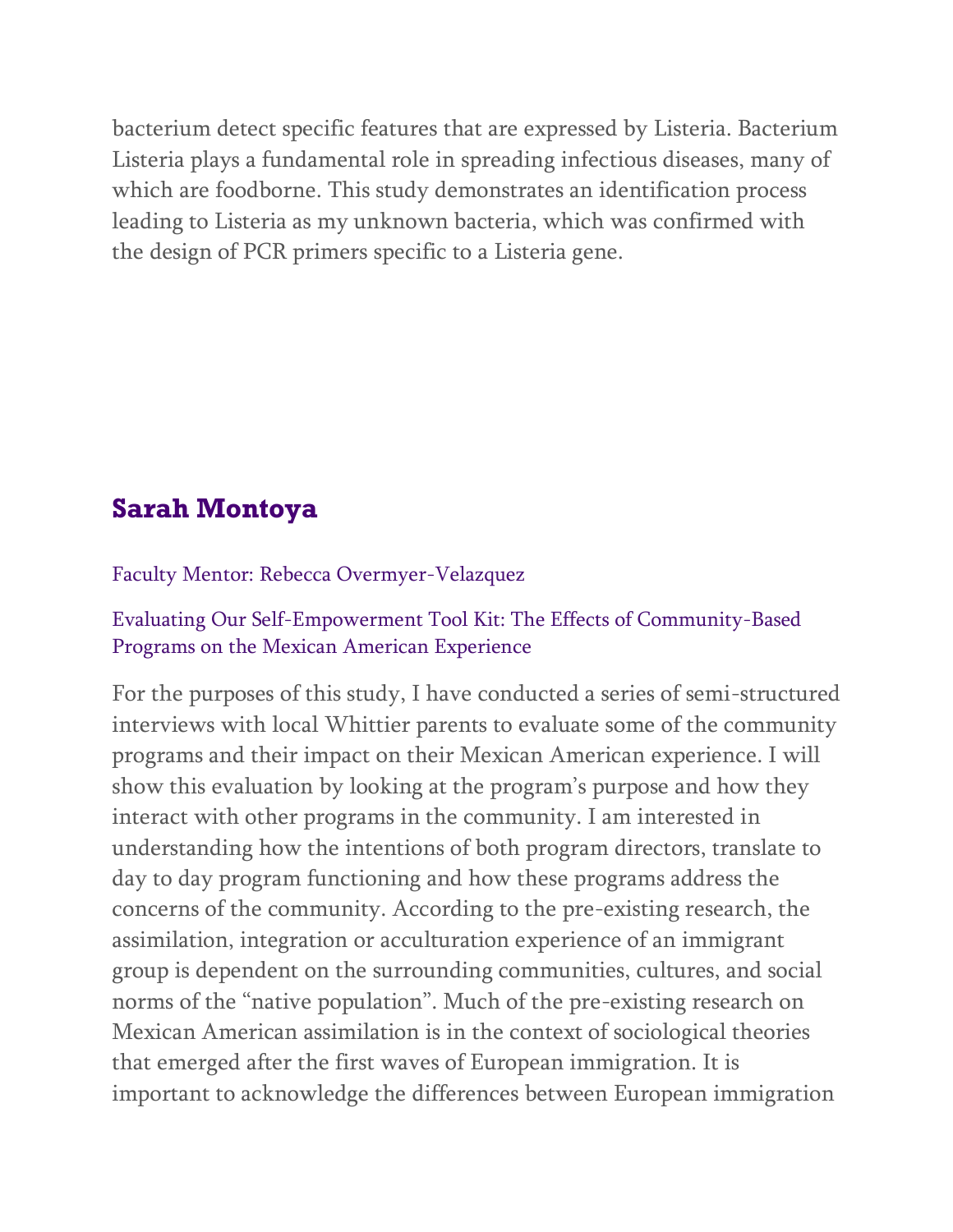and Mexican immigration; the geographical location, the frequency of immigration, the reasons for migration, and the social challenges that each group faces over the course of many generations. When these social challenges are unaddressed it leads to academic achievement gaps, acculturation stress, biases, discrimination and unequal treatment of individuals based on a group's identity. Several community programs exist to help marginalized individuals, such as Fifth Dimension and the Community Engagement Parent Initiative (CEPI), yet there is little evaluation from the member's perspective. This study fills that gap in research. This research concludes that community programs like the CEPI and Fifth Dimension, offer a variety of empowerment skills and tools have affected the parent's experience as Mexican Americans.

## **Desiree Moreno and Sabine Huemer**

#### Faculty Mentor: Sabine Huemer

#### College Students' Perceptions of Peers with Autism Spectrum Disorder

Negative social perceptions affect a person's development, social life and self-esteem (Ling, Mak, & Cheng, 2010; Pijl & Frostad, 2010). This becomes especially important in vulnerable groups, such as people with special needs, who struggle with peer acceptance (Matthews, Ly, & Goldberg, 2015). The current experiment examined factors that have shown to positively impact the perceptions that college students have of their peers who are diagnosed with an autism spectrum disorder (ASD) including knowledge of the diagnosis, knowledge of ASD, and exposure to people with ASD (Payne & Wood, 2015; Matthews et al, 2015). Forty Whittier College students were randomly assigned to two groups to read vignettes describing move-in day at a dorm; one vignette labeled the main character with an ASD diagnosis and gave a brief description of ASD, the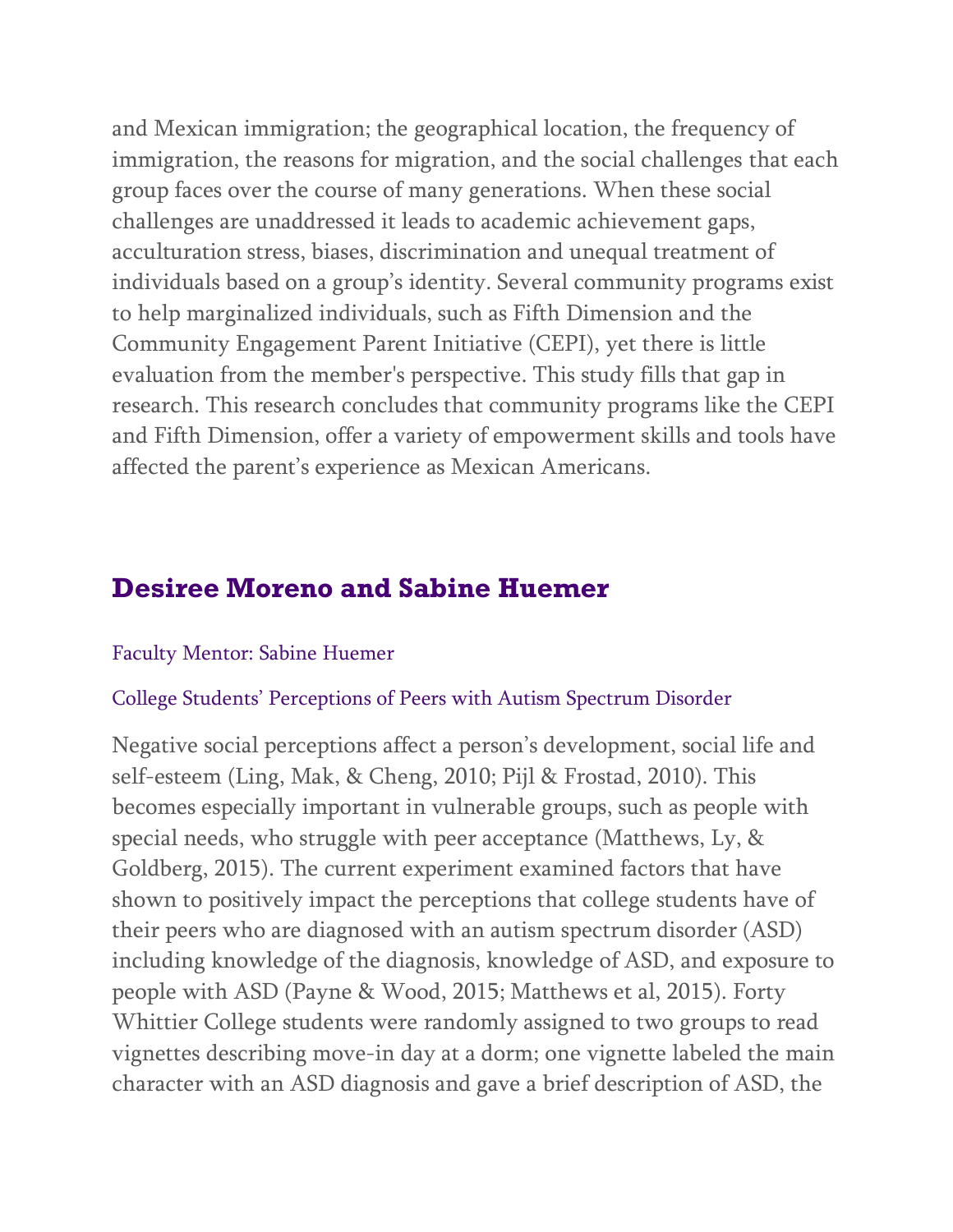other did neither (Matthews et al, 2015). The perceptions of ASD were measured using 16 six-point Likert-scale questions (Findler, Vilchinsky, & Werner, 2007). Independent samples t-tests revealed no significant differences between groups but indicated a trend of more negative perceptions of ASD among students who knew about the ASD label compared to students who did not know about the ASD label. These results contradict previous findings (Matthews et. al, 2015). Correlational analyses between perceptions and knowledge, exposure, and demographic variables produced no significant results. Studies with bigger sample sizes, other population groups, and different scenarios need to be conducted to determine the effects of the knowledge of a prior ASD diagnosis and other factors on the perceptions of ASD.

### **Delia Muñoz**

#### Faculty Mentor: Anne Sebanc

#### Risks and Rewards of Language Brokering in Childhood and Adolescence

The number of immigrant families in the United States has increased rapidly in the past 20 years. Children of immigrant parents often act as language brokers for their families from early childhood up until adolescence. Problems can arise when both Asian and Latino children are expected to broker for their parents. Children and adolescents face many barriers such as having trouble translating big vocabulary words, feeling obligated to interpret all the time and having the dynamic between parent and adolescent relationship change. Research within Asian immigrant families has shown significant results about the reasoning behind adolescents who continue to language broker as a way to show respect to their parents (Kim, Wang, Weaver et al., 2014; Shen, Kim, Wang et al.,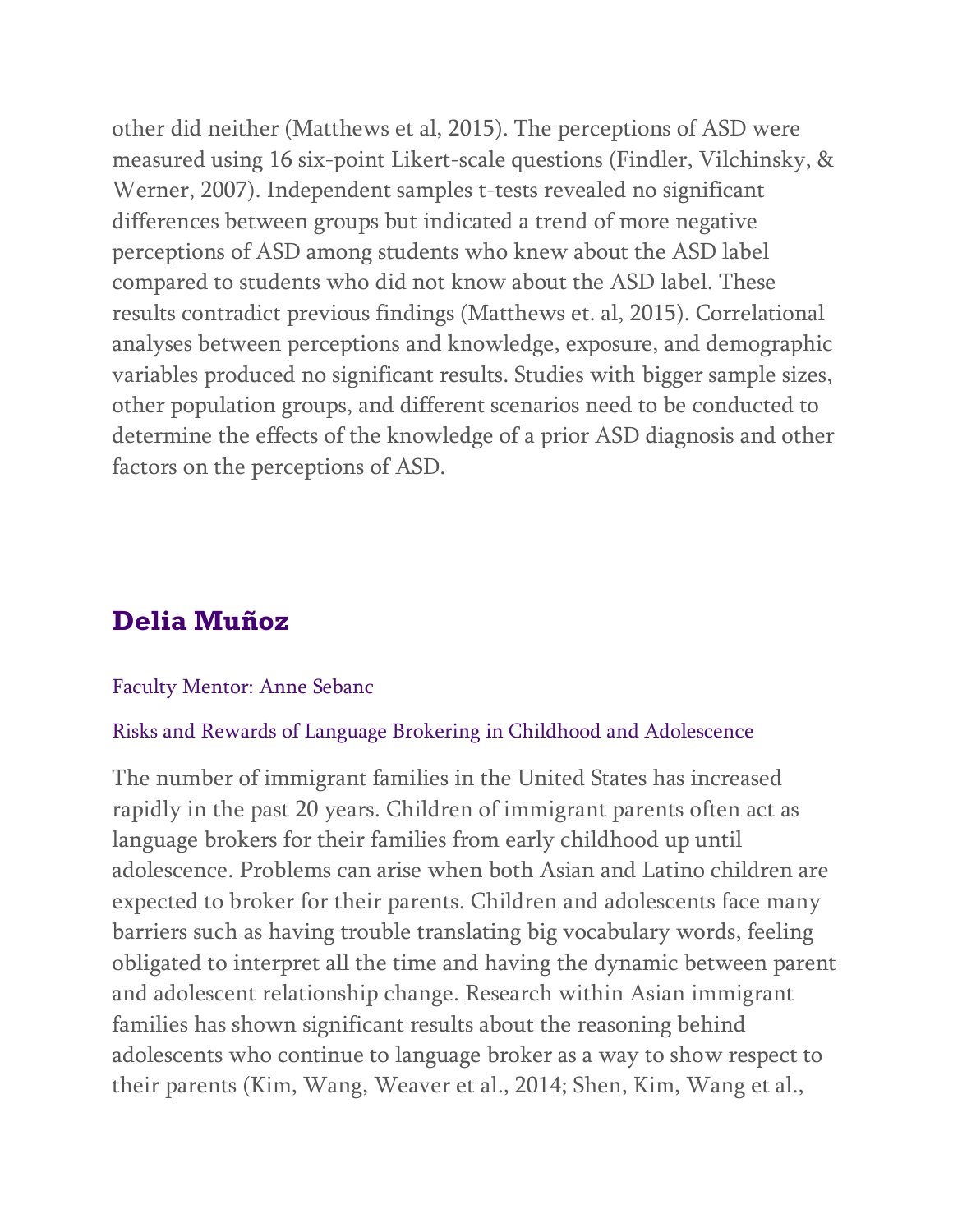2014). On the other hand, research within Latino immigrant families has shown that Latino parents often feel grateful for their children brokering for them yet the Latino adolescents themselves have been found to have mixed feelings about brokering for their parents over time (Villanueva and Buriel, 2010; Kim and Hou, Zhang and Shen, 2017; Kam and Lazarevic, 2014). Both cultures have many differences within how they handle language brokering; yet, the two cultures share similar reasons why they need language brokering. This literature review will analyze 20 studies that explore the impacts that language brokering has had on Asian and Latino children and adolescents that have been brokering for their families for years with an emphasis on Latinos. Overall, current studies have shown that the experiences adolescents have had with language brokering impacts their language, social and cognitive development.

# **Erika Ngo**

#### Faculty Mentor: Ayesha Shaikh

#### The Psychological Effects of Racial Microaggressions on Ethnic Minorities

In an ever-changing racial landscape where overt discrimination is becoming more socially unacceptable, racism continues to persist in the form of subtle events known as racial microaggressions (Sue, Bucceri, Lin, Nadal, & Torino, 2007). Because recent reviews have not fully addressed the ways microaggressions are harmful to racial minorities, this literature review highlights both the similarities and differences between various ethnic group experiences by analyzing literature spanning the past five years. Across groups, racial microaggressions have been linked to lower self-esteem (Nadal, Wong, Griffin, Davidoff, & Sriken, 2014), increased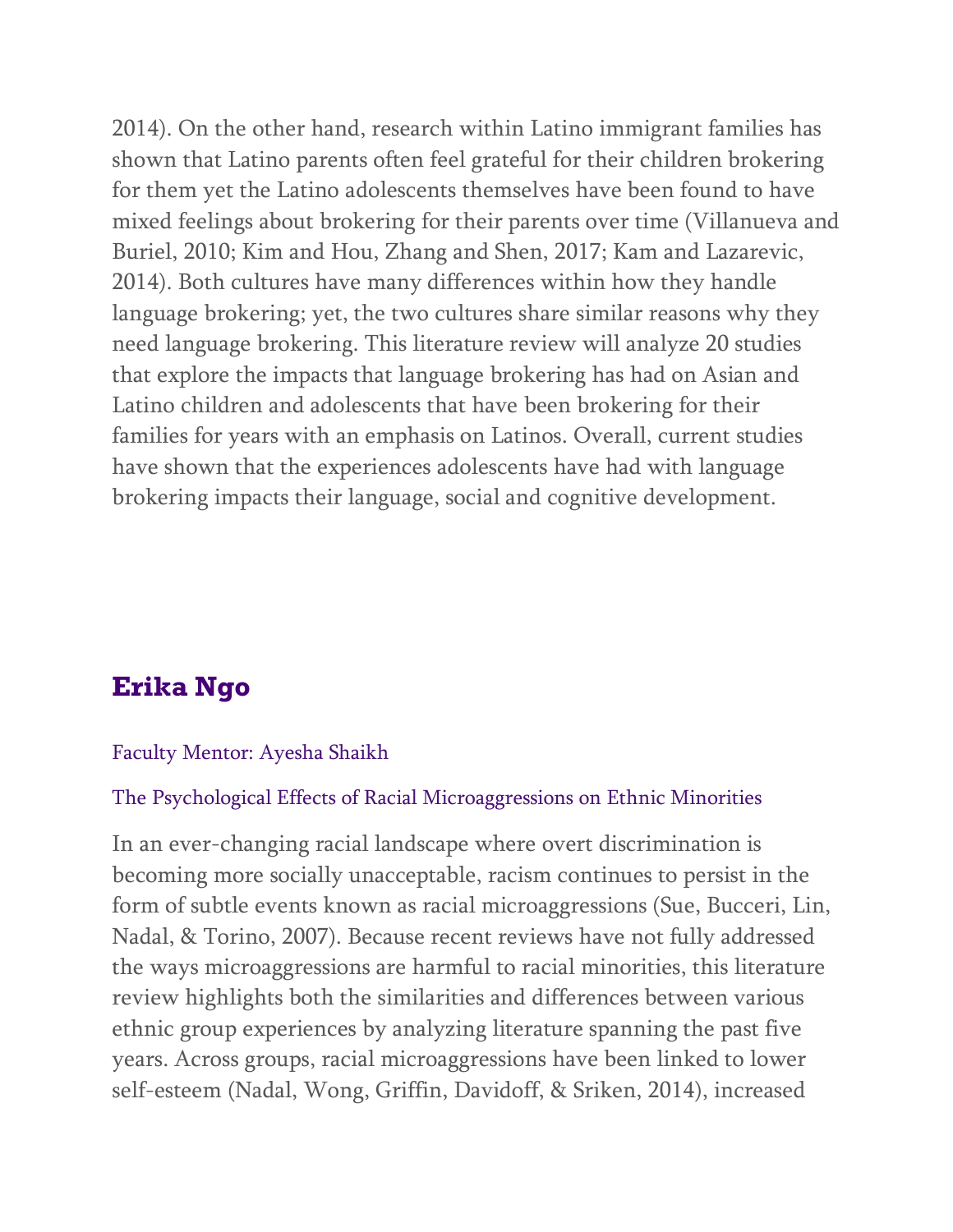levels of depression and anxiety (Hu & Taylor, 2016), a higher frequency of sleep disturbances (Huynh, & Gillen-O'Neel, 2016), higher levels of stress (Anderson & Finch, 2017), and poor general health (Nadal, Griffin, Wong, Davidoff, & Davis, 2017). Additionally, this review looks at the unique experiences of the four largest ethnic minority groups in America: African Americans, Native Americans, Latino/a Americans, and Asian Americans, as well as addresses the unique experiences of multiracial individuals. To varying degrees, African Americans, Native Americans, and Latino/a Americans are associated with high rates of dropout, low representation in STEM fields, and racial battle fatigue (Franklin, Smith, & Hung, 2014; Johnston-Goodstar & VeLure Roholt, 2017; Smith, Mustaffa, Jones, Curry, & Allen, 2016) Furthermore, Asian Americans report especially low levels of self-esteem and poor interpersonal relationships outside of their ethnicity (Nadal et al., 2014; Tran & Lee, 2014). The experiences of people coming from multiple ethnicities are relatively unique with questions of identity coming from both within and outside their races (Tran, Miyake, Martinez-Morales, & Csizmadia, 2016). Future research should further investigate underrepresented groups within the larger minority umbrella such as more research on Native Americans and multiracial individuals.

# **Kate Nunberg**

### Faculty Mentor: Alvin Alejandrino

### The Effects of Oxybenzone on Bioluminescent Plankton

Sunscreen protects us from getting sunburn and prevents early signs of aging. However, it is possible that one of the most common sunscreen ingredients, oxybenzone or BP-3, may be hurting marine organisms. The most widely used active ingredients in sunscreen are zinc oxide and oxybenzone. Oxybenzone has proved to be a reproductive toxicant for fish and mammals. However, it is especially harmful to coral. Previous studies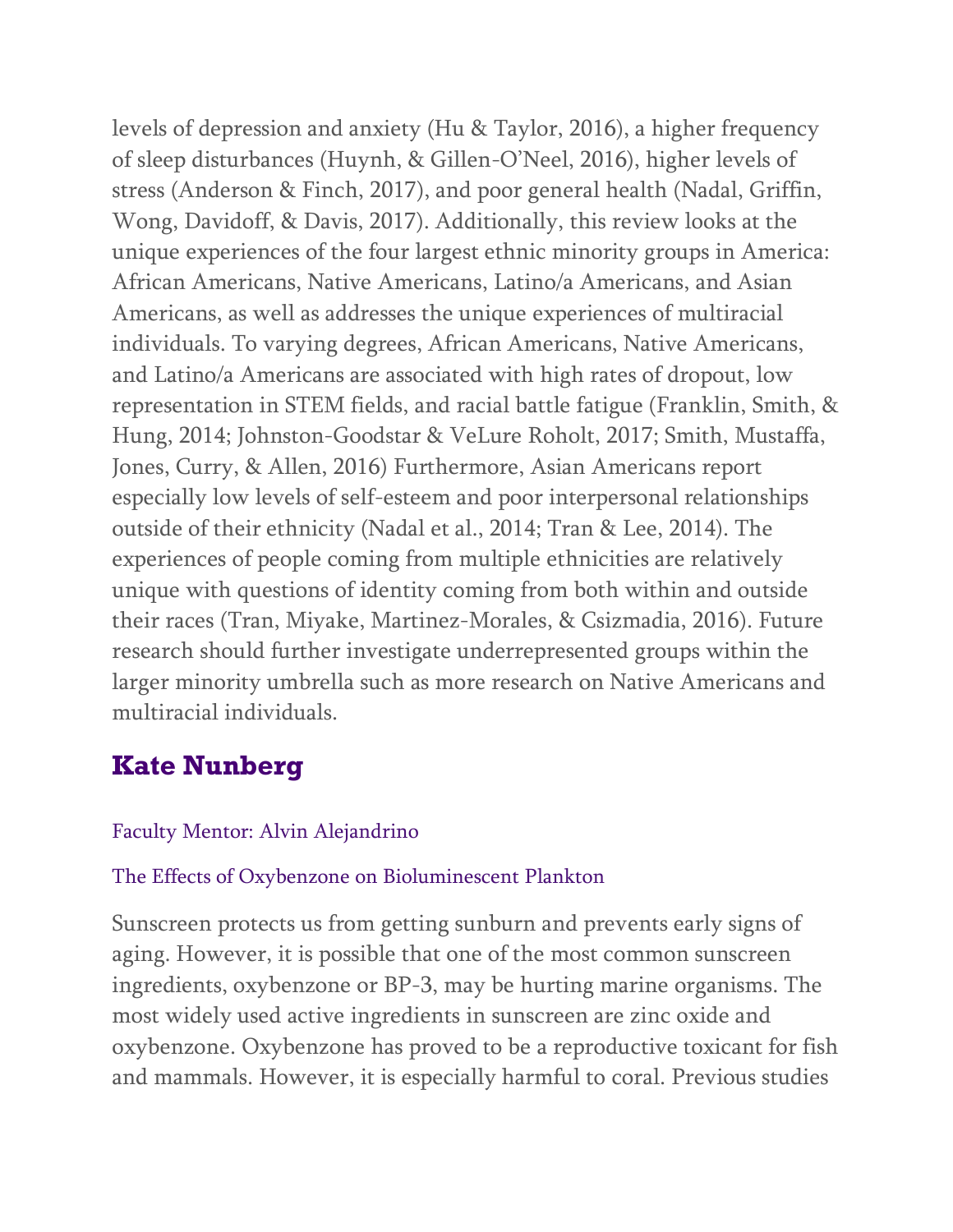have linked damage to endocrine and skeletal systems of coral reefs with oxybenzone based sunscreens. The objective of this project is meant to test whether oxybenzone is harmful to marine life. Pyrocystis fusiformis, a bioluminescent plankton, are food for larger aquatic organisms and form the base of the food chain. The methods employed for this experiment were done the following way. This project had two trials that exposed the organism to different experimental conditions. In Trial 1, the P. fusiformis were placed into eight separate tanks with amounts of 0.01%, 0.10%, and 1.00% of oxybenzone in saltwater and zinc oxide in saltwater. Measurements were taken every day for a one-week period. In Trail 2, we used, P. fusiformis that were placed into six separate tanks with 0.01%, 0.10%, and 1.00% of oxybenzone in ethanol and the control being tanks of just ethanol in saltwater, in the same concentrations, also treated for several days. To determine if the compound was having an effect, we recorded how strongly the glow of P. fusiformis was (using luminescence recorder) to determine how much the ingredients could be harming them. Results: neither trials gave clear results. The average chemiluminescence results for oxybenzone of 0.01% was 0.300 lux, 0.10% was 0.275 lux and for 1.00% was 0.125 lux. We speculate that the zinc oxide nor oxybenzone dissolved completely in either medium, thus making results unclear. Alternatively, the plankton may have not glowed because the plankton were sick prior to the experiment, or from the ethanol. Although this result was unexpected, we will continue this research in the future by increasing the concentrations of oxybenzone and/or changing other conditions of the tanks such as the water temperature or exposure to sunlight, that might also contribute to the degradation of oxybenzone.

# **Sheldyn Odom**

#### Faculty Mentor: Rebecca Overmyer-Velazquez

Conforming for Comfort? Religion's Effect on Sexuality Portrayal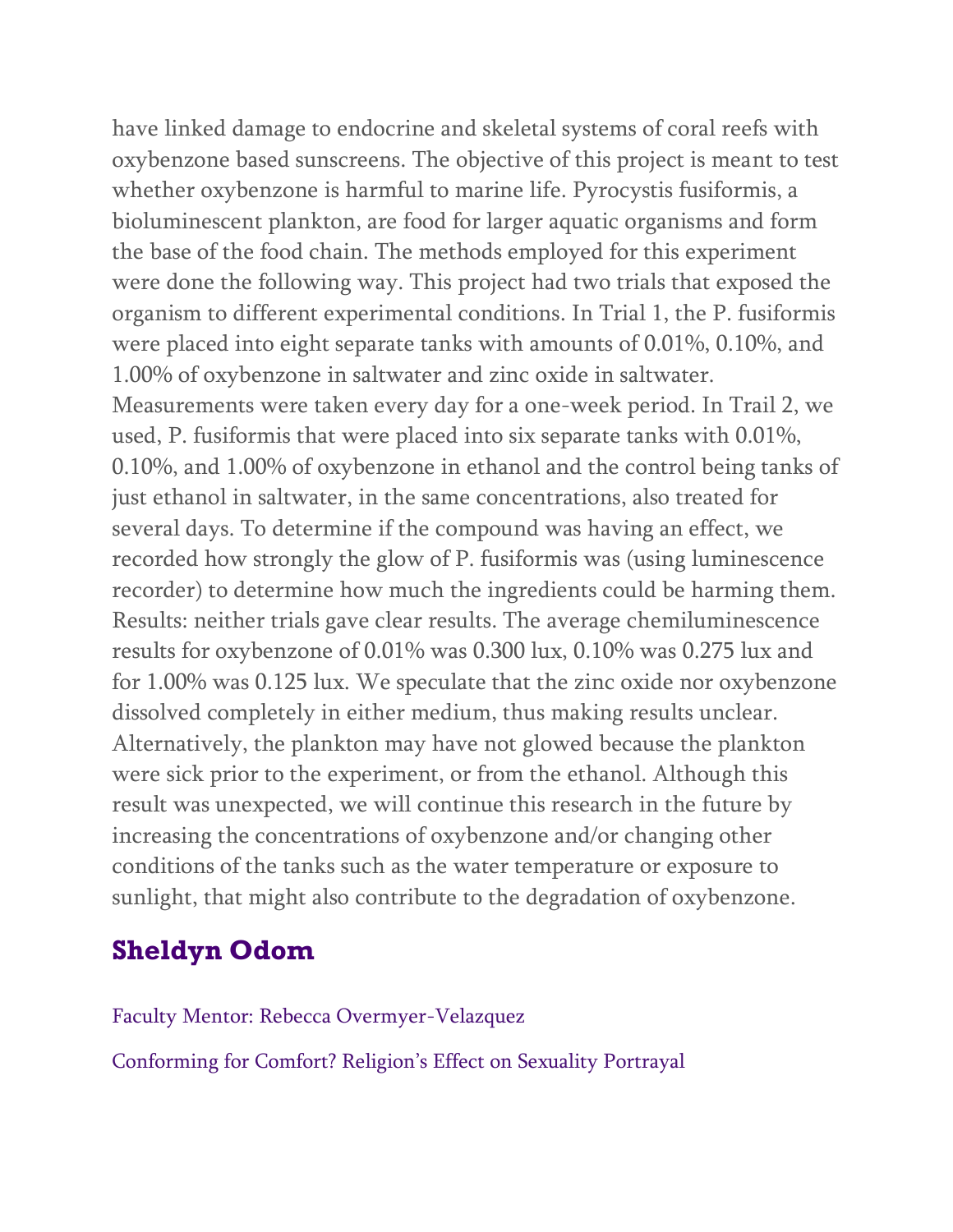Time and time again, people are judged on things that are out of their control. An ethnicity, a name, or a sexual preference are just a few of the targeted details that are unchangeable. Within my research, there are many people who face these prejudices everyday just for loving who they truly want. In today's world especially, more often than not, being anything other than heteronormative is often looked down upon by those who have a strong religious background, even if the person who is not heteronormative and the religious person are one in the same. People of color (POC) have it even worse off than those who are of European descent. My current research focuses on that exact idea: religion's effect on POC and their portrayal of sexuality to self, family and friends. My findings show that the majority of people who experience this are POC, while the primary population of currently existing research is on white men only. During data collection, I had to make sure that my participant consistently felt comfortable and safe enough to speak on such sensitive matters. Conclusively, I found that religion plays a larger part on sexuality portrayal than I previously thought possible, but still consistent with my hypothesis. Religion is not a bad thing, but it can lead to a struggle to understand one's self. Sexuality is something that cannot be truly changed by choice, but the way it is shown to the public eye may be altered. The connection between religion and sexuality is simply that the presence of the prior, can skew the portrayal of the latter.

### **Devin O'Donnell**

### Faculty Mentor: Kristen Smirnov

#### Battle for Los Angeles: Marketing Strategies for LA's Two NBA Teams

According to Forbes, the North American sports industry itself is estimated to be worth over \$70 billion by 2019. The National Basketball Association, or more commonly known as the NBA, is one of the most recognizable sports leagues in the world, with the league's teams having a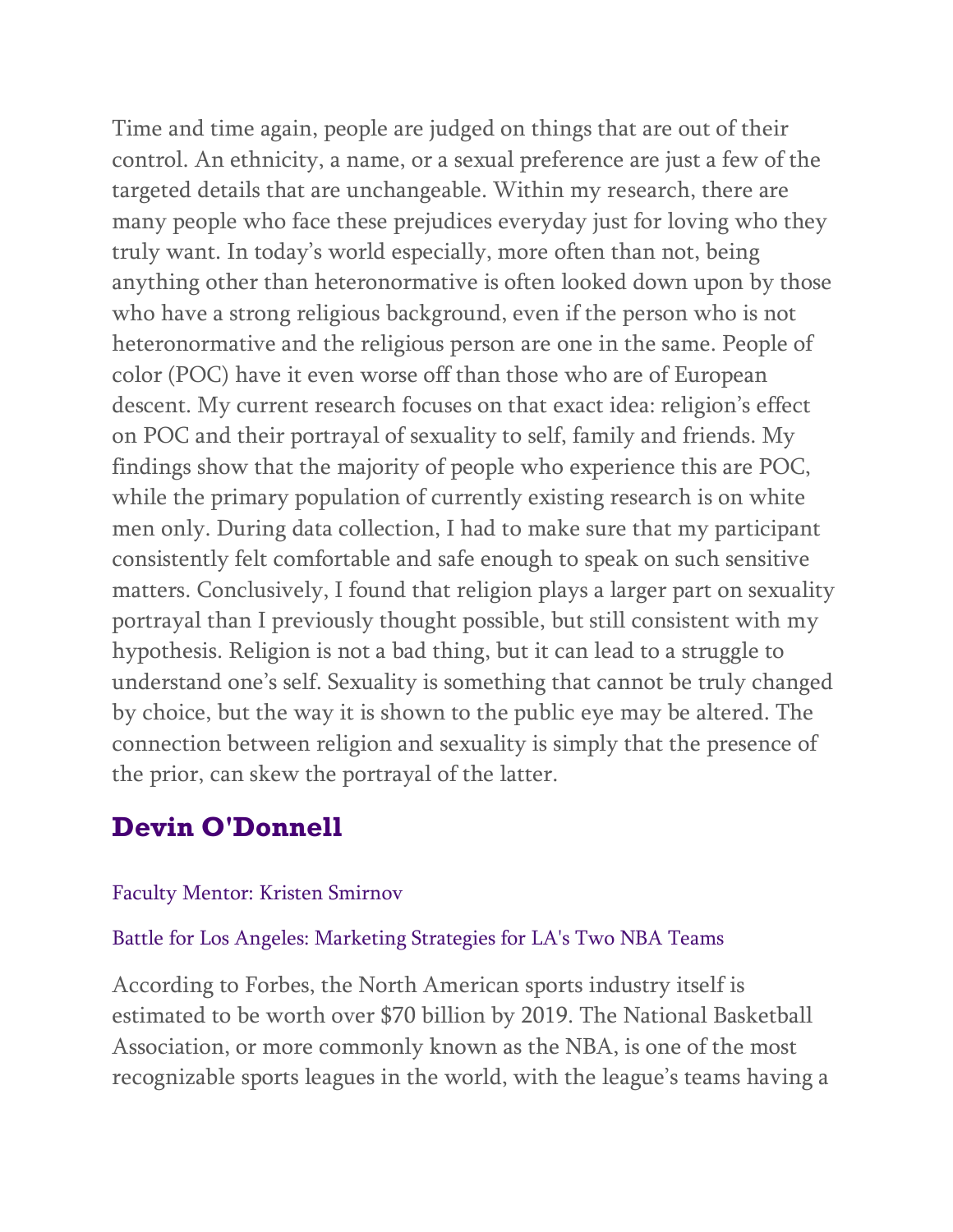combined net worth of around \$40 billion, as per Forbes. This study investigates some of the ways that the local sports teams target their audiences, across all different races, ethnicities, genders, and backgrounds, and how they keep them coming back for generations to come. I attended the games of both the Los Angeles Clippers and the Los Angeles Lakers to see which specific social classes each team targets and how they want their fans to perceive them during and after games. Through observing the atmospherics and live note-taking while attending three games, fan engagement data was gathered, while also being supplemented by online research of ticket prices and team history. With the combination of fan engagement methods, ticket prices, and the use of team history, the Lakers and Clippers have both successfully targeted their specific segments; through the aforementioned combination, the Los Angeles Lakers have positioned themselves to be perceived as an upper-class, successful franchise, while the Los Angeles Clippers have used the tactics to make themselves more accessible to the greater Los Angeles population. In doing so, the Clippers have engaged in increasing brand awareness, while the Lakers seem to be resting on their laurels.

### **Liliana Perez**

#### Faculty Mentor: Hector Valenzuela

#### An Analysis of an Unknown Bacteria

Bacteria come in all shapes and forms. Bacteria can range from being gram positive to being gram negative due to the characteristics they have acquired. Their unique features have been studied for years in order to classify the type of bacteria that it is. In this case, the morphological study of an unknown bacteria was examined. Several tests were conducted on the unspecified bacteria to derive its components and discover the exact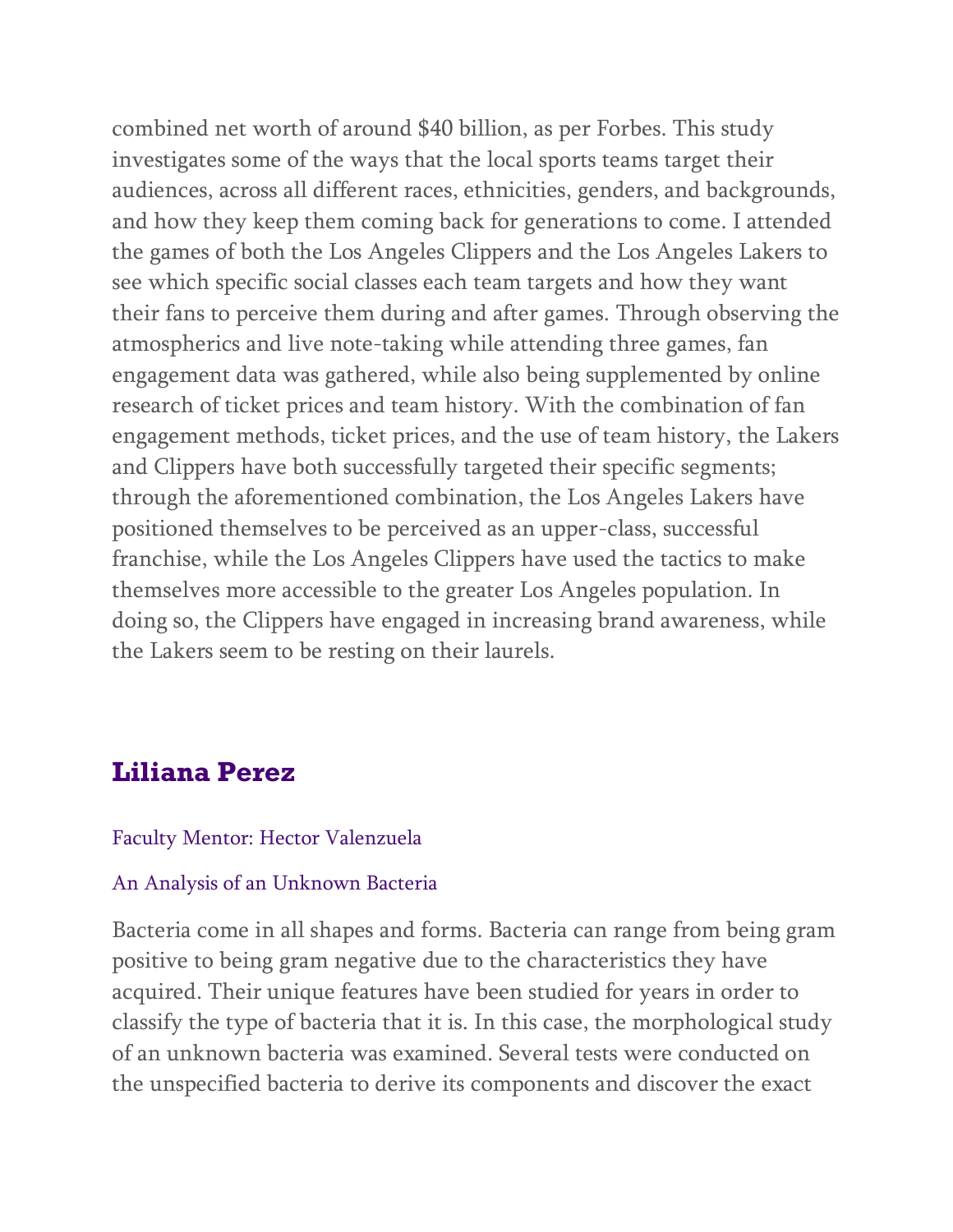species. A series of different experiments were conducted on the bacteria including: gram staining, determination of the bacteria's shape, spore staining, acid-fast staining, catalase test, aerobic test and a PCR. The results of the study determined that the unknown is a gram-positive bacterium due to its purplish hue. The shape of the bacteria was determined to be cocci shaped due to its round shape. It was also determined that it was arranged in a staph – rather than strept – arrangement.

## **Christina Prestella**

### Faculty Mentor: Roger White

### Is Using the HDI a Way to Determine Standard of Living

We employ regression analysis to examine the relative contributions of access to education, life expectancy, and average income on the Human Development Index. Further, each component of the HDI (i.e., school enrollment rates, life expectancy (at birth), Gross National Income per capita) are regressed, in turn, on sets of potential determinants. Identification of the determinants of school enrollment, life expectancy, and average income are then substituted into our initial regression model to identify the factors that most influence HDI values. Thus, our results indicate the factors that underlie economic and social development, as measured by the HDI, and provide valuable insights on what factors should be most-intensively addressed to effect improved standards of living. The analysis is performed using data sourced from the United Nations and the World Bank. In total, our data represents 188 countries during the year 2015.

# **Grace Reeder**

Faculty Mentor: Sara Angevine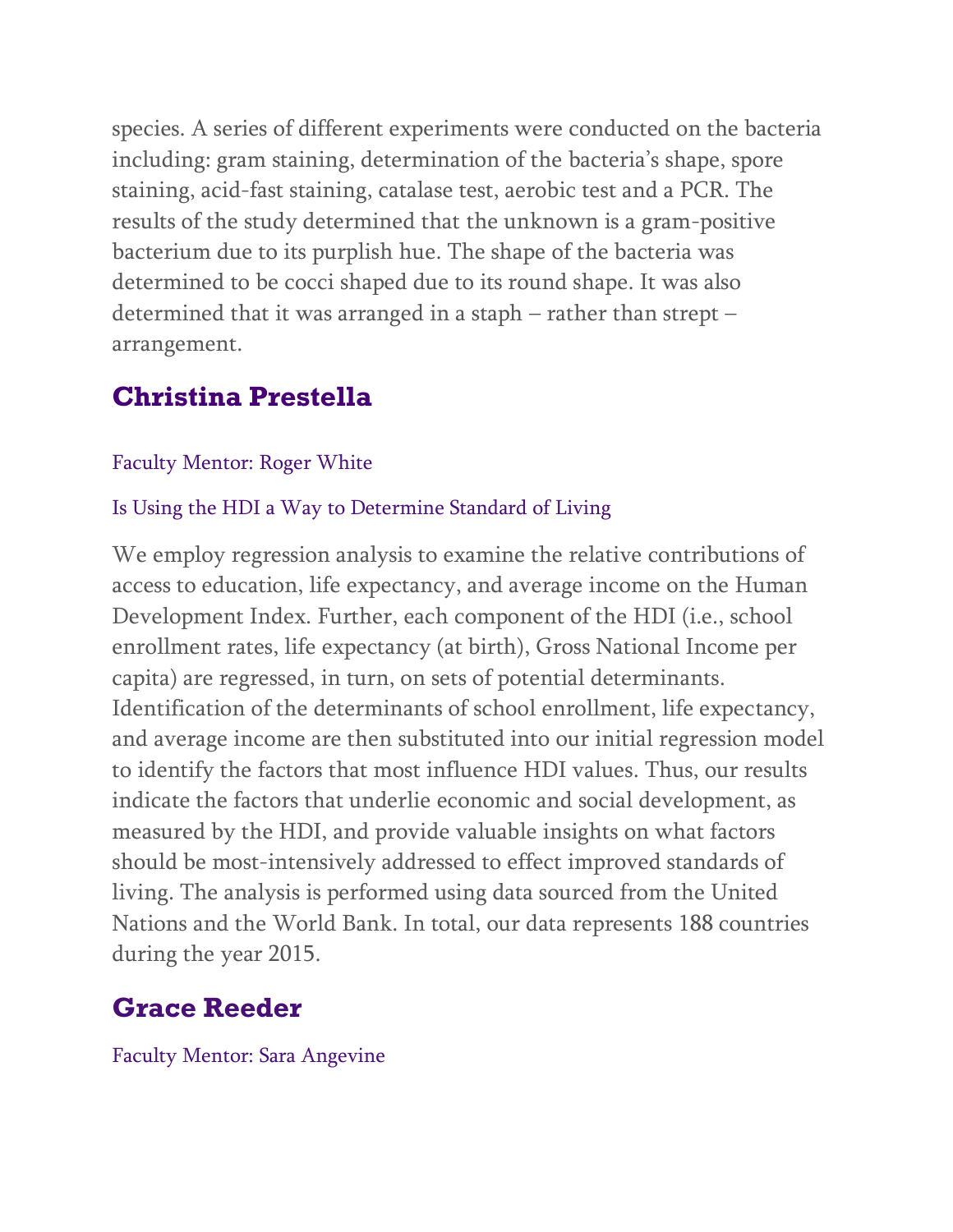### Analyzing Security Sector Reform in Liberia: Does Women's Increased Representation in Security Roles Translate to More Effective Policies Regarding Gender-Based Violence?

Following Liberia's extensive civil war in the country, women were an integral part of ending the conflict. Despite this, women and girls still face high rates of violence in the country, with many of them suffering in silence. Liberia instituted a gender-sensitive police reform between 2003 and 2013 to increase women's presence in the police force, as part of their National Action Plan to implement UNSCR 1325, as well as with the hope it could reduce the high rates of gender-based violence. This paper aims to discover whether or not the increased presence of women in security sectors translates to more effective policing and responses to issues of gender-based violence. Through analyzing Liberia's National Action Plan, the gendered police reform in the country, and the effect it has had for women and girls' physical security, this research will determine whether or not applying a gendered lens to issues of security makes a concrete difference in improving the well-being of women and girls. Additionally, this will determine whether or not gender-sensitive police reforms result in improved response to the specific security needs of women and girls, especially regarding violence against women. The police reform in Liberia increased women's representation in the security sector, although there are still significant challenges that need to be addressed. Ultimately the country needs to go beyond the "add gender and stir" idea of representation that assumes more women in security sectors will result in a decrease of gender-based violence. This research demonstrates that while the country has made strides in addressing these issues, there is still work that needs to be done, and further research must be done in order to recommend sustainable solutions to solve the problem of gender-based violence in the country.

## **Emily Rich**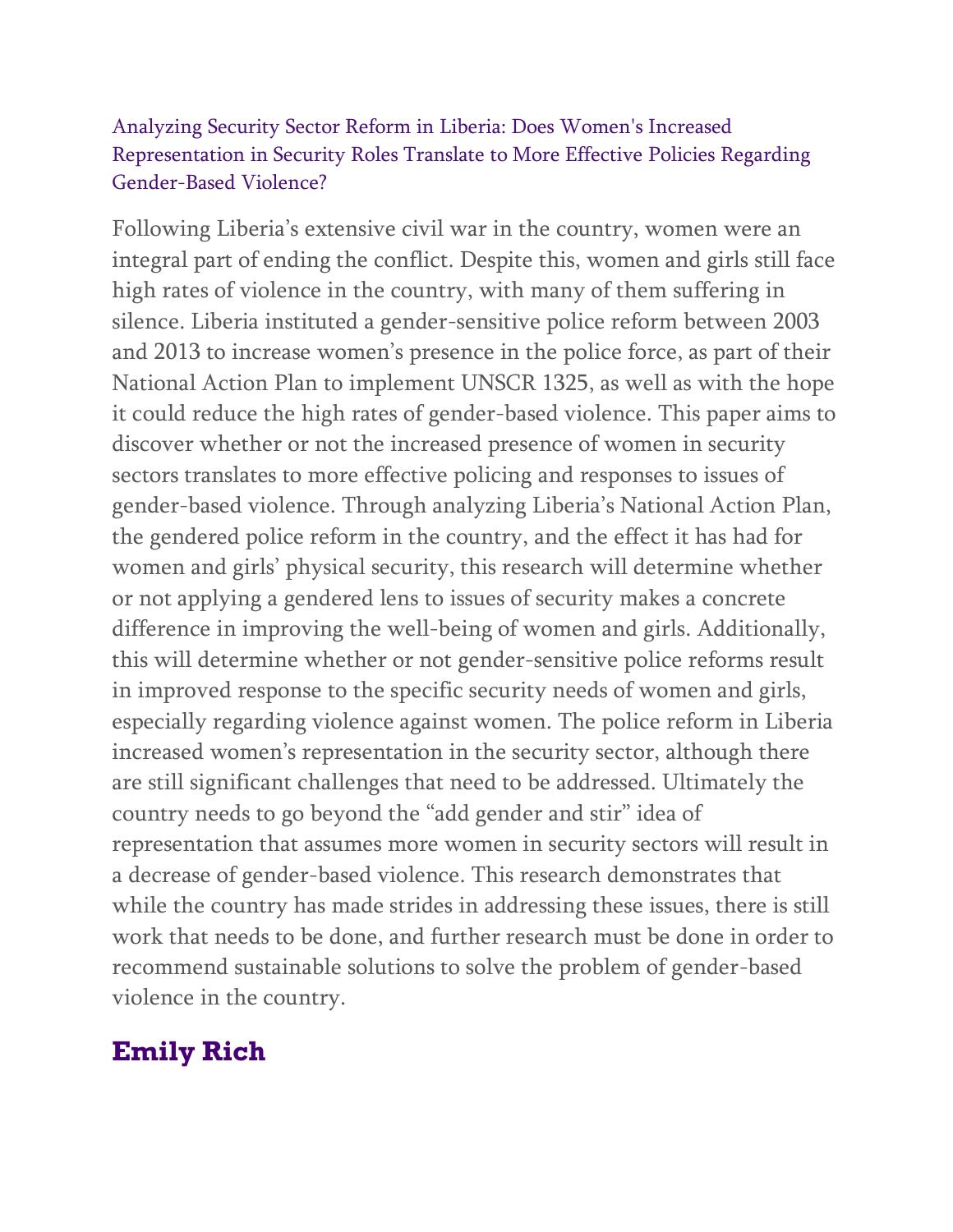### Faculty Mentor: Rebecca Overmyer-Velazquez

### Young-Adult Perspectives of Home: A Physical Place or a Mental Space

There have been many different perspectives of what a "home" means, especially at a pivotal time in a person's life such as the college years. Some say that a home is where your family is, while others say you have to make a home wherever you are. For young-adults today, that perspective could be a multitude of factors distinct to their understanding of the world. I use interviews to gain information on what students transitioning into adulthood consider "home" to be, and where they believe it is. These interviews are to ground the way one talks about home in context to better understand that perspective. The students I work with are attending college as undergraduates during their final months, or have graduated just after doing an interview with me. They range from those who live within the city of the college while attending, to students from around the country who have moved onto campus for college, to students who have traveled abroad. Some of my findings show that the idea of having one's own space, accessibility, and comfortability are major factors in what a home means to college students. The concept of home for young-adults during this time period is a very unique perspective that holds more than the idea of one physical space as "home." My work in this study will help to gauge the understanding of diverse student lives pertaining to perspective of "home" while transitioning to or from a home, as opposed to other moments in one's life.

## **Melanie Rizzotti**

### Faculty Mentor: Rebecca Overmyer-Velazquez

### Learning the Difference: Young Adults with Learning Disabilities

This qualitative study is looking at the attitudes and perceptions that neurotypical people have on students with learning disabilities, and consequently how those attitudes and perceptions impact those students.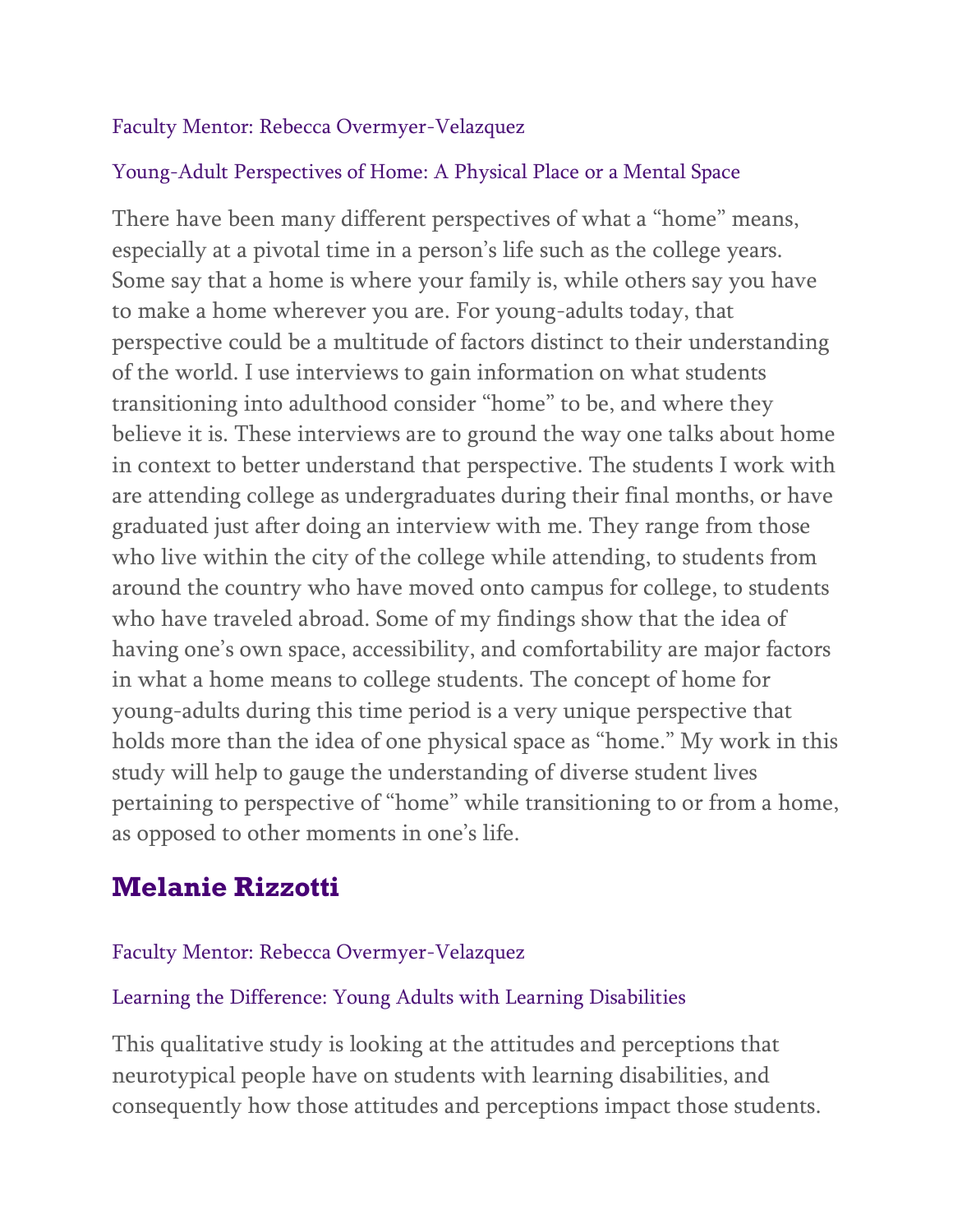Many students, regardless of a public or private education backgrounds, experience living with a learning disability that is undiagnosed. This leads them to act out, have low self-esteem in school, and experience other social-emotional factors. This study is critical because it is an area in which available literature is lacking. The present literature is primarily quantitative, and compares those with LD to those without. In a comparison like that, you miss crucial information on learning disabilities. This study will focus on the individual, and their individual experience with different learning disabilities. By using life history interviews, I am able to ask meaningful questions to better grasp multiple facets of LD. On a broader scale, this is an institutional issue in a majority of schools where educators are not trained nor qualified to identify or diagnose learning disabilities in their classrooms. Every person who has a learning disability has a different experience with it, and my research is looking at, and I am looking to identify similarities and differences among individuals' experiences. Additionally, in looking at the variety of schools my participants attended, we can see how large an issue this is across the United States. Thus, we can understand how students with learning disabilities, regardless of socioeconomic status, experience similar socioemotional feelings because of the negative attitudes and perceptions of those without LD.

## **David Rodriguez**

Gender Disparity in U.S. Politics

Why do women continue to be an underrepresented group in Congress, even though they comprise over 50% of the U.S. population? According to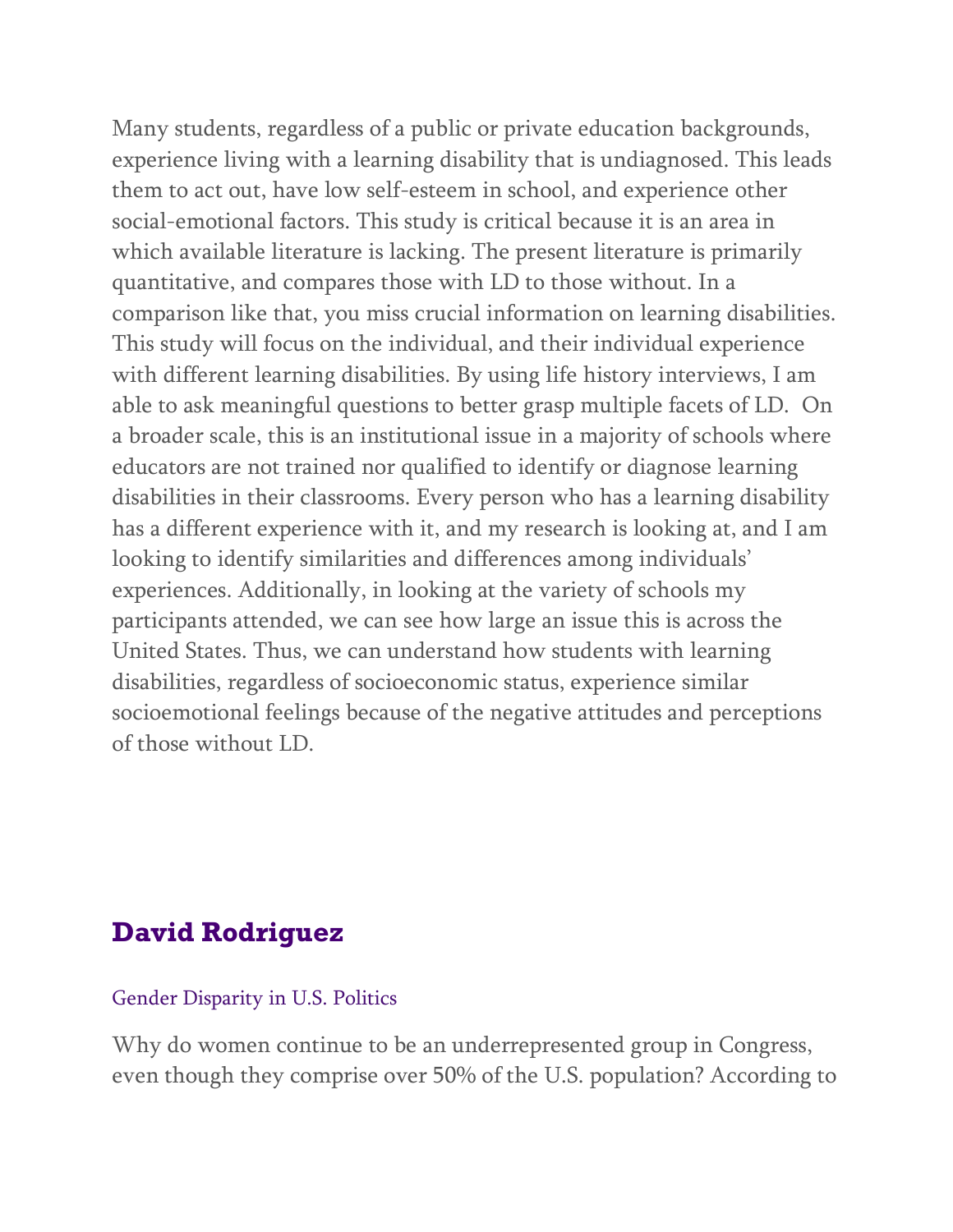the results of the 2016 election, the number of women in Congress remained static at 104 or 19.4% of the 535 members. After comparing the number of women in Congress in 2015 to the number of women who were elected in 2016, I found that the number did not increase. Based on the total population of 325 million, women comprise 51% of the population, but only 19.4% of the seats. The issues of gender disparity in U.S. politics is a very important issue if representation is to be equal for all citizens in our Democracy. After researching this problem, I found that there are several barriers that women face when they decide to run for political office. These include: a gender gap in political ambition, women are not recruited or supported when they run, stereotypes that exist about women, the double bind faced by women, the self-perception of being unqualified for leadership roles, and the perception that women have about how politics cannot be used to solve problems. To make our Democracy legitimate, women need equal representation in Congress, and therefore need to hold 51% of the seats. I have concluded that in addition to identifying the barriers women face when running for political office, we must also as a society, figure out how to overcome or eliminate them by making major cultural and political changes in our society.

# **Tayler Scriber**

### Faculty Mentor: Ann Kakaliouras

### An Exploration of Images of the Black Diaspora in Science Fiction and Horror Films

To understand the implications of the images that are disseminated to the public via the medium of film we must take historical and sociological stances. My research is an exploration of these stances as they relate to images of the African Diaspora (1850-Present) that can be found in science fiction and horror films. It is my belief and the object of my research that these historical instances have a direct effect on the formation of these film genres as a whole and the imagery within them. In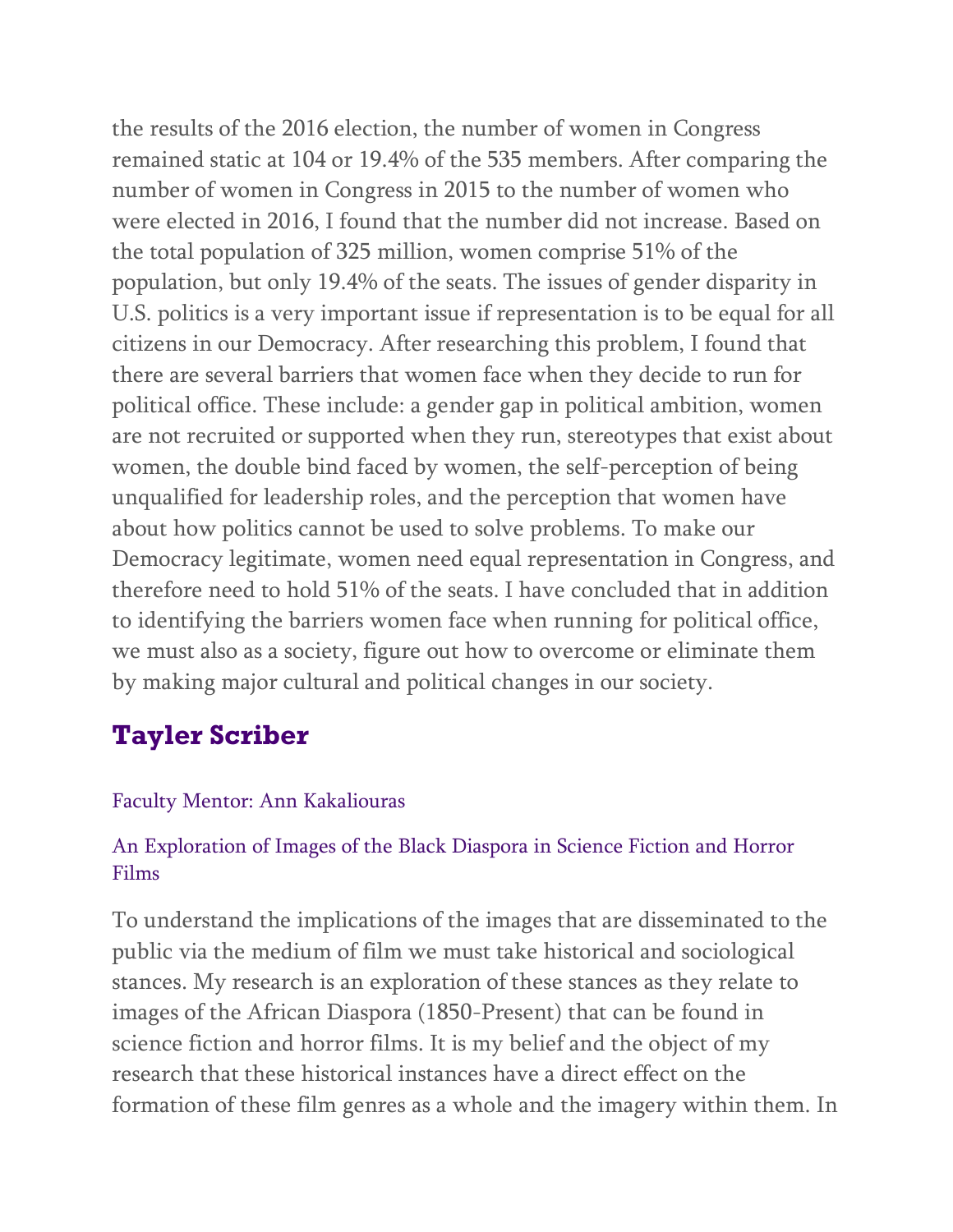fact, I have come to the conclusion that the images of the black diaspora do not only parallel elements that are considered to be the main tenets of these genres, but that they do so in order to push specific images onto the populations that watch them, influencing the structures of societal paradigms. In keeping with this conclusion, I have also found that both science fiction and horror provide a more than adequate basis for showcasing the social realities and anxieties of black people who have experienced the effects of the diaspora. By dissecting the plots, characters and cinematography in a single film, Night of the Living Dead (1968), I will further illuminate this point.

# **Bryceton Scurr**

### Faculty Mentor: Glenn Piner

### Quasars the Python Way

Quasars are energetic systems surrounding super-massive black holes in distant galaxies. Some quasars emit jets of plasma at high speeds almost directly towards the observer; these jets can appear to move at many times the speed of light. To understand the kinetic energies being released and the dynamics of the jet, astronomers must accurately track the motions in these jets over many years. This can be difficult because astronomical observations, due to observatory time constraints, are unevenly sampled in time. In this talk, I describe a method implemented in the python programming language that computes an evenly sampled time series from unevenly time distributed radio telescope images obtained by the Very Long Baseline Array (VLBA). These evenly sampled time series can then be viewed as animations to gain a visual understanding of motions in quasar jets. I show the results of this code applied to a small series of test data on the quasar 0827+243. Future applications on much larger datasets can help in revealing the true nature of the plasma motions; for example,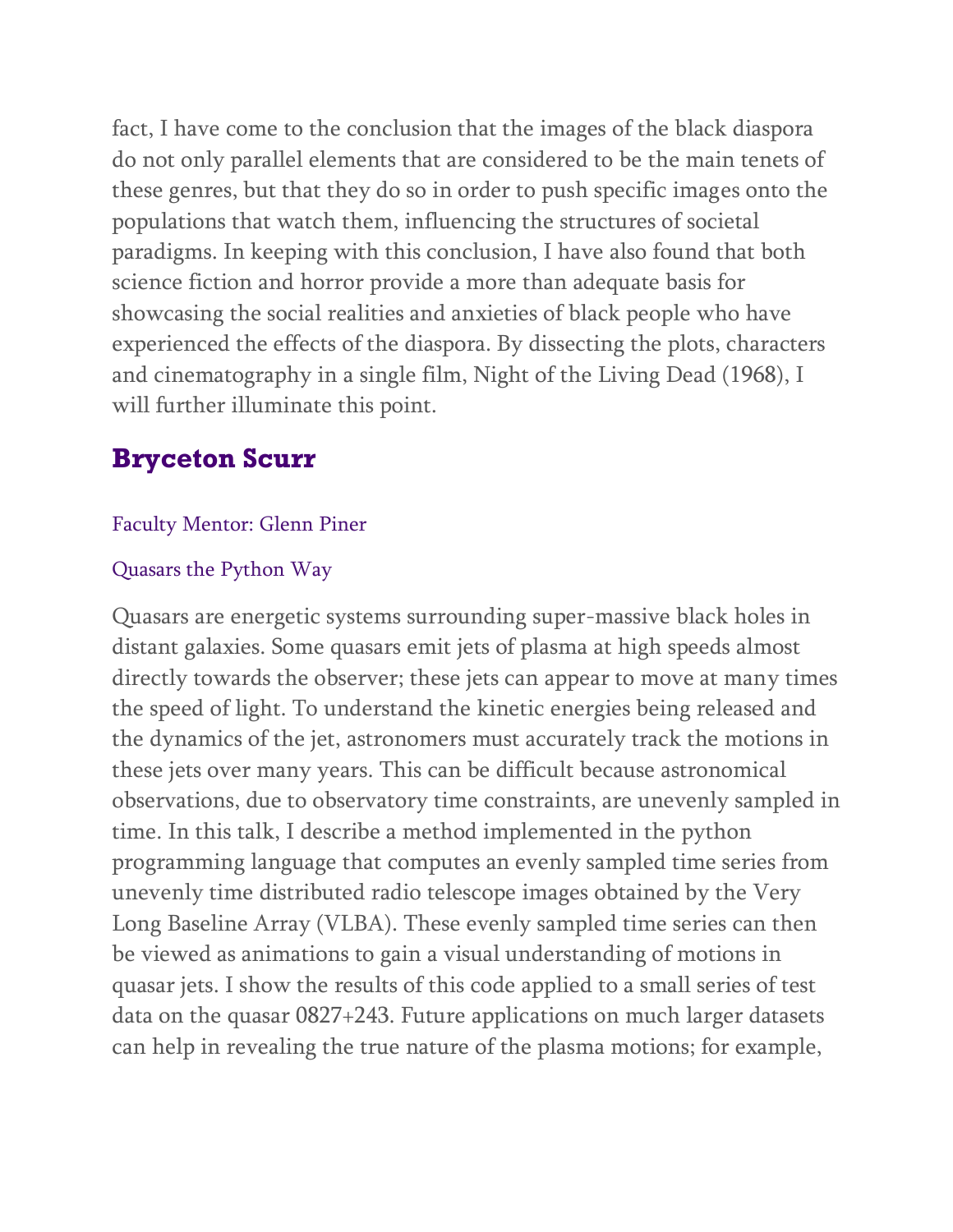as ballistically moving plasma blobs or as waves propagating through the jet.

## **Jessica Stackhouse**

#### WHO SUPPORTS US? Motivating African-American Students for Success

The misconception that the African-American family does not view education as important is one that has been falsely claimed for years. Society gives African-American families a reputation for being unsupportive and their children as unintelligent when realistically the family unit within African-American communities proves as the most stable base to build a successful academic career. Topics such as this one are important to examine because it can encourage or inhibit of African American students to work towards education contributing to our society which lacks educated people of color. This diversity leads to a more culturally relative and educated people, which in turn affects policy and creating positive policy change. Current researchers have identified that African-American students are turning to their families instead of educational leaders because of the lack of support received from teachers and faculty in the classroom. The research I am conducting focuses on the actions of the African-American family rather than the educators, bring the spotlight on what parents are doing in the home that are actually beneficial towards this community of students. This project will examine how institutionalized racism has evolved in its effects on African-American people, how African American families support their students today, and why their parenting techniques and attitudes go unrecognized by leaders in education. Through six interviews and the surveying of 55 individuals who identify as African American, my data uncovers answers that point to African-American students feeling unsupported by the education systems with 60 percent of students rating support from school as a three or under on a five-point scale. However, family support is scoring a four and above among 83 percent of those same students. This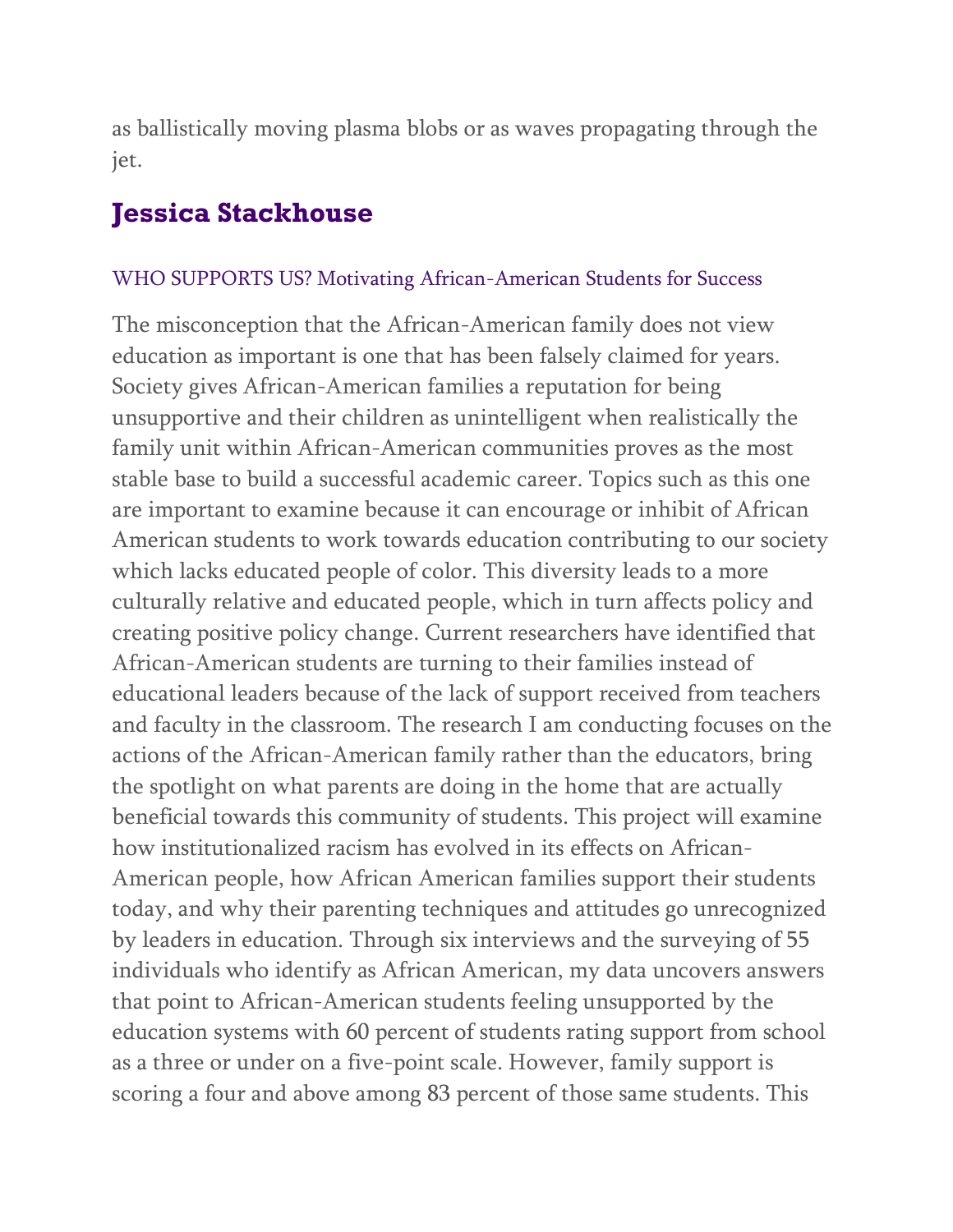suggests that immediate family members are the main catalyst towards these students getting educated in this pool of participants.

# **Amia Thrash**

### Faculty Mentor: Hector Valenzuela

### Staphylococcus Aureus

A blind study was developed to identify the microorganisms using basic microbiology in combination with molecular biology techniques. This blind study's overall objective is to determine if basic microbiology techniques could be sufficient with minimum molecular techniques to identity different strains of bacteria. In this study an unknown bacterium was given a series of tests in order to determine its physiological and cultural characteristics. The cellular and oxygen requirements for this bacteria were key for determining the species of the bacteria. Observations made under the microscope revealed that the bacteria were non-motile, spherical and grouped together in irregular clusters. In addition, the unknown bacteria were nitrate positive, catalase positive, and oxidase which determined that it was anaerobic and grew in the absence of oxygen. The results of the study determined that the unknown was a gram positive bacteria known as Staphylococcus aureus. Although this technique successfully identified the genus and species it was not enough to identify the specific strain of this species.

# **Ethan Trejo**

### Faculty Mentor: Sara Angevine

### Public Opinion on the Governmental Representation of Women's Rights

With the campaign of Hillary Clinton during the 2016 American Presidential election, a bright light was shined on how women's rights are represented in government, especially by female legislators. Many voters,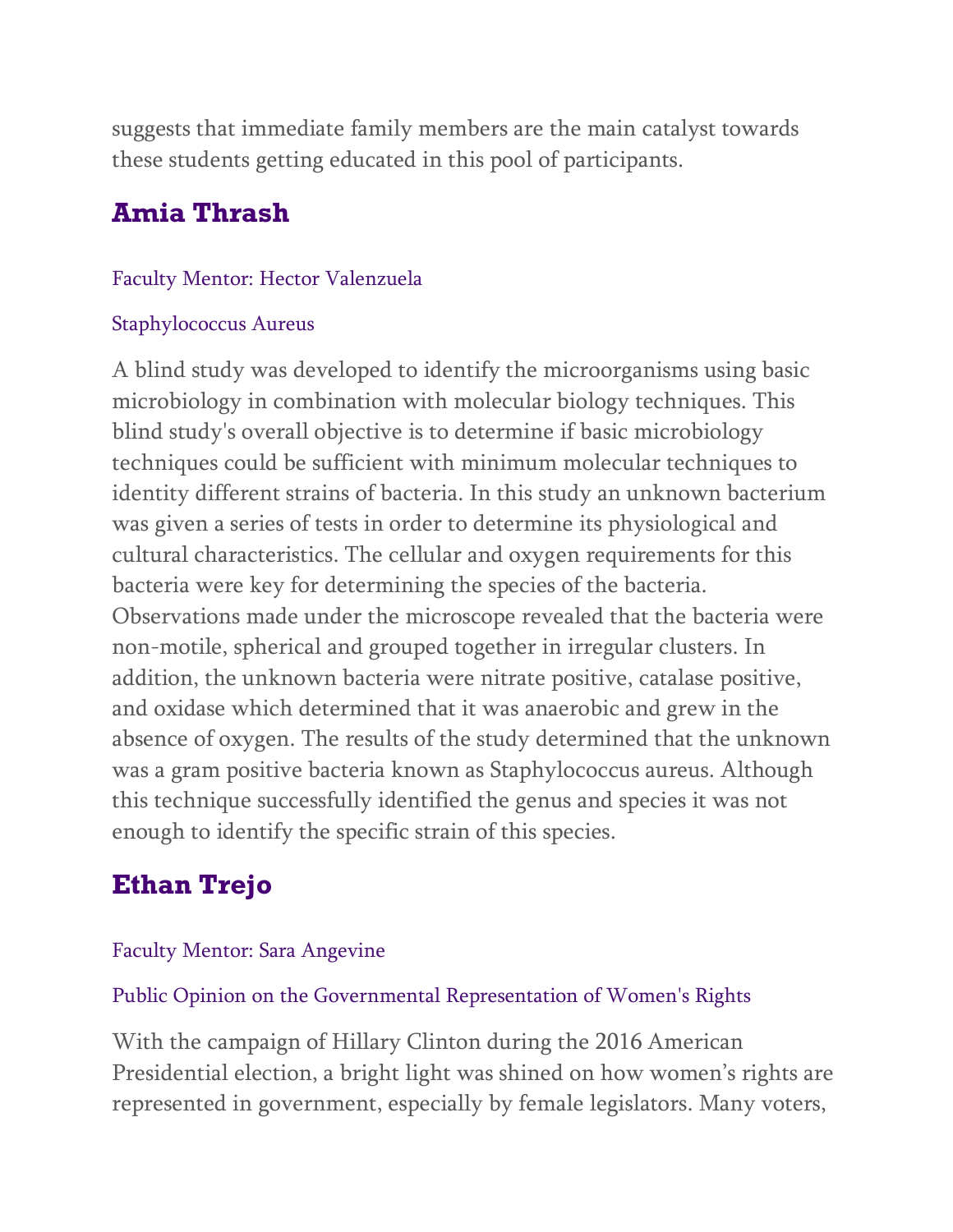females especially wondered how Hillary's victory would translate to gender-sensitive issues, especially given Hillary's extensive history for fighting for women's issues. It's also an opportune time to investigate women's rights and their portrayal in government. Upon the election of Donald Trump, a man widely held to a sexual abuser and a history of making misogynist, racist remarks, many women have mobilized and waves of women's movements have swept the nation. From the Women's March on Washington, D.C. in January of 2017, to waves of sexual assault victims coming forward (especially with the #MeToo movement), women's rights movements have spawned from Hillary's defeat and the election of such a controversial candidate. Additionally, given the recent large influx of women seeking office, how the American electorate view the representation of women's rights in government is on the mind of constituents as midterm elections approach. How will this influx of women affect representation of women and women's rights? Will constituents find solace and representation in these candidates? How will gender, race, and political party affect these sentiments of representation? And if the electorate doesn't feel women's rights to be represented, how and can this be rectified? I use data from the 2016 American presidential election collected by the American National Electorate Survey to investigate how the American electorate perceive the representation of women's rights in government. Focusing on various combinations of races, gender, and political party, I look at women's rights-relative data found in this dataset to see how the American electorate perceives the representation of women's rights in government and aim to make inferences in how these opinions may affect the upcoming midterm elections and the women running for office.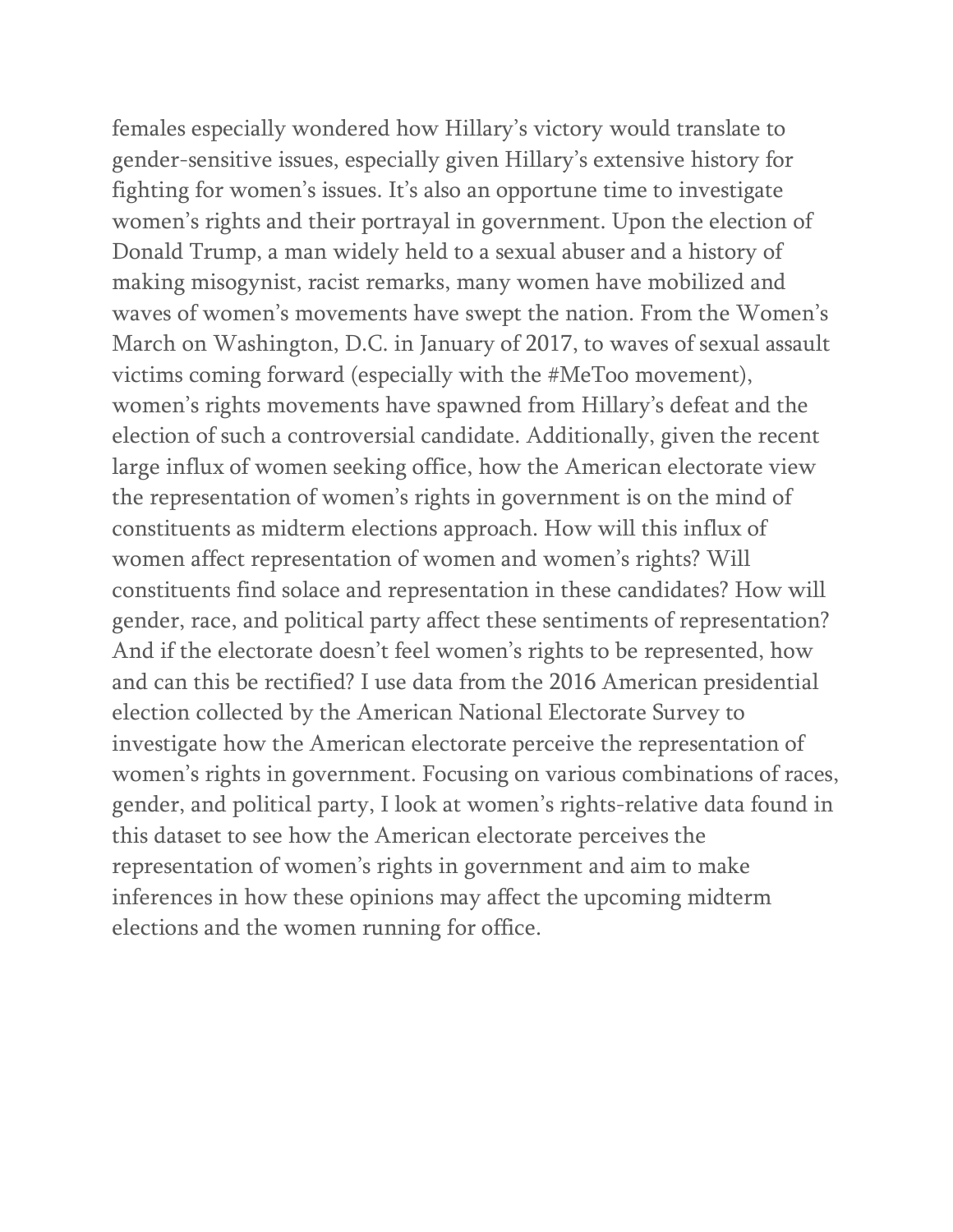# **Amy Trinh**

#### Faculty Mentor: Kristen Smirnov

#### Perception Product Purchasing

Every day, consumers identify needs or desires and make purchasing decisions in hopes of satisfying them. When choosing a product, the consumer is dependent on their perception that the product has features that are capable of satisfying their needs. When creating a product, marketers can analyze the perceived values that aim to provide postpurchase satisfaction. This research explores how the visual perception of a product can affect how a consumer behaves and processes their post purchasing satisfaction. This study focuses on the consumer purchasing process using the hierarchy of needs, perception of the product, and perceptual filters. The research methodology used was the natural observation method to gather data for both in-person and online consumer behavior. After reviewing the qualitative data, behavioral trends emerged on how consumers choose to interact with the product. It was found that consumers often felt the need to photograph and share a product that was designed to be visually aesthetic before they could be satisfied with their purchase as a whole. Through this research, we have identified a more comprehensive explanation for perceptual filters, such as smartphone cameras, that consumers view the product through. Findings suggest that the Instagram food culture, including Little Damage's goth ice cream, was designed to satisfy secondary needs through their products strong visual features and colors. This consumer behavior has become more relevant because of how visual social media platforms such as Instagram, Snapchat and Facebook have become.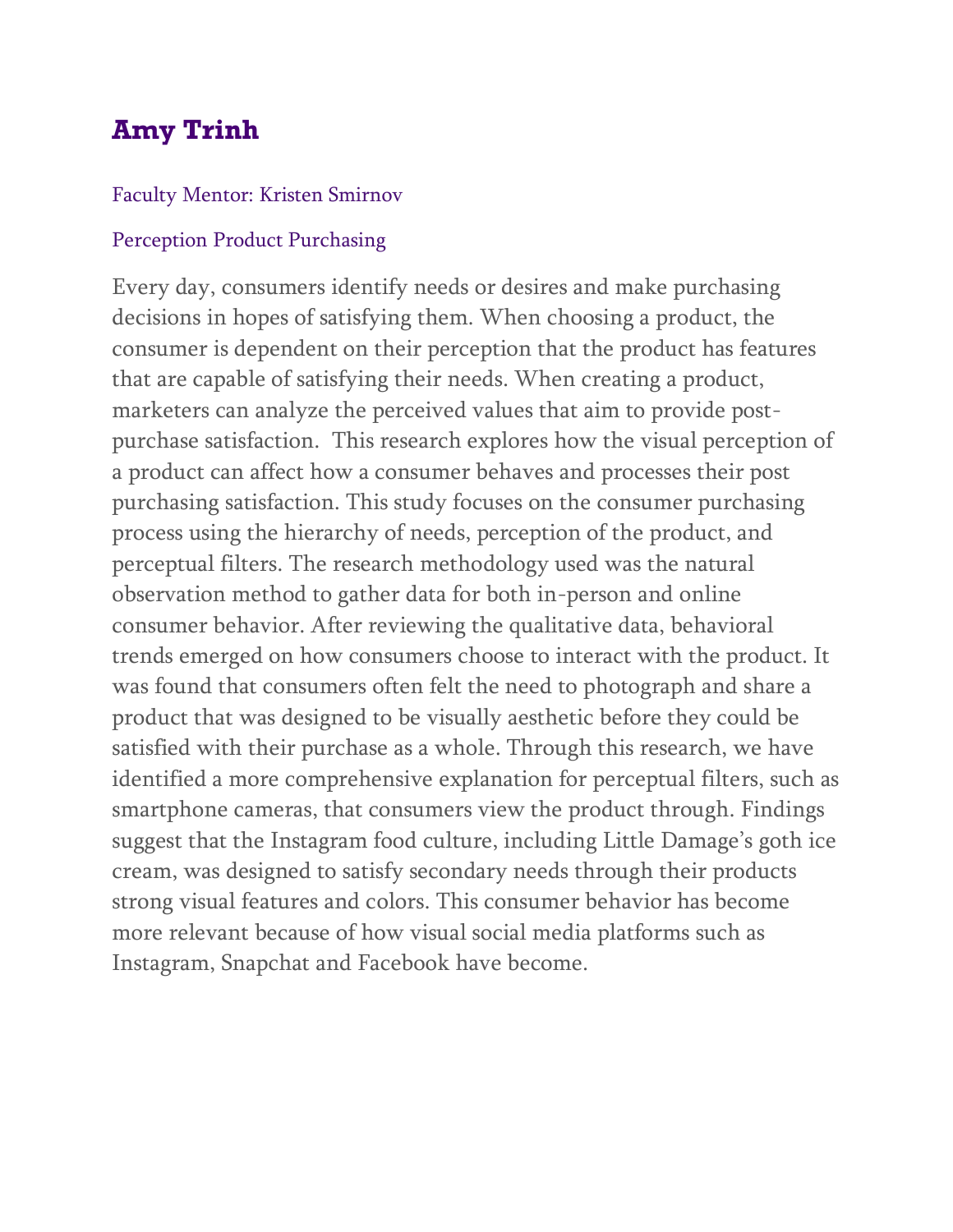# **Alma Vallin**

### Faculty Mentor: Becky Overmyer-Velazquez

### Women Not Confident enough to "Role" with the Boys?

Previous studies have acknowledged the persistent problem of women facing the glass ceiling in their career advancement. Many studies analyze how top executives are biased towards women when considering them for a promotion due to their gender. The problem is that that many women begin facing these issues very early on in their careers without noticing it. Important studies have revealed that women continuously doubt their own potential, starting in the classroom setting and later in their careers in the boardroom. This research paper will propose that this issue of biased promotions, and low self-expectations for women continue to exist within classrooms as well as with women who have already pursued their careers, not only in the United States but internationally. A series of surveys were conducted in undergraduate classrooms in upper-level courses to gather an understanding of undergraduates' feelings toward career development and expectations, and a series of interviews were also conducted with professional business women in order to compare how much of what they experience has changed compared to the undergraduate students. My perspective will offer insight from a crossnational and multi-generational standpoint. This research determines that male and female business students consider math to be challenging, but the gender parity still challenges this with occupational segregation and gender bias.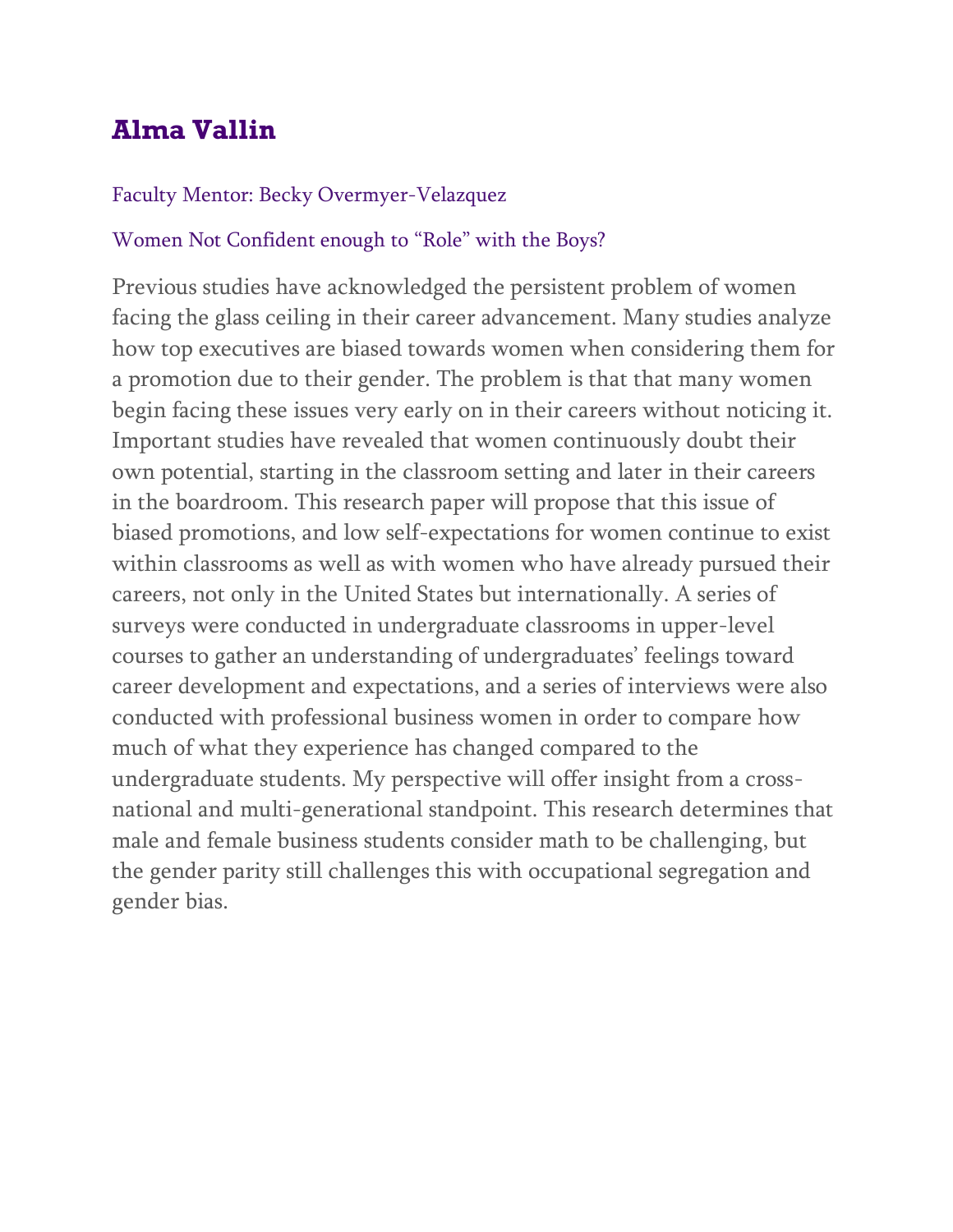# **Daniela Vega**

#### Faculty Mentor: Laura McEnaney

### Mexican Immigrant Women in the Workforce: The Lettuce Strike of 1979

Despite the amount of information about Mexicans in the agricultural workforce, the involvement of women is typically overshadowed. This project involves describing the involvement of Mexican women in the workforce and labor organizing in the agriculture industry and reflecting on how that impacted the industry and power dynamics at home and in the workforce. The goal is to show that Mexican immigrant women in the agricultural industry were active participants in labor organizing, and it affected the power dynamics in their households because of cultural standards. This has been done by examining the history and involvement of women in the industry and using The Lettuce Strike of 1979 as a case study. Oral history will also serve as a valuable way of recording the involvement of Mexican women; this is preliminary research, as the process of conducting oral history for this project is still in progress. By using a largely untapped source of information, Mexican oral histories will add to the future of this topic. Through scholars, such as Vicki Ruiz, I have been able to model my research. By demonstrating that Mexican agricultural workers actively participated in the industry, this research will highlight the impact Mexican women have had in the agricultural industry and the road they have paved regarding stereotypical women roles in conservative Mexican culture.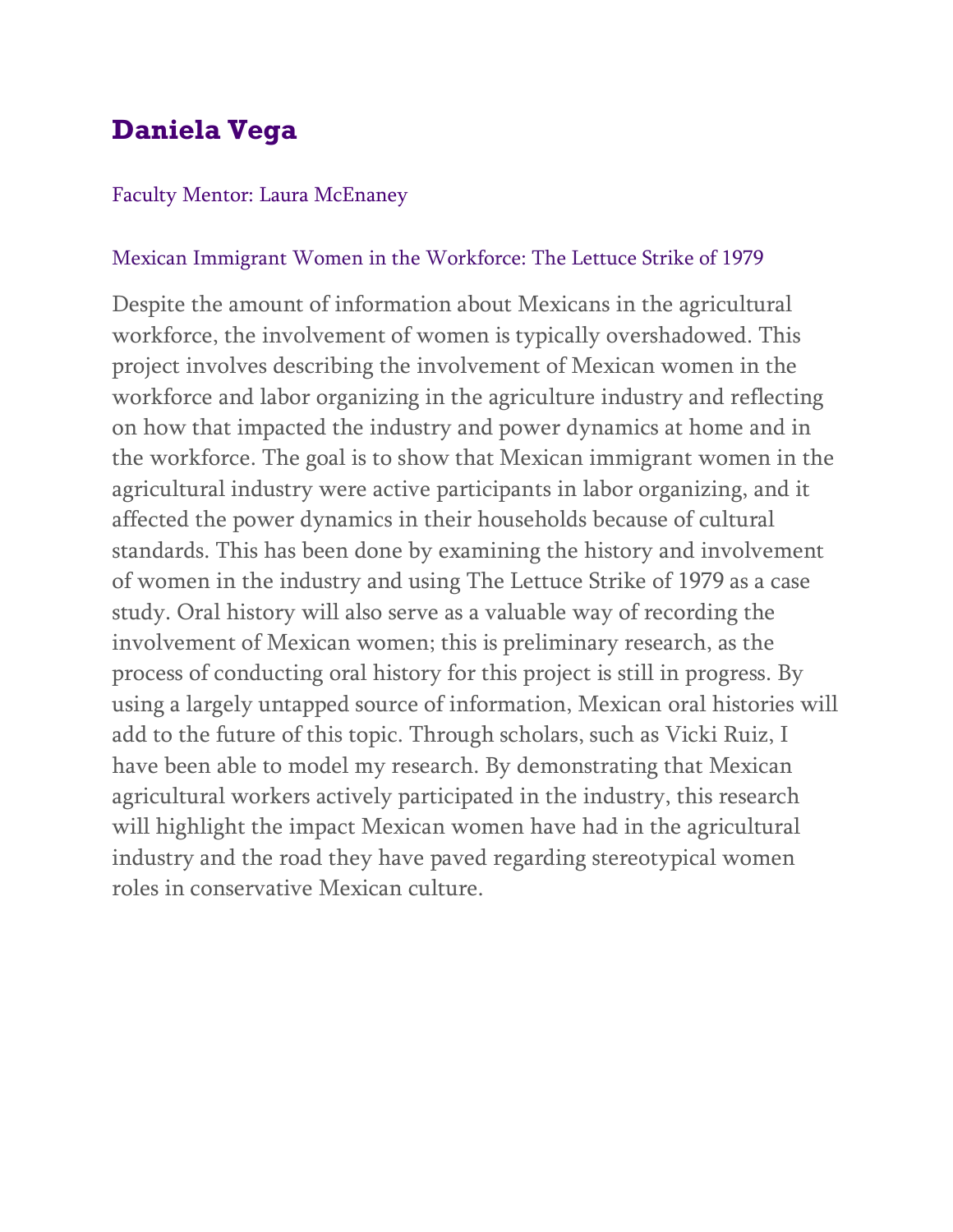# **Rebbeca Urbano and Sylvia Vetrone**

### Faculty Mentor: Sylvia Vetrone

### Detection of Salmonella Enterica Contamination in Spinach Using a DNA-based Biosensor Detection System

Our DNA-based biosensor, which utilizes gold nanoparticles (AuNPs) for signal amplification and magnetic nanoparticles (MNPs) for easy and clean separation from samples, has been shown to detect non-PCR amplified genomic DNA targets (DNAt) from bacterial pathogens. While this detection system can provide detection within a five-hour window within liquid food matrices, it needs to be determined how well it will detect pathogenic DNA within solid food matrices. Therefore, in this study, genomic DNA was extracted from spinach spiked with Salmonella enterica, E. coli (non-specific negative control), a mixture of Salmonella and E. coli, or just water (negative control) using either the Trizol®. Genomic DNA targets (DNAt) from samples at 3ng/mL, 1ng/mL, and 0.125ng/mL were detected using the biosensor: hybridizing the DNAt into a sandwich-like structure consisting of MNPs/DNAt/AuNPs, which were then placed onto screen-printed carbon electrodes to detect the voltammetric peaks of gold using differential pulse voltammetry. Our results indicate that the biosensor is able to detect only the specified pathogenic DNA target, Salmonella enterica, down to the lower limits of the DNAt concentration of  $0.125/mL$  (p=0.05). These findings suggest that this detection system works well in thicker food matrices, provided that when sampled for DNA extraction, the sample is not viscous.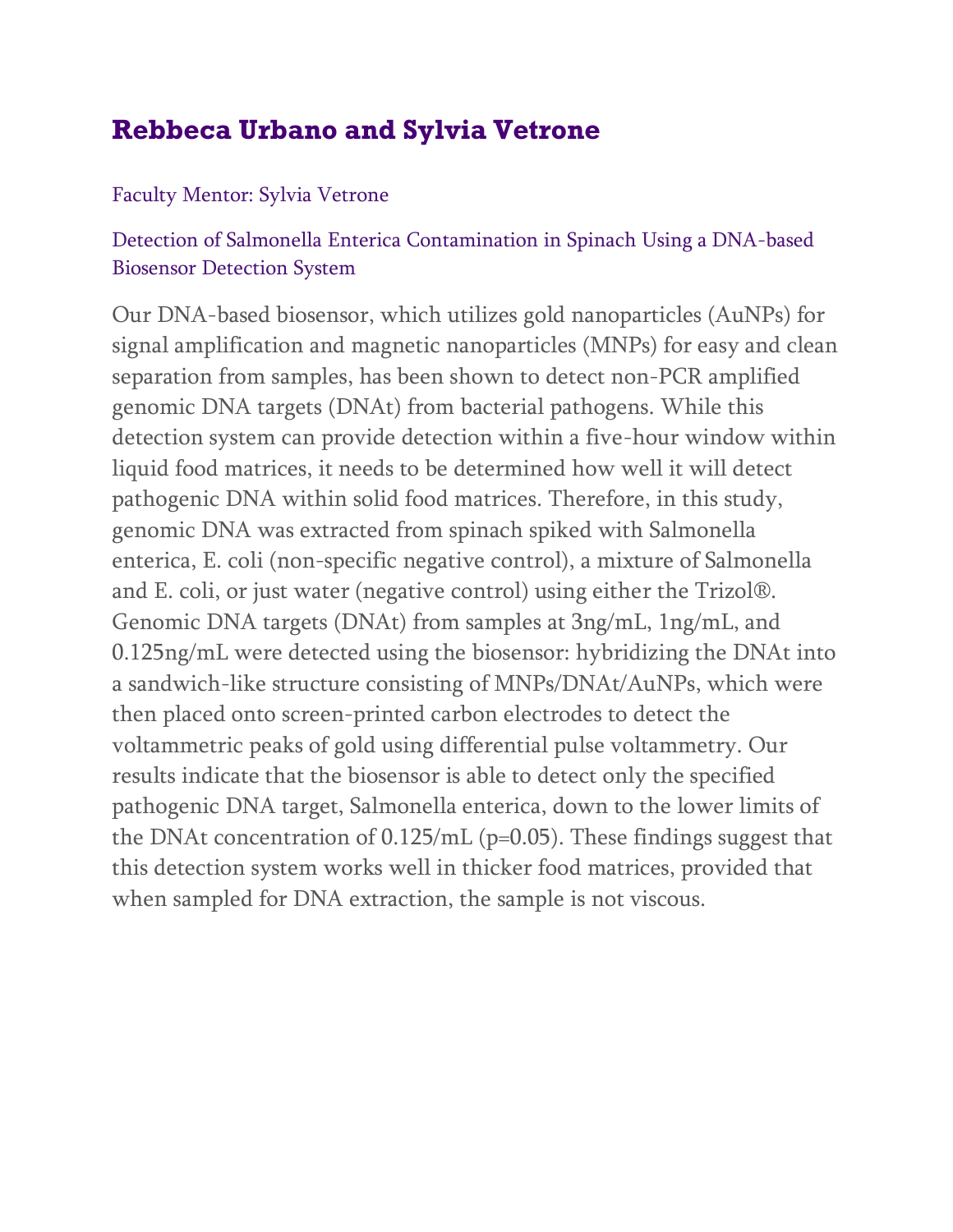# **Yaneli Stinson and Sylvia Vetrone**

### Faculty Mentor: Sylvia Vetrone

### Detection of Salmonella Enterica Contamination in Dog Biscuits Using a DNAbased Biosensor Detection System

Our DNA-based biosensor, which utilizes gold nanoparticles (AuNPs) for signal amplification and magnetic nanoparticles (MNPs) for easy and clean separation from samples, has been shown to detect non-PCR amplified genomic DNA targets (DNAt) from bacterial pathogens. While this detection system can provide detection within a five-hour window within liquid food matrices, it needs to be determined how well it will detect pathogenic DNA within solid food matrices. Therefore, in this study, genomic DNA was extracted from dog biscuits spiked with Salmonella enterica, E. coli (non-specific negative control), a mixture of Salmonella and E. coli, or just water (negative control) using either the Trizol®. Genomic DNA targets (DNAt) from samples at 3ng/mL, 1ng/mL, and 0.125ng/mL were detected using the biosensor: hybridizing the DNAt into a sandwich-like structure consisting of MNPs/DNAt/AuNPs, which were then placed onto screen-printed carbon electrodes to detect the voltammetric peaks of gold using differential pulse voltammetry. Our results indicate that the biosensor is able to detect only the specified pathogenic DNA target, Salmonella enterica, at the higher concentration of 3 ng/mL (p=0.05). These findings suggest that while lower detection limits cannot be achieved within thicker food matrices, this system is still able to detect pathogenic targets within solid food matrices.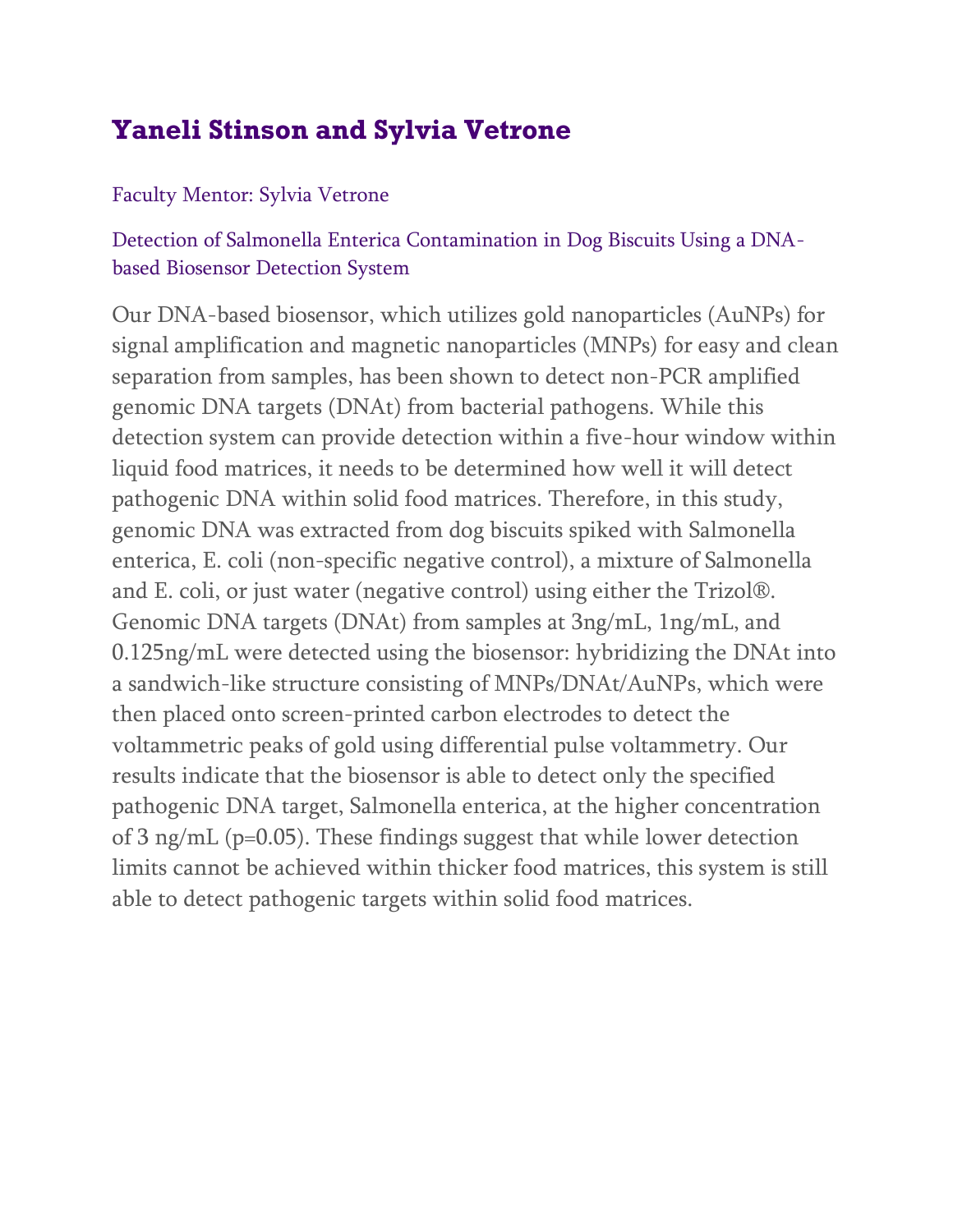# **Klariza Viramontes**

### Faculty Mentor: Hector Valenzuela

### Uncovering Pathogenicity or Non-pathogenicity of Unknown Bacteria

New strains of pathogenic bacterium are constantly emerging. In addition, many bacteria are also antibiotic resistant, which has put pressure on hospitals and laboratories to quickly develop efficient methods to identify bacteria. The objective of this study was to develop methods to uncover an unknown bacterium using standard microbiology techniques with speciesspecific molecular biology techniques. In this blind study, multiple bacteria strains (from ATCC) where provided to a research group and everyone in the research group worked independently to identify the bacteria species. Our results were the following: the gram stain revealed that the unknown was a gram negative bacteria, motility, could ferment lactose, and tested positive for methyl-red with citrate and urease test coming back negative, the most likely bacteria that fits these characteristics is Escherichia coli. To confirm these results, the gene dapE, specific to Escherichia coli, was amplified through Polymerase Chain Reaction (PCR), confirming our results. Conclusion: Although standard techniques allow us to identify key morphological features that help us identify the microorganism, which we can confirm with PCR, we still nevertheless would be unable to distinguish pathogenic vs. nonpathogenic bacteria.

# **Jacklyn Waight and David Muller**

### Faculty Mentor: David Muller

### The Evolution of the Viola

The viola is assumed to have been first crafted in the 16th century to be distinct from the violin in tone, form, and technique. Despite the viola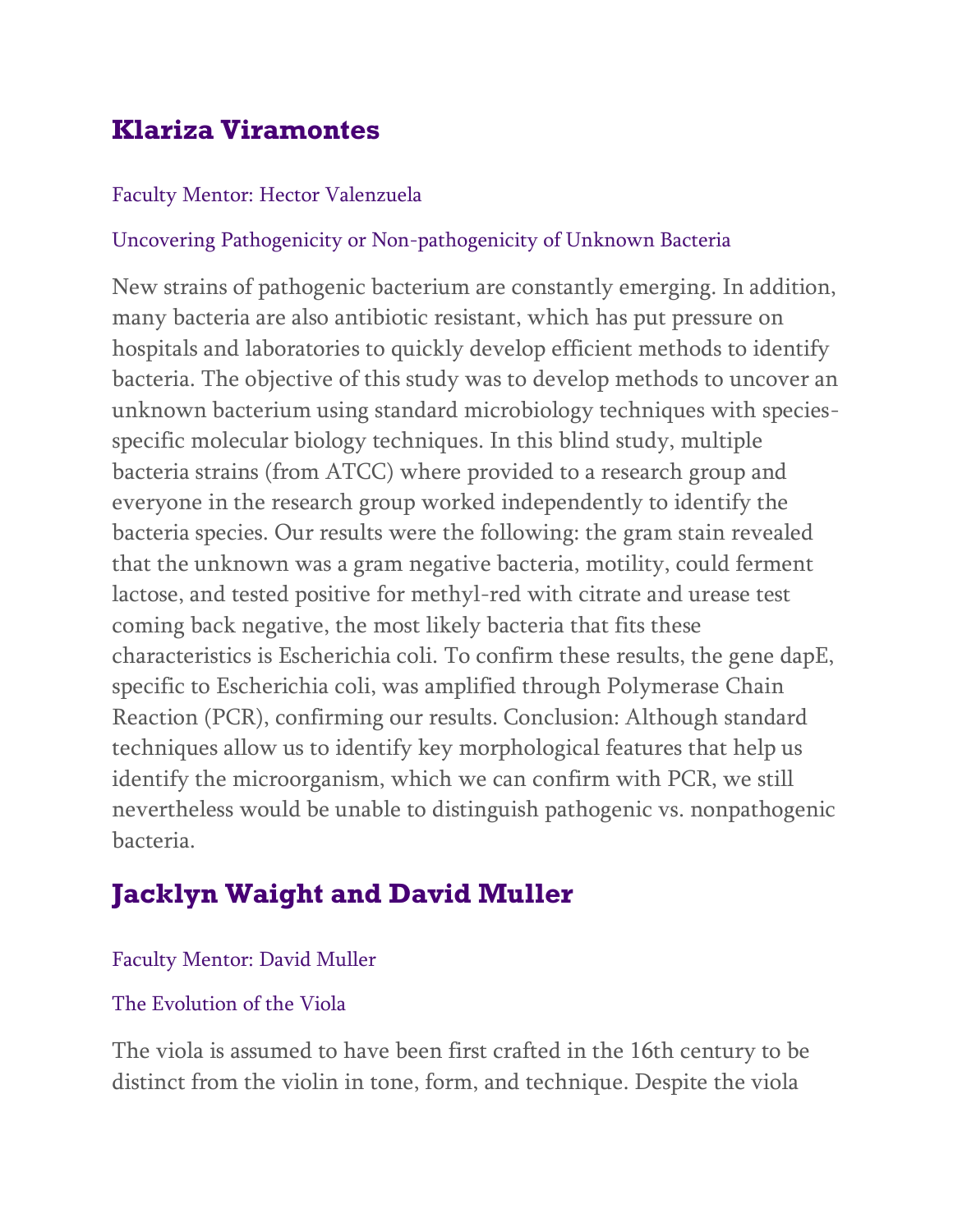having been overlooked throughout its existence, it has shown its importance as both a harmonic and solo instrument. The viola was initially only utilized as an alto/tenor harmony in the string orchestra, with it gradually being featured as a solo instrument in more repertoire. From the 16th to the 21st century, the role of the viola has become much more significant in the string orchestra as it started to have more technically difficult parts. The purpose of this presentation is to highlight the instrument's often neglected and underappreciated history and its expanding role as a capable solo instrument. My personal perspective is that the viola is too often disrespected when it deserves to be seen in a more positive light.

# **BryAnna Wertz and Robert Montgomery**

### Faculty Mentor: Cheryl Swift

### Terrestrial and Aquatic Food Web Inputs of Riparian Plants in Dwarsberg, South Africa

Riparian plant species located along the riverbank in Dwarsberg, South Africa contribute differently into the aquatic and terrestrial food webs. We compared four species of riparian plants, Acacia mearnsii, Metrosideros excelsa, Brabejum stellatifolium, and Brachylaena elliptica, in both the terrestrial and aquatic ecosystems. We did this by separating leaves from the different individuals into various boxes with different size mesh netting to allow water flow and insects to get in. We sunk these boxes throughout the river and left them there for a week's time. After a week, the boxes were collected and weights were taken. For the terrestrial ecosystem, we marked leaves on various individuals of each species and came back a week later to take a percentage of how much of the leaf was eaten. We also looked at the litter fall in the river to get an idea of the food web inputs as well as taking water potentials of the species. We saw that for the terrestrial ecosystem that B. stellatifolium had a higher percentage of leaf eaten than the other three species. In the aquatic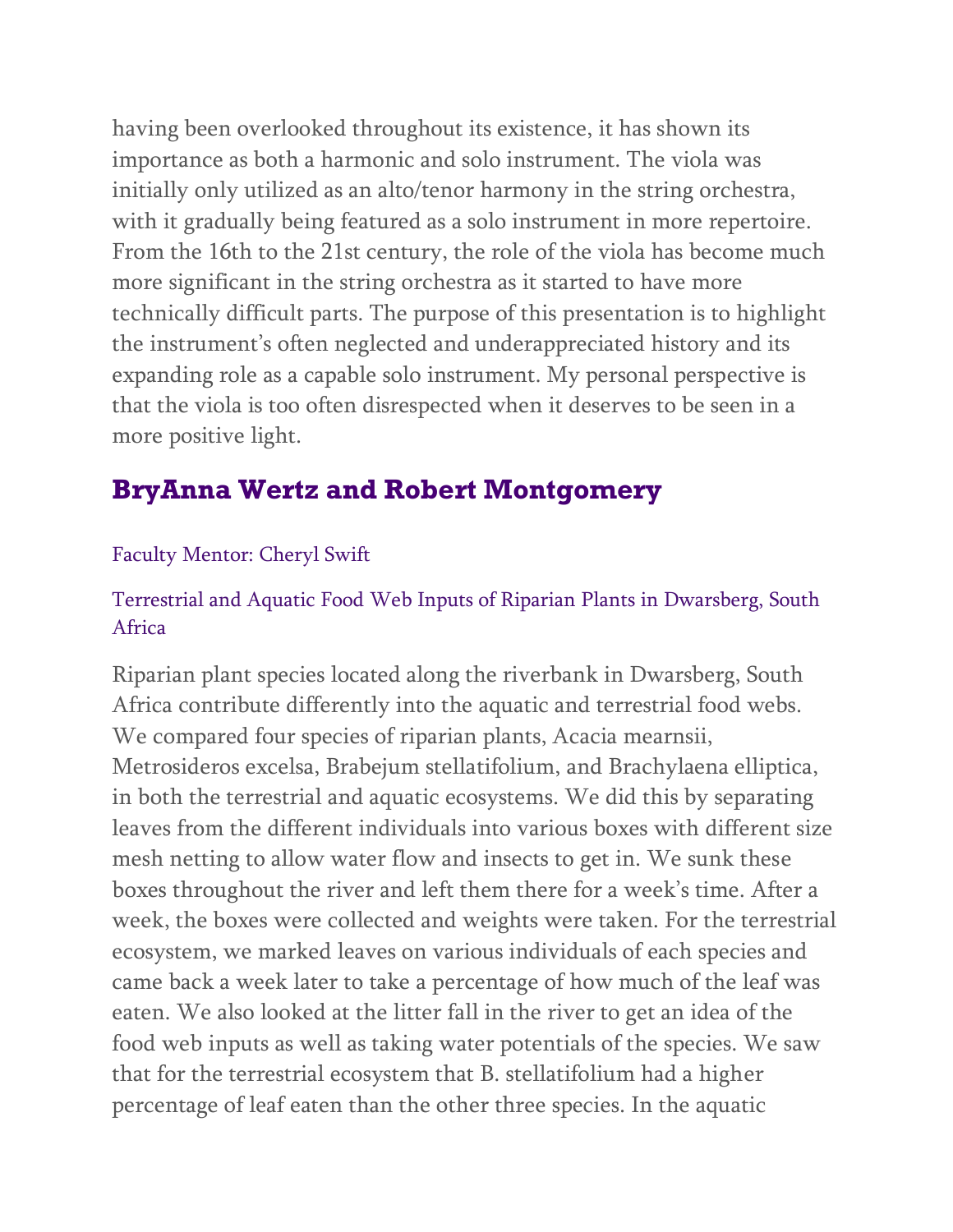ecosystem, B. stellatifolium and A. mearnsii had the highest percent loss. We also saw that leaf parts made up the highest portion of litter fall.

### **Isabella Zonni and Ariana Firebaugh Ornelas**

Faculty Mentor: Cheryl Swift

### South Africa 2018 Research – What are Differences between Submerged and Emergent Willows?

This poster presentation will review the research that was conducted in South Africa in January of 2018 during their prolonged and severe drought. With scant rainfall, the conditions in the Western Cape are so dire that even with tight water restrictions and rationing, the taps are projected to run dry in April. Our research focused on the differences between submerged and emergent willows, Salix viminalis. The benefit to the species being submerged is the increase in water availability, though this increase in water availability leads also to an increase in water stress. However, the disadvantage to them being on land is there is less water but no intertwined roots; this lack of water can also lead to a different variation of water stress. Salix viminalis was the species studied; the stomatal conductance, water potential, and canopy density were the primary measurements being taken and recorded. Stomatal conductance is the exchange of CO2 and water made throughout the day via the leaf's tiny stomata pores. During the pre-dawn measurements, data to measure how the plant was able to "recharge" during the night was gathered. It was found that there is greater water availability as the plant had not had the sun shining on its leaf, causing photosynthesis and evaporation. During the midday measurements, plants were found to be under greater stress. Under the strong South African sun, stomatal openings and conductance were at their greatest, and the plant was working its hardest carrying out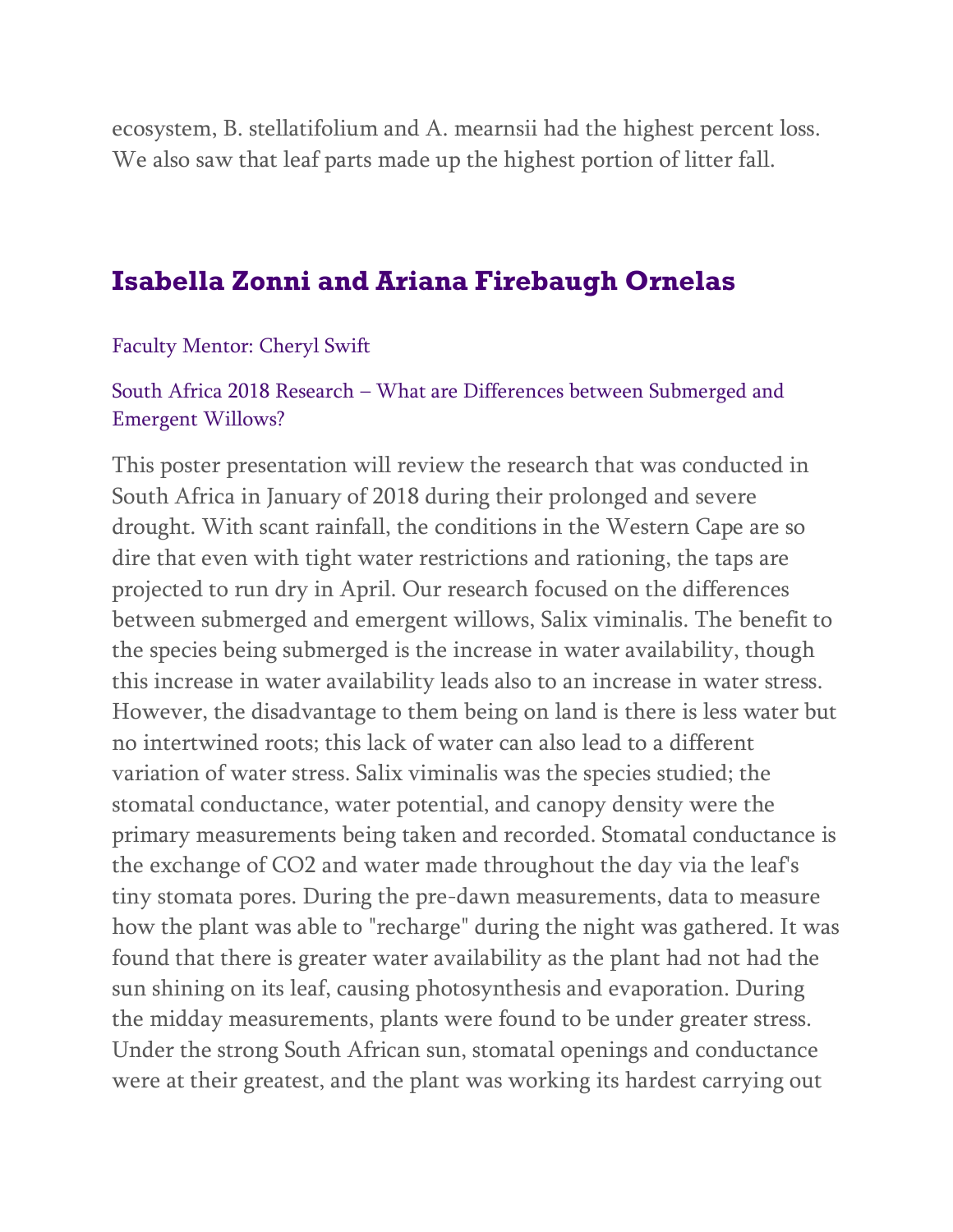photosynthesis and keeping up with the water evaporation that was occurring from its leaves. One species, Salix viminalis, was studied at two locations, with five sights per location at a riparian area, which is the area where the integration of a river and dry land occurs. The first location with five sights was located in the river, where the species could be found with their roots completely submerged. The second location, with an additional five sights, was located inland from the river, where the species could be found on completely dry land. Preliminary results suggest willows that occur on land managed water stress more effectively than those that occur in the river based on maximal stomatal conductance findings. Furthermore, water potentials were more negative in willows that occurred on land indicating greater water stress that those that occur in the river. The information gathered will help to further understand the relationship between water, dry land, and its inhabitants.

## **Samantha Zarate and Serkan Zorba**

#### Faculty Mentor: Serkan Zorba

#### Investigating the Modal Vibrational Phenomena with a Homebuilt Chladni Plate

The objective of this project is twofold: first, design and build a Chladni plate using a speaker, an audio amplifier, and a metal sheet in a machine shop, and second, by driving the built Chladni plate with a tone generator, experimentally correlate the vibrational modes of standing waves produced on the plate—and made visible by fine sand—with the driving frequency. We expect to see a dependence of the observable nodes on the boundary conditions, or shapes, of the plates we produce, which can be recorded as a function of frequency. We will compare the configurations of the waves generated in four different plates, with boundary conditions corresponding to various geometrical shapes. We will ascertain the factors that can account for the observed differences and similarities across the boundary conditions. We will also try to glean the speed of sound in